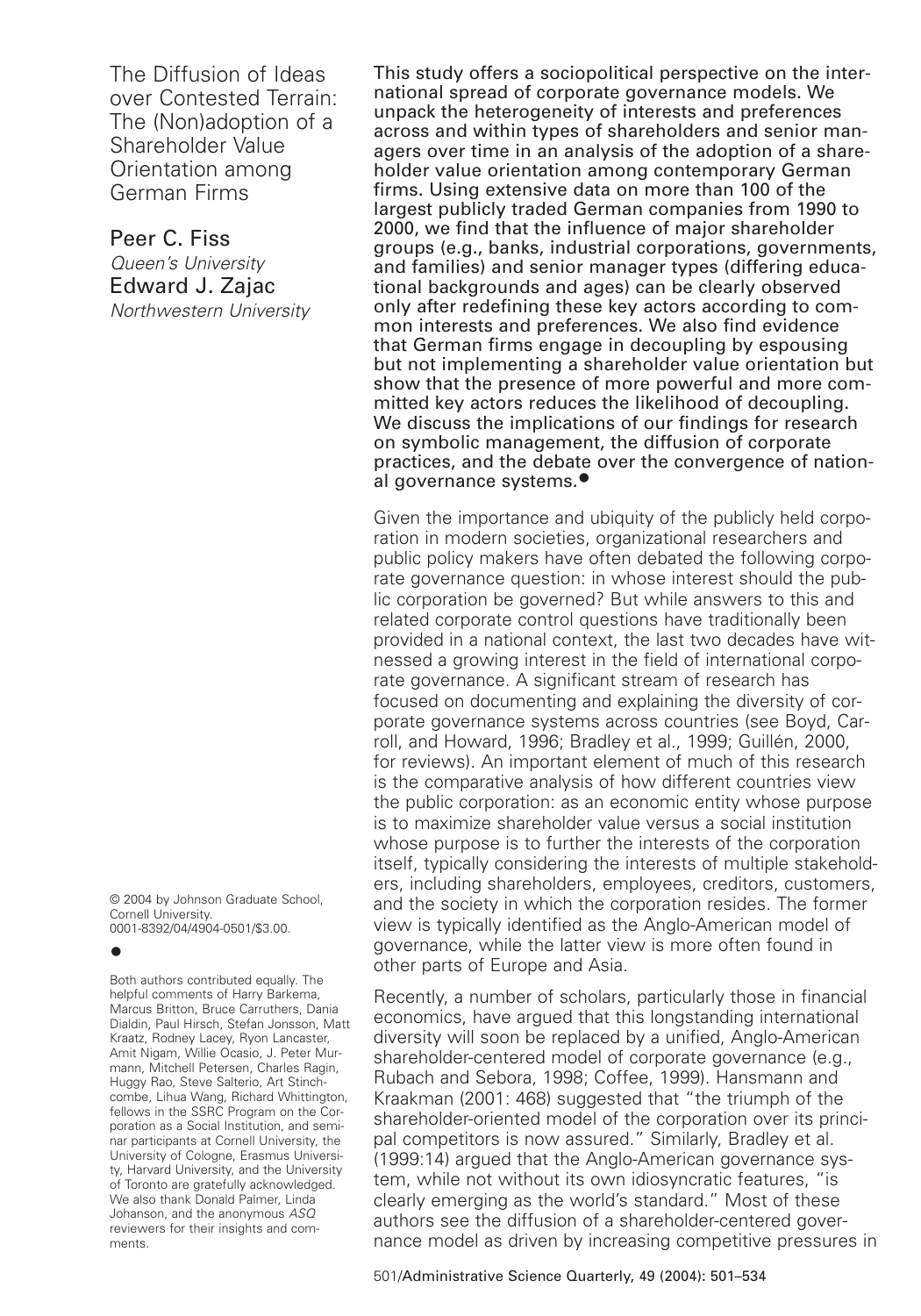international capital markets (e.g., Useem, 1996; Rubach and Sebora, 1998). Hansmann and Kraakman (2001) contended that corporations that adopt a shareholder-oriented governance approach will enjoy access to capital at a lower cost, providing them with a competitive advantage over those nonadopting firms. Similarly, Coffee (1999) suggested that global convergence will emerge "through the back door," where foreign firms seeking to list on U.S. stock exchanges will voluntarily adopt shareholder-oriented governance practices in order to gain access to American investors.

Some researchers have also suggested that growing convergence is due to product market pressures (Hansmann and Kraakman, 2001; Höpner, 2001; Khanna and Palepu, 2001). Firms following a shareholder value model may have a competitive advantage in product markets because their governance structure allows them to adapt more rapidly to a changing environment. Unencumbered by other stakeholder interests, such corporations may have superior capabilities in reorganizing their management structures, allowing them to enter new product markets aggressively or to abandon inefficient investments more rapidly. Product-market competition is also seen as driving convergence through social learning, because international product market rivalry brings other firms in direct contact with firms adhering to a shareholderoriented approach (Hansmann and Kraakman, 2001).

Rather than joining the debate as to whether new convergence or old diversity in governance systems is the more likely international scenario in the future, we propose instead to contribute to a greater understanding of the diffusion of governance models by going beyond existing explanations that focus on financial or product-market pressures. Fundamentally, governance models such as shareholder value management are normative belief structures about the allocation of power in the firm. Such a view is consistent with a large body of research suggesting that corporate control is political (e.g., Cyert and March, 1963; Davis and Thompson, 1994; Westphal and Zajac, 1994; Ocasio and Kim, 1999; Fligstein, 1990, 2001). As a belief structure—rather than simply a single technique or practice—additional political, social, and psychological factors are likely to play a role in explaining the diffusion process (Strang and Soule, 1998; Westphal and Zajac, 2001).

Here, we develop a theoretical explanation that gives much closer attention to the macro and micro sociopolitical aspects of the diffusion process, using the empirical context of the spread of a shareholder value orientation among German firms, which has multiple theoretical and empirical benefits. First, it provides an opportunity to demonstrate the value of a detailed theoretical and empirical examination of shareholder heterogeneity (cf. Palmer and Barber, 2001). Most research in financial economics tends to treat corporate owners as a homogeneous group with a singular interest on maximizing shareholder value (Bagwell, 1991). In contrast, we use the German context to show that when owners are banks, firms, governments, and families—the major ownership groups in German corporations—the cross-currents of divergent sociopolitical interests among and within ownership groups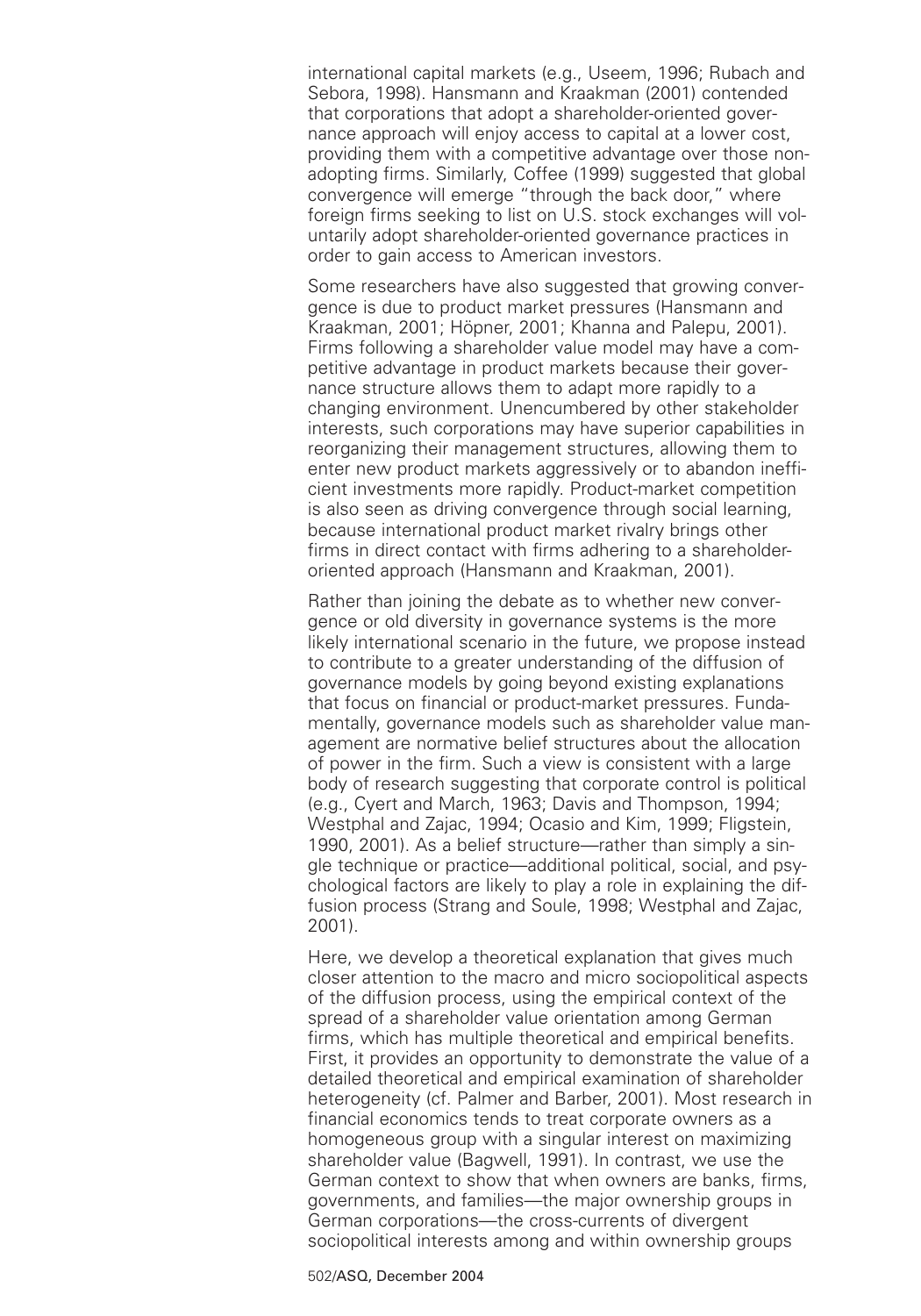are particularly vivid, allowing for more nuanced hypotheses on the role of specific owners in the diffusion process of the shareholder value orientation.

We also go beyond existing approaches by considering not only the diversity of preferences held by powerful owners but also the diversity of preferences among powerful German managers and its effect on the diffusion of a shareholder value orientation in Germany. Finally, our emphasis on the sociopolitical factors affecting the diffusion process leads us to consider explicitly the symbolic management of stakeholders (Westphal and Zajac, 1994, 2001; Zajac and Westphal, 2004), emphasizing how firms use language and appearance to symbolize their level of identification with a particular governance regime. We assess whether public espousal of a shareholder value orientation is accompanied by the implementation of structural changes in governance practices, and we examine the factors that would reduce the likelihood of a firm's decoupling espousal from implementation. In doing so, our study offers a richer theoretical and empirical analysis of the sociopolitical forces that affect the diffusion of a major reconceptualization of the corporation beyond the boundaries of the United States.

# THE DIFFUSION OF A SHAREHOLDER VALUE **ORIENTATION**

# The Empirical Context

Our choice of Germany as a context for studying the diffusion of a shareholder value orientation is based on two factors. First, both Germany and the U.S. are highly industrialized countries. Second, Germany provides a strong contrast based on significant historical differences in social, political, and legal environments (La Porta, Lopez-de-Silanes, and Shleifer, 1997, 1999). In fact, Germany has frequently been cited as the classical case of a non-shareholder orientation, as evidenced by the original German corporate law of 1937, which stated that the company was to be managed for the good of the enterprise and its employees (Gefolgschaft), the common wealth of the citizens (Volk), and the state (Reich) (cited in Bradley et al., 1999: 52). Moreover, a company can be dissolved by the state if it endangers public welfare. As noted earlier, from this orientation, the corporation is seen as a social institution with public responsibilities, and shareholders are only one of several stakeholders on whose behalf the managers must operate the firm.

One important group of corporate stakeholders in Germany are the German banks, which represent one of the main pillars of the German corporate governance system (Jürgens, Naumann, and Rupp, 2000). German banks have played a central role in the historical development of German corporations. They were among the primary financiers of German industrialization and the great wave of company foundings of the 1870s, thereby laying the foundation for the dominating role of the banks in company financing and supervision. Germany's reconstruction after WWII was likewise financed above all by credit, again giving domestic banks a central position in the Germany economy. Furthermore, a relatively large share of the national income in Germany is generated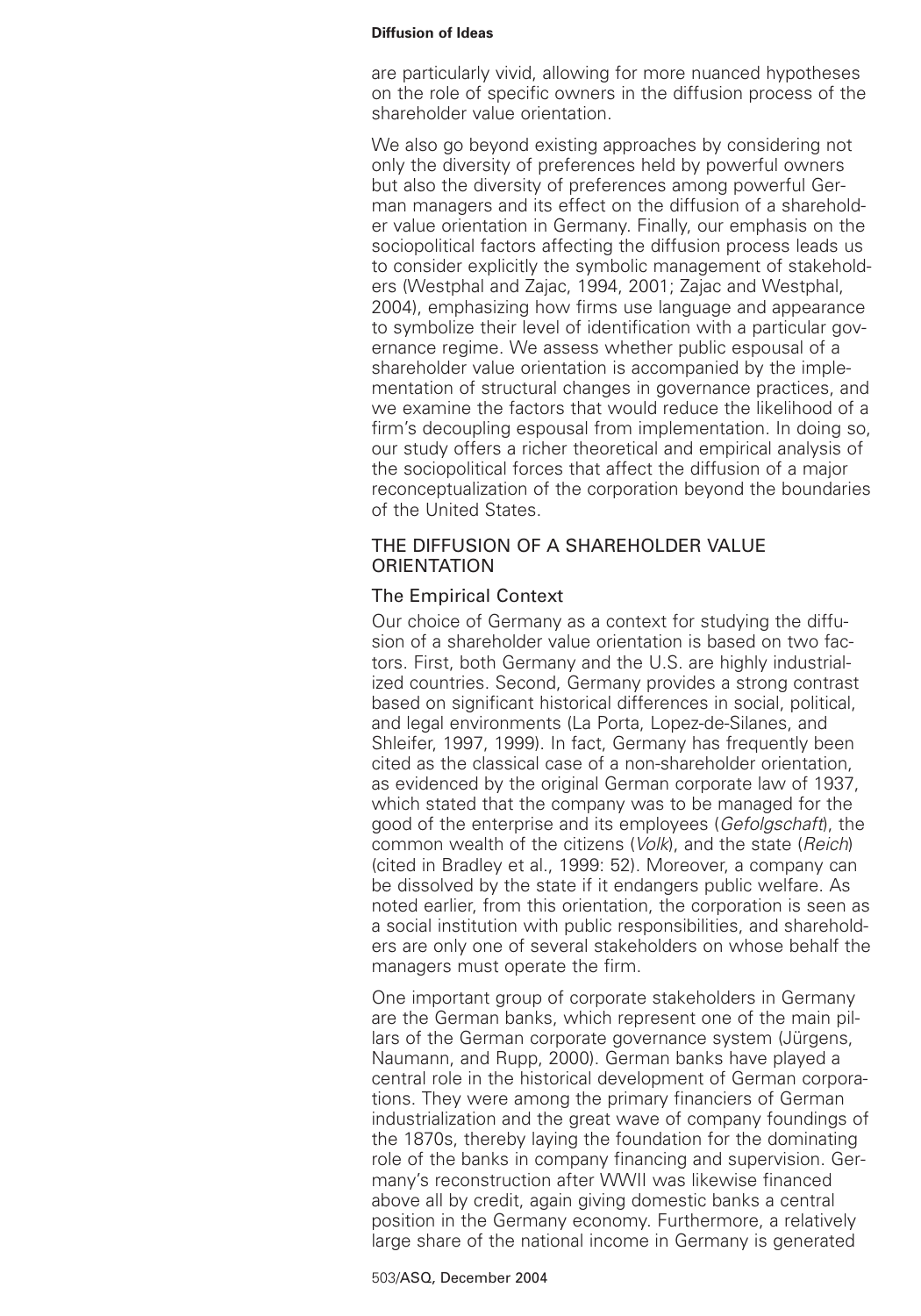by foreign trade, and such trade tends to make extensive use of bank services, thus tying corporations closely to their house banks (Francke and Hudson, 1984). For example, German firms have relied on credit to a far larger degree than firms in other countries (Edwards and Fischer, 1994).

The important position of banks as financial intermediaries is also enhanced by the German system of universal banking. While the Anglo-Saxon banking system has tended to be highly segmented, German banks offer a full range of banking services to their clients, ranging from taking deposits and handling payment transfer to credit financing for industry and trade. Most banks also deal in securities, although only a few large banks have underwritten public offerings (Kempf, 1985). Traditionally, only very large German companies have made use of international capital markets, while the vast majority of mid-size corporations—the Mittelstand—has relied almost entirely on credit financing, a tendency partly due to the legal hurdles that have discouraged smaller companies from issuing stock (Herrigel, 1996; Dore, 2000). As a result of this universal banking system and the reliance on credit financing, the German stock market has remained comparatively small in an international perspective and is frequently characterized as underdeveloped (e.g., Black and Moersch, 1998; Schmidt, Hackethal, and Tyrell, 2001). Debt-to-equity ratios of industrial firms tend to be about 50 percent higher than those in the United States or the United Kingdom (Schröder and Schrader, 1998). Furthermore, unlike in the U.S., the market for corporate bonds has never been a true alternative for external corporate financing in Germany. High commissions payable for arranging bonds and cumbersome legal requirements provide strong disincentives for most corporations, making the market for corporate bonds practically non-existent (Kempf, 1985). Although an alternative way of raising funds is through "certificates of indebtedness," essentially, large loans that in many ways resemble bonds, only very large corporations are usually in the position to raise funds this way.

Banks have also been the dominant representatives of shareholder interests in Germany. German banks control significant shareholdings in most of the largest German firms (Baums and Fraune, 1995). The banks' control is further strengthened by the German "Depotstimmrecht," a legal agreement that combines the votes of millions of small shareholders in the hands of a small number of banks in which these bearer shares are deposited. Traditionally, banks have been more interested in keeping large corporations as profitable debtors rather than taking the risk of losing them due to higher profit expectations. Ownership concentration has also tended to reduce the threat of hostile takeovers, which are usually not possible without the support of banks and other incumbent blockholders, such as family owners and other firms. The mergers and acquisitions that have taken place have mostly been friendly deals, as the representatives of different shareholders and managers meet again and again in the supervisory boards of large corporations and thus have an interest in continued cooperation (Schmidt, Hackethal, and Tyrell, 2001). The dense system of interlaced relationships, in combination with an extensive network of crossholdings—German com-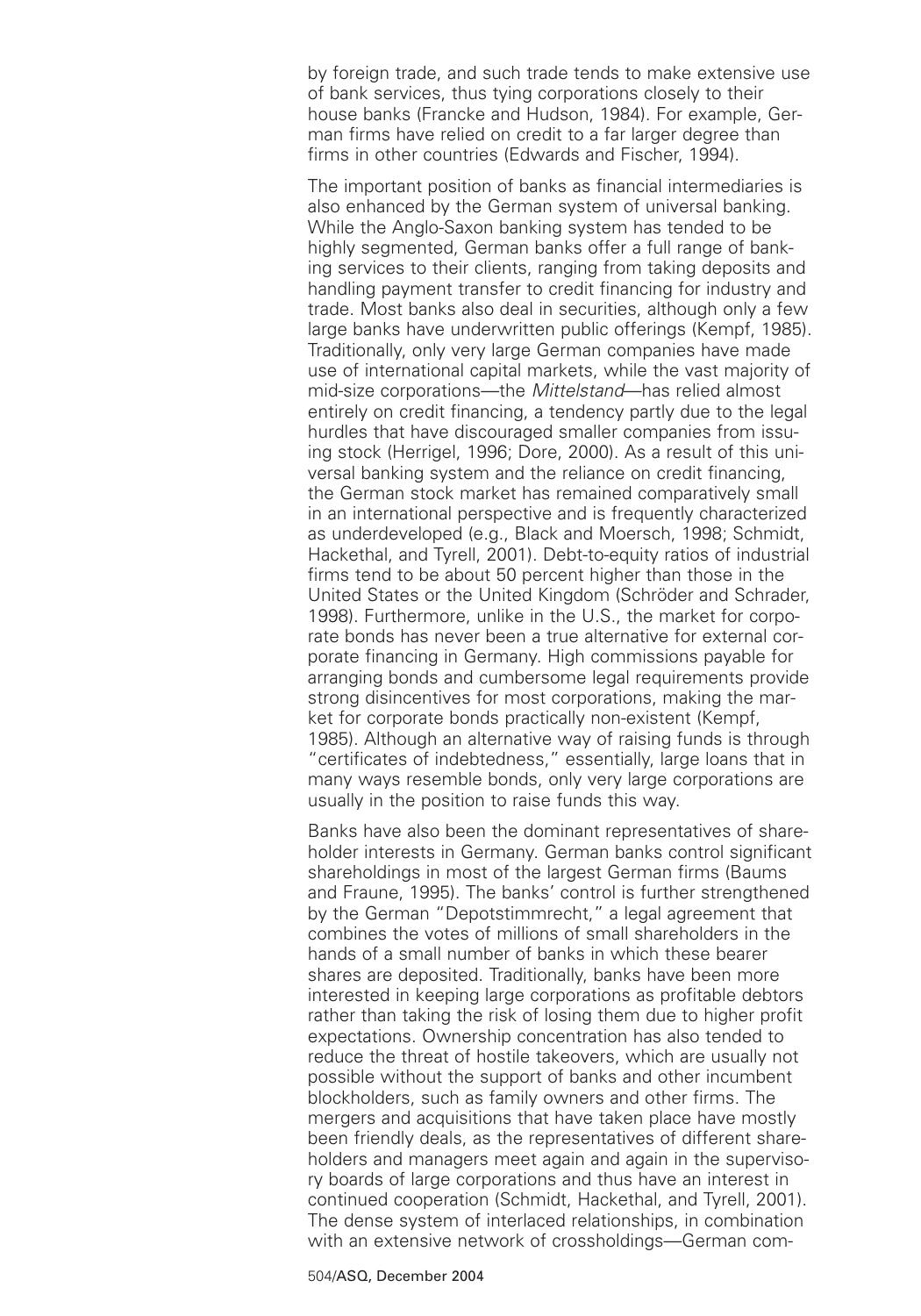panies often even own shares of their competitors—constitutes an insider system of control that has largely protected German managers from outside raiders and new investors.

A second pillar of the German corporate governance system is the system of co-determination, as expressed in the role of works councils and the dual board structure of the management board and supervisory board. Under the co-determination system, elected worker representatives have rights of information, consultation, and veto on a number of issues, and in firms with more than 2,000 employees, half of the supervisory board consists of employees of the firm, the other half of shareholder representatives. This legal arrangement makes labor representation an integral part of the corporate governance system and reflects the German concern with the responsibility of the firm to its various stakeholders.

The third pillar of the German system of corporate governance is the productionist, company-centered orientation of German senior management (Jürgens, Naumann, and Rupp, 2000). A classic description of this productionist, engineeringoriented focus of the German managerial ideology is given by Lawrence (1980: 134): "The idea that a firm is not a 'moneymaking machine' but a place where products get designed, made and eventually sold, with profits ensuing, tends in Germany to restrict the allure of accountants and financial controllers and to dignify the makers and those associated with them." This orientation has been associated with a higher status and higher representation of engineers in the senior management ranks of German corporations, even in nontechnical areas (Eberwein and Tholen, 1993). It also has been associated with a greater emphasis on productionist objectives over financial objectives, making shareholder value maximization less of a focus of senior managers. It is therefore not surprising to find the managerial elite in Germany frequently voicing statements such as "Profit is good, but not everything" (from the longtime chairman of the Deutsche Bank, Herman Josef Abs). Similarly, the chairman of Bosch, another large German firm, emphasized that the success of a company could not be measured in money alone (both quoted in Der Spiegel, 1997).

The fact that these three pillars of corporate governance in Germany give relatively little explicit attention to shareholders has led to the conclusion that the German governance system "does not put financial value for shareholders at the top of the list of business policy objectives" (Jürgens, Naumann, and Rupp, 2000: 66). Likewise, Standard and Poor's suggested in 1997 that in Germany, "the interests of the shareholder are secondary—at best" (quoted in Der Spiegel, 1997). German corporate law clearly views the shareholders as only one among several stakeholders, and not a privileged constituency (Bradley et al., 1999). In many respects, the shareholder may be termed the "forgotten" stakeholder in the German corporate governance system, a view that is reflected in an aphorism by the famous German banker Carl Fürstenberg (1850–1933): "The shareholder is dumb and impudent: dumb, because he invests his money in shares of stock, and impudent, because he also expects dividends in return" (our translation).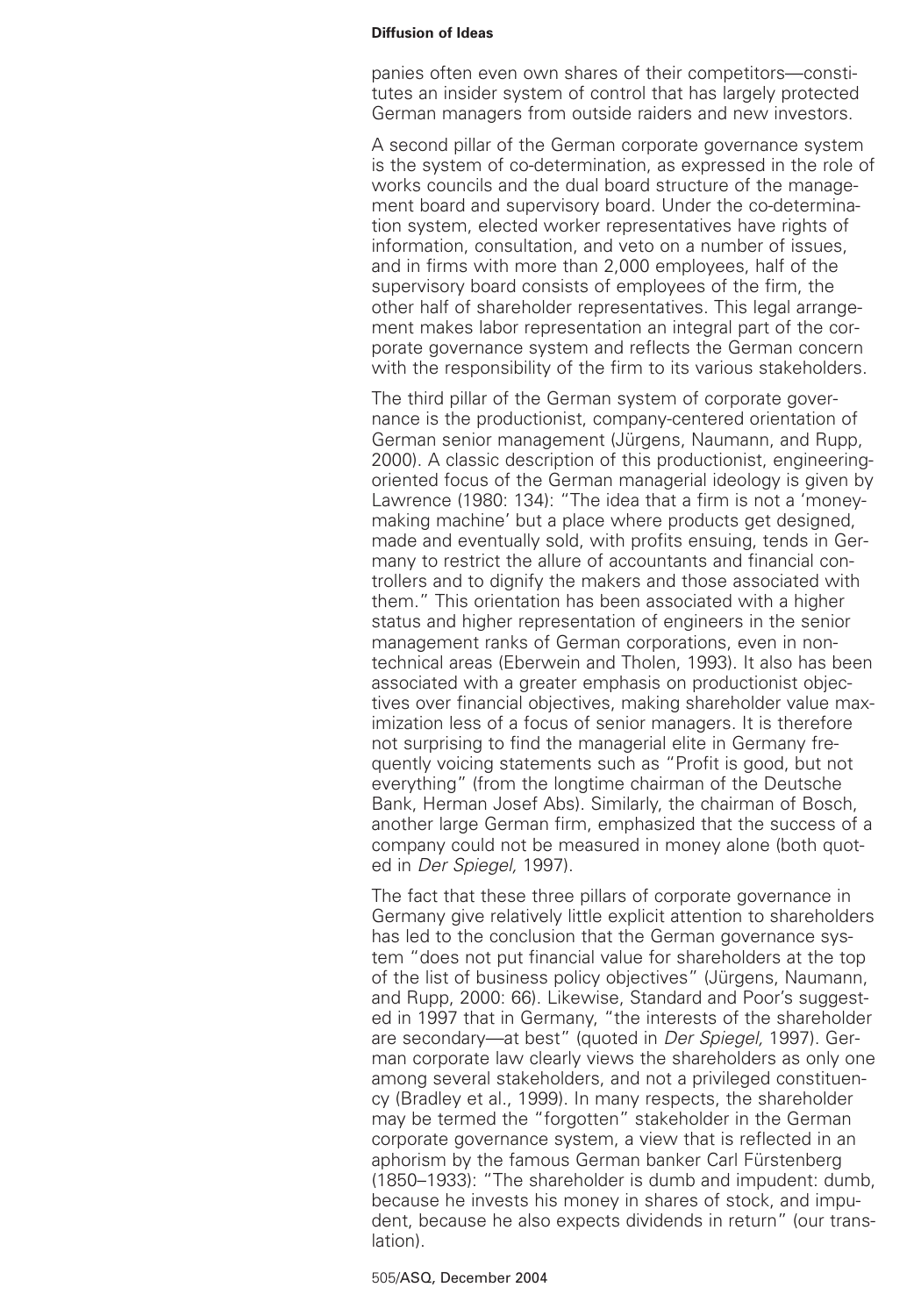This German view of shareholders is noteworthy both because of its longstanding tradition and its striking departure from the Anglo-American shareholder value orientation, but the German situation began to change with the increasing internationalization of capital markets that emerged in the mid-1980s. Some of the largest German corporations began to rely more on foreign investors. For example, in 1986, only 23 percent of the shares of VEBA, a sizable and high-profile corporation, were held by foreign investors. In 1991, this number had risen to 43 percent (Manager Magazin, 1991).**<sup>1</sup>**

A number of government measures were also aimed at liberalizing financial regulation and promoting the growth of the German stock market. Between 1990 and 1998, the German government enacted a series of three Financial Market Promotion Laws that created new markets in options and futures, set up a new regulatory body (the Federal Supervisory Office for Securities Trading), and made it easier for German companies to implement stock options and internationally accepted accounting standards.

With this changing financial landscape, a growing number of German firms during the 1990s also publicly proclaimed their adoption of a shareholder value orientation. Figure 1 shows the diffusion of espousal of a shareholder value orientation in annual reports among the 112 largest publicly traded German firms between 1990 and 2000. For German firms, the annual report is still the most important means of self-presentation, for announcing strategic change, and communicating with shareholders and other stakeholders. Although not a single firm had publicly adopted a shareholder value orientation in 1990, more than 60 percent had done so by the end of the observation period. To explain this change, we begin by theorizing about the power of the firms' owners.

# **Figure 1. Diffusion of shareholder value management espousal among the 100 largest German corporations.**



506/ASQ, December 2004

# **1**

This internationalization of capital markets went along with the emergence of institutional investors in Germany. The shareholdings of institutional investors more than quadrupled between 1992 and 1997, from 66.5 to about 285 billion dollars. This development is driven by the increasing activity of U.S. investment funds and the emergence of domestic institutional investors; by 1999, there were 25 such domestic financial institutions that concentrated their activity mostly on those firms included in the DAX-30 index (Jürgens, Naumann, and Rupp, 2000: 71).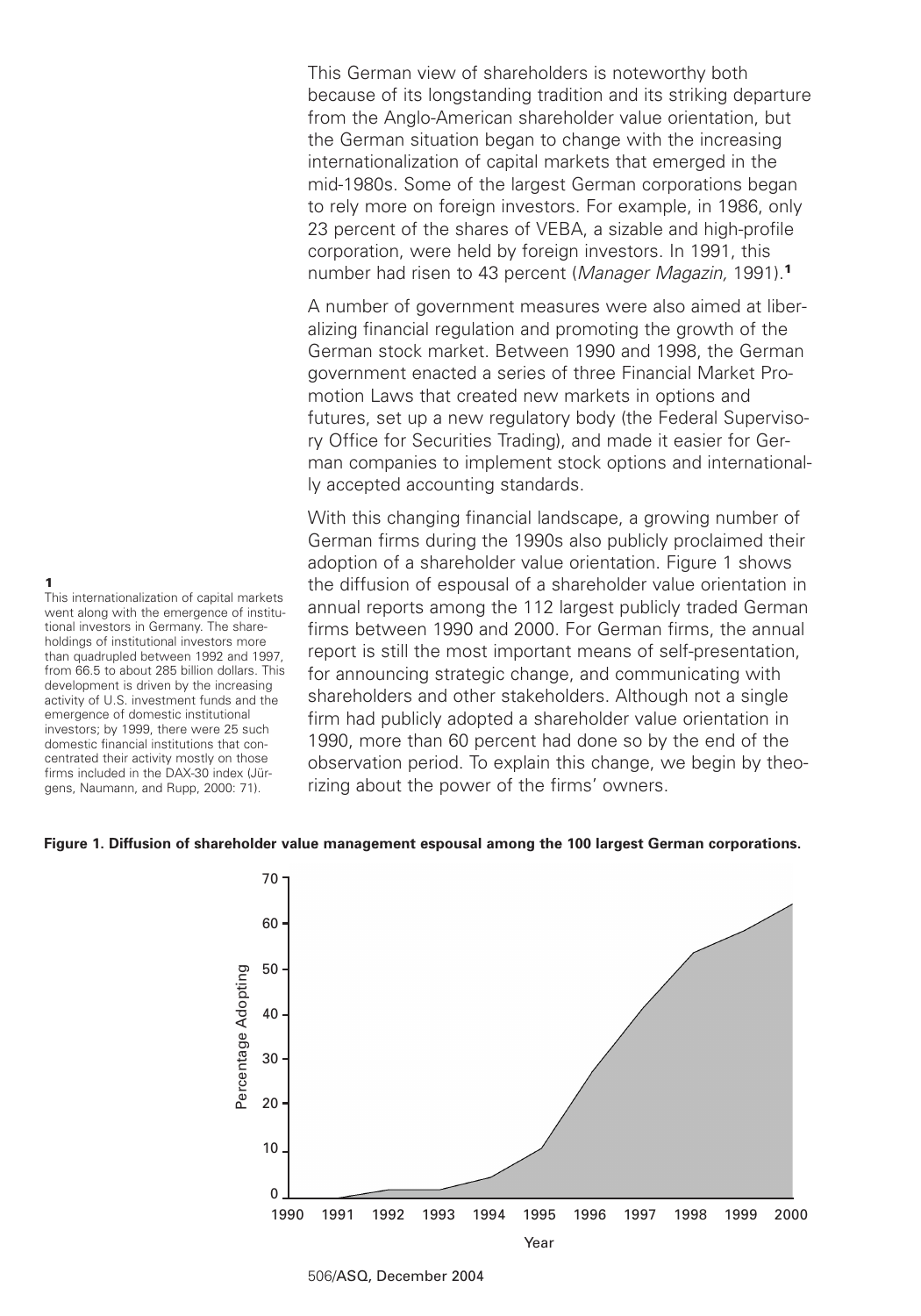# Powerful Owners and Their Preferences

A growing body of research has examined the diffusion of administrative and organizational practices among corporations (e.g., Teece, 1980; Zucker, 1983; Davis, 1991; Abrahamson, 1991; Davis and Greve, 1997; Westphal, Gulati, and Shortell, 1997; Strang and Soule, 1998). With few exceptions, this prior research has largely neglected how power constellations affect diffusion processes, even though organizations are political arenas in which struggles over diverging interests take place (Cyert and March, 1963; Palmer et al., 1987; Davis and Thompson, 1994) and adoption of a specific practice may have significant consequences for the allocation of power and resources.

A crucial issue in regard to a firm's power constellations relates to its ownership structure. Research in financial economics has generally treated owners as a homogeneous group, assuming they all share the same goal of maximizing shareholder value (cf. Bagwell, 1991, 1992; Ravasi and Zattoni, 2001). As a result, ownership tends to be seen as a purely economic variable and its influence as a function of ownership concentration (Kang and Sørensen, 1999). In contrast, a number of works in organization theory have suggested that different categories of owners may pursue different goals, leading to a differential effect of owner types on the adoption of the multidivisional form (e.g., Palmer et al., 1987; Palmer, Jennings, and Zhou, 1993) or hostile and diversifying acquisitions (e.g., Davis and Stout, 1992; Palmer et al., 1995; Palmer and Barber, 2001). If ownership of the firm is distributed across different types of actors, the identities of these actors will likely affect the priorities they give to pursuing shareholder value management versus other goals (Vitols, 2002).

In this study, we build on this prior work by emphasizing the divergent political and social interests of corporate owners and asking whether the interests of ownership groups such as banks, firms, governments, and families differ both across and within groups. If powerful owners themselves promote a shareholder value orientation, this should accelerate the spread of such a governance regime among a population of firms. Accordingly, ownership ties between firms may frequently be the ties along which power can be exercised to facilitate adoption of a governance model. We largely follow Gorton and Schmid (2000) in categorizing the most important ownership groups in Germany as (1) domestic banks, (2) domestic and foreign non-financial firms, (3) domestic governments, and (4) families.

German banks, which occupy a central role in the German corporate governance system, were traditionally more interested in keeping corporations as profitable debtors rather than taking the risk of losing these clients due to increased expectations of share profits. This would suggest that German banks would not be likely to push firms in which they hold shares to adopt a shareholder value orientation. As the internationalization of capital markets increased in the 1990s, however, a number of German banks voiced a desire to become global players in the same league as major American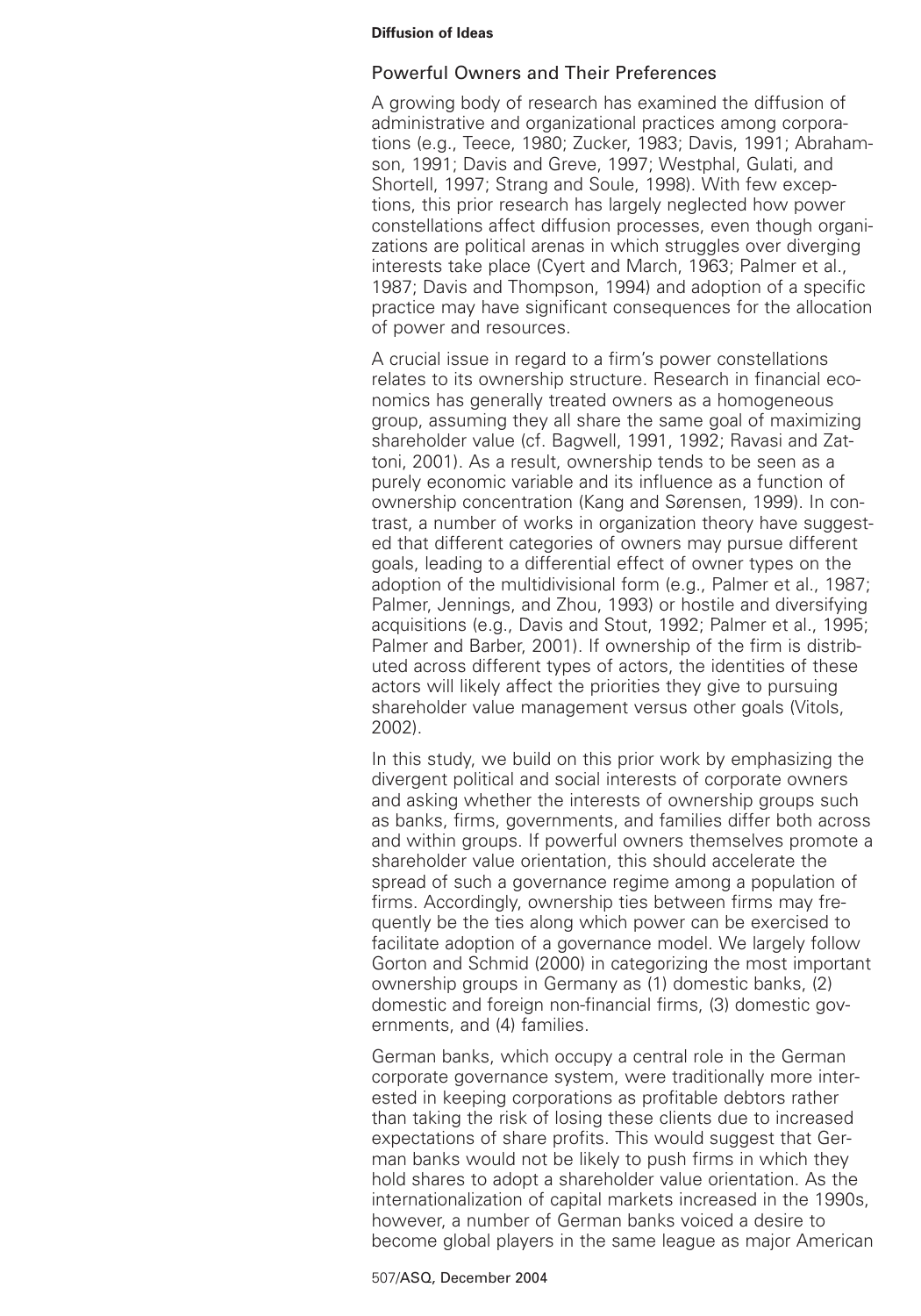banks (Dore, 2000). In particular the "Big Three" commercial banks—Deutsche Bank, Dresdner Bank, and Commerzbank became increasingly concerned with the yield on their share holdings. In redefining their strategies, these banks began to perceive shareholding as an asset management rather than a long-term investment, as used to be the case under the previous system of "patient capital" (Jürgens, Naumann, and Rupp, 2000; Vitols, 2003). The result of this process is an increasing demand by some German banks for shareholder value management, while others have abstained from pushing for a shareholder-centered approach. These arguments suggest a differential effect for bank ownership that depends on the position of the shareholding bank. In terms of espousing a shareholder value orientation, this suggests the following hypothesis:

Hypothesis 1a (H1a): The higher a firm's ownership by German banks that have espoused a shareholder value orientation, the more likely a firm will be to espouse a shareholder value orientation.

As noted earlier, the management of German non-financial firms has traditionally been dominated by a productionist conception of the corporation that conflicts with a shareholder value orientation (Jürgens, Naumann, and Rupp, 2000). In the past, German managers have frequently exhibited disdain for the demands of the stock market, which they consider fickle and short-sighted (Lawrence, 1980). The tradition of a productionist orientation among non-financial firms would therefore suggest that in their role as owners, non-financial firms will inhibit the spread of a shareholder value orientation among other firms. As shareholding firms themselves proclaim their change to a shareholder-oriented governance regime, however, we expect them to exercise their owner influence to promote a similar change among other firms. These arguments again suggest a differential effect of shareholdings for non-financial firms that depends not only on the size of their shareholdings but also on the owning firm's interests:

Hypothesis 1b (H1b): The higher a firm's ownership by other German firms that have espoused a shareholder value orientation, the more likely a firm will be to espouse a shareholder value orientation.

Considerable shareholdings in a number of German firms are also controlled by government entities at the federal and state (Bundesland) level. Prior researchers have arqued that government owners tend to pursue political rather than value-maximizing objectives (e.g., Shepherd, 1989). This view is supported by financial economists, who have argued that block ownership allows government entities to pursue political objectives while the public pays for the losses (Shleifer and Vishny, 1994; La Porta, Lopes-de-Silanes, and Shleifer, 1999). Although this view suggests that owner interests may differ depending on party ideologies and objectives, very little research has empirically examined such differences. We consider such differing party ideologies here and the party-dominated coalitions that form these governments.

The German political landscape is dominated by two large parties. The Social Democratic Party of Germany (SPD) has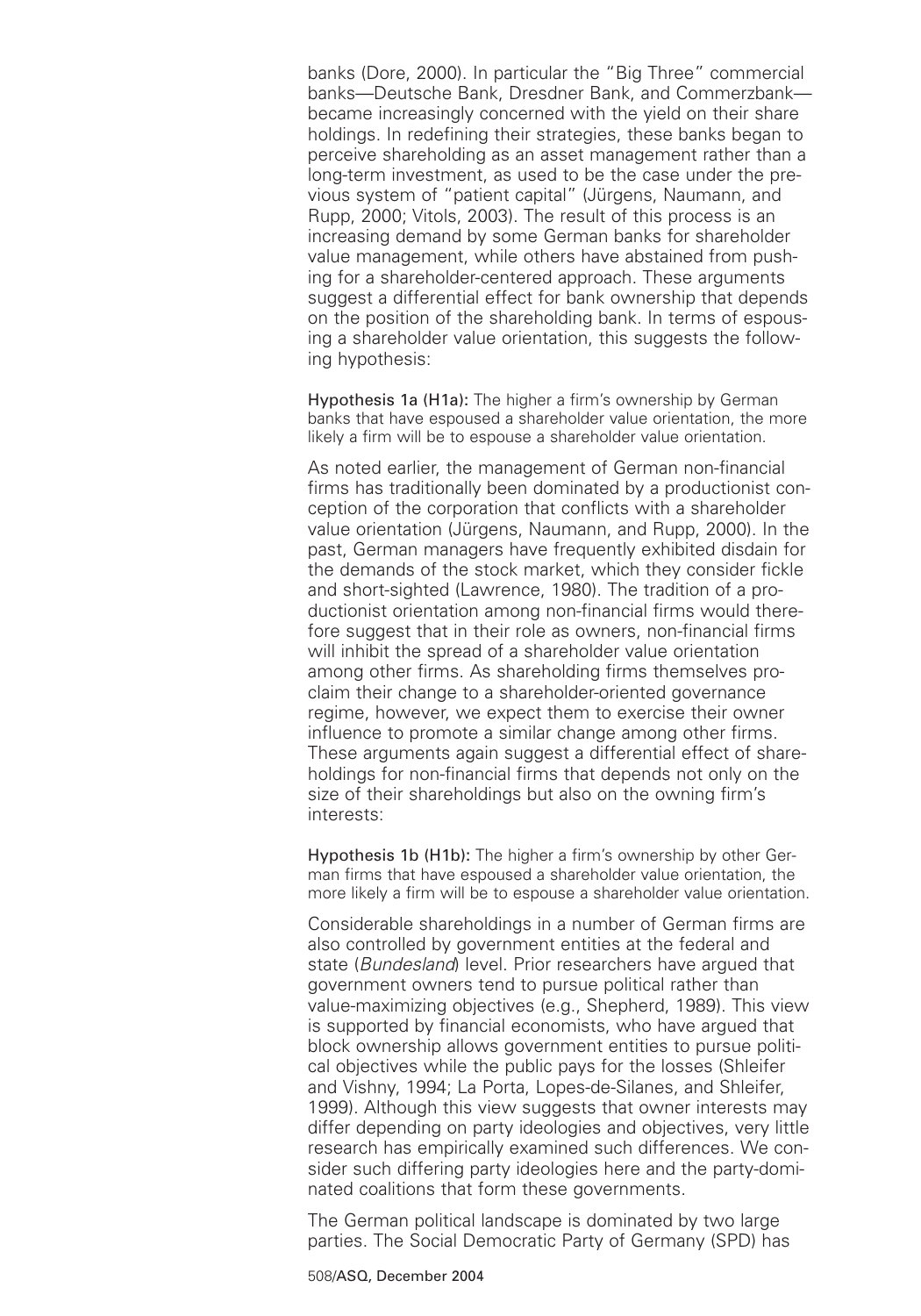its roots in the workers' movement of the late nineteenth century. Positioned on the left of the political spectrum, it is generally more closely identified with the interests of labor. The conservative Christian Democratic Union (CDU) is the main right-of-center party and has traditionally had a strong pro-business wing (Katzenstein, 1987). During the 1990s, both the SPD and CDU formed governments at the federal and state level, either alone or in coalition with smaller parties.

In relation to changes in the German corporate governance system, Roe (2000) suggested that social-democratic parties tend to impede the implementation of governance practices aimed at aligning the interests of managers and shareholders. In line with this view, German pro-labor party officials have severely criticized a shareholder value approach. For example, Oscar Lafontaine, then chairman of the Social Democratic Party, publicly denounced shareholder value as an intellectual disorientation ("geistige Fehlorientierung") and insisted that the primary goal of the corporation ought not be increased share prices but the "social responsibility to the employees . . . and to society at large" (Handelsblatt, 1997a: 2; see also Der Spiegel, 1996a).**<sup>2</sup>** In contrast, CDU-dominated governments, though arguing for a restrained version of shareholder value management, have been more supportive of a move toward shareholder value (e.g., Der Spiegel, 1996b; Handelsblatt, 1997b). We therefore posit that the effect of firm ownership by state and federal governments will differ depending on whether these governments are dominated by a pro-business or pro-labor party or coalition. This suggests the following hypothesis:

Hypothesis 1c (H1c): The higher a firm's ownership by pro-business German federal or state government, the more likely a firm will be to espouse a shareholder value orientation.

There is also reason to believe that the presence of family blockholders will affect a firm's decision to adopt a shareholder value orientation. Family owners still play an important role in German corporations (Whittington and Mayer, 2000; Gorton and Schmid, 2000). Traditionally, the literature on family ownership has held the view that family capitalists are primarily interested in the long-term survival of the capitalist economic system (Atkinson and Galaskiewicz, 1988). Accordingly, family owners are considered to take a long-term management view that stresses firm survival with the intention of passing the firm on to descendents (Becker, 1974; Casson, 1999; Anderson and Reeb, 2002). Because they are interested in maintaining control over the firm, family owners are also considered to be averse to a decentralization of power; for example, family dominance inhibited the adoption of the multidivisional form (Palmer et al., 1987).

This view of family owners as protective stewards has more recently been challenged by arguments that the interests of family members may be less homogeneous than commonly assumed (e.g., Kang, 1998; Kang and Sørensen, 1999; Lansberg, 1999) and that the interests of succeeding family generations may be quite different from those of the founding generation. There is reason to believe that later generations

**2** More recently, the Social Democratic Party has shown greater support for changes in corporate governance legislation (Höpner, 2003).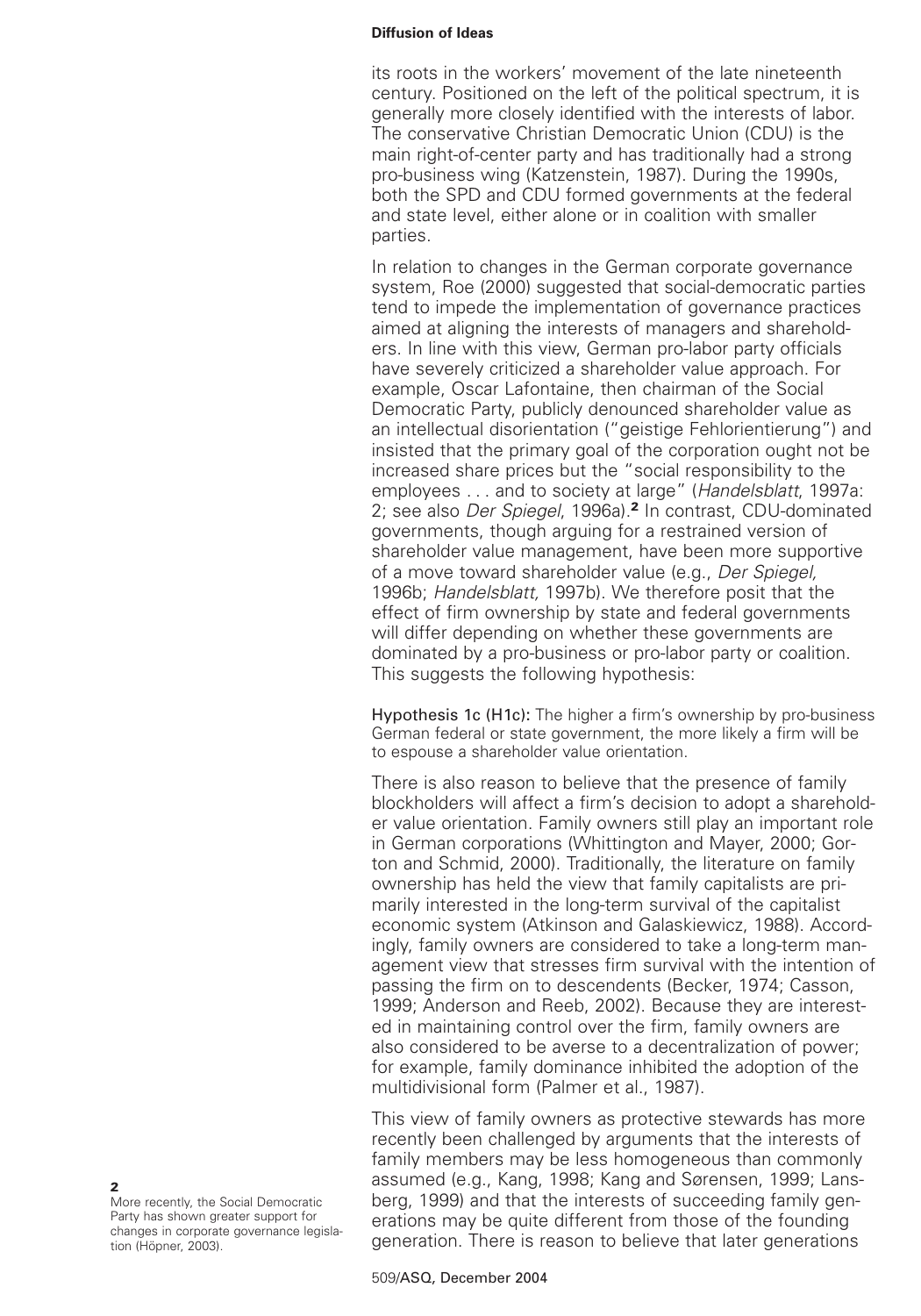of family owners often do not share the founder's longer time horizon and concern for firm survival but are interested instead in "cashing out" and using the family assets for their own personal benefit. Kang (1998) has described declining firm performance and less effective strategic decision making by later-generation family owners as the "Buddenbrooks Effect," drawing on Thomas Mann's novel of that name in which "the first generation . . . builds, the second consolidates, the third dissipates" (Salin, 1952: 371). The idea of ascent and decline across three generations of family business (e.g., "clogs to clogs" or "rags to rags") has been found across many societies (Ward, 2004), and there are various explanations. Later generations may be less motivated or able to run the family business, and larger families in succeeding generations are often marked by conflict due to different interests and values (e.g., Neubauer and Lank, 1998; Ward, 2004). In those later generations, "the family may be held together by nothing more than their common financial interests, and if the returns on their investment are not better than what they could earn elsewhere, some stockholders may seek opportunities to sell their shares in the family corporation" (Gersick et al., 1997: 219). This suggests that a shareholder value orientation may be quite compatible with the views of third- or later-generation family blockholders. We suggest a contingent relationship in which later-family owners support a shareholder value orientation while first and second generation family owners are less inclined to do so:

Hypothesis 1d (H1d): The higher a firm's ownership by German families beyond the second generation, the more likely a firm will be to espouse a shareholder value orientation.

# Powerful Managers and Their Preferences

Normative belief structures are not likely to be adopted solely according to corporate power and control considerations. The sociopolitical perspective also highlights the fact that ideas about the fundamental purpose of the corporation and possible changes in those ideas are likely to have a cognitive underpinning. This cognitive aspect of the possible adoption of a shareholder value orientation may be reflected in the characteristics of top executives, particularly in the demographic differences that have been shown to influence decision making and strategic change (e.g., Hambrick and Mason, 1984; Finkelstein and Hambrick, 1990; Wiersema and Bantel, 1992; Belliveau, O'Reilly, and Wade, 1996; Hambrick, Cho, and Chen, 1996; Jensen and Zajac, 2004). Specifically, educational background and age may influence the susceptibility of corporate elites to a shareholder value orientation.

Educational background often shapes managers' mental models, and a firm's likelihood of adopting a different governance model should depend on how this model fits with managers' existing mental models. A considerable body of research provides support for the important role of such mental models or schemas in influencing how new information and prior knowledge are integrated (Daft and Weick, 1984; Schwenk, 1988; Barr, Stimpert, and Huff, 1992; Reger et al., 1994). Furthermore, mental models are usually difficult to change once they become entrenched (Bartunek, 1984;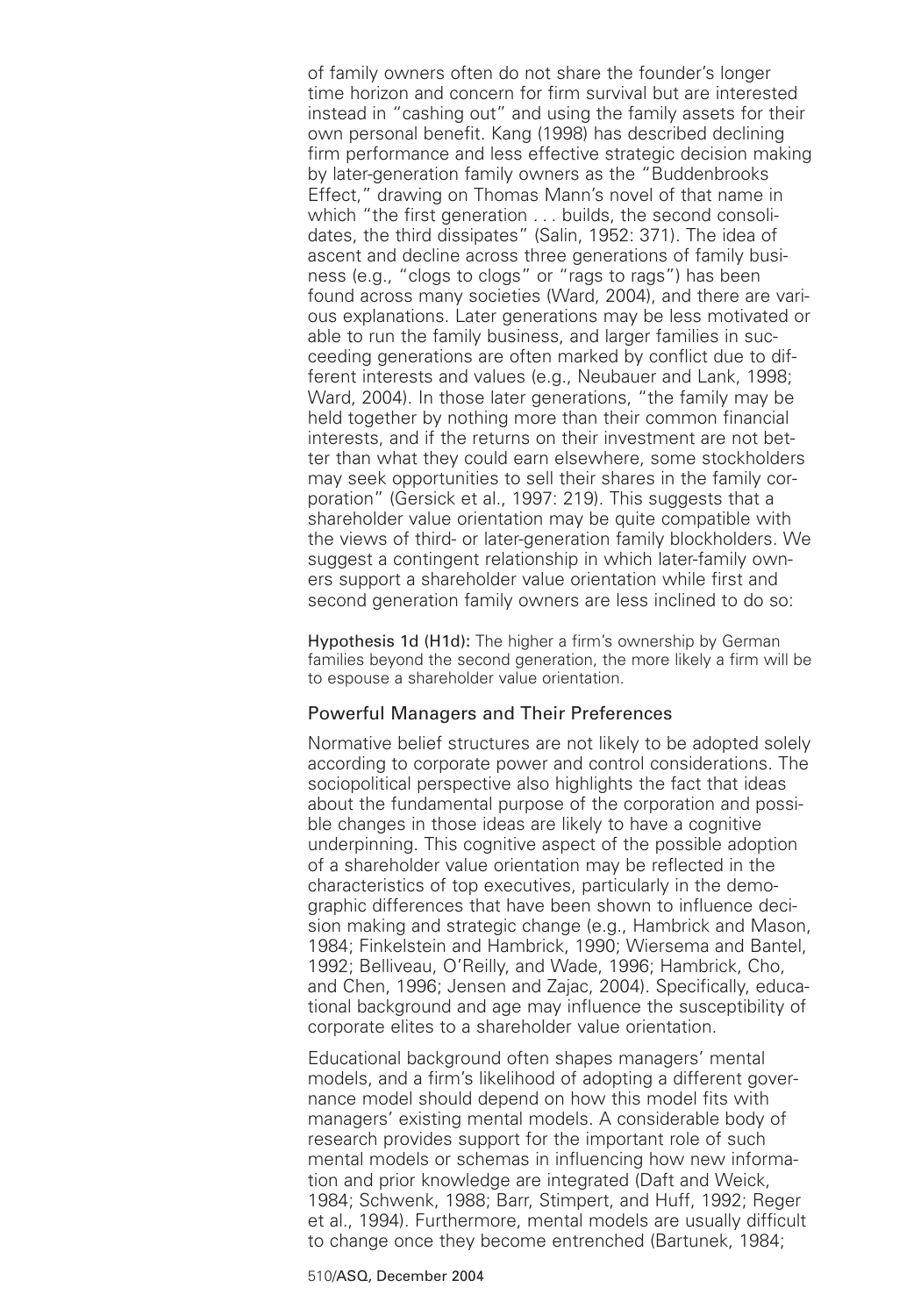Reger et al., 1994). As a result, existing mental models should affect the willingness of managers to adopt a different conception of what a firm is and how it should be governed (cf. Hirsch, 1986; Espeland and Hirsch, 1990; Fligstein, 1990, 2001). Furthermore, such mental models are often shaped by educational background. Formal education affects perspectives and outlooks, and the type of academic degree has been shown to significantly influence strategic decision making among executives (e.g., Hitt and Tyler, 1991; Wiersema and Bantel, 1992; Hambrick, 1994; Hambrick, Cho, and Chen, 1996). As a result, managers who were educated in engineering, for example, are likely to have different cognitive models than managers who were trained in history or law (Hambrick and Mason, 1984: 200).

Such arguments suggest that educational background will also affect the likelihood that an executive will embrace a shareholder value position. Both shareholder value management and agency theory have their origins in the fields of law and economics, in which the firm is generally considered to be a profit-maximizing function or a nexus of contracts, rather than a political coalition or a place for designing and manufacturing products. Given the strong roots of a shareholder value orientation in law and economics, corporate elites educated in either law or economics should be more predisposed toward a shareholder value orientation than those top executives with training in other areas, such as the humanities or the sciences:

Hypothesis 2a (H2a): If a firm's chief executive officer has a background in economics or law, that firm will be more likely to espouse a shareholder value orientation.

A number of studies have found that the greater an executive's age, the greater is his or her rigidity and resistance to change (Carlson and Karlsson, 1970; Vroom and Pahl, 1971; Wiersema and Bantel, 1992). Because a shift toward a shareholder value orientation presents a significant change in governance orientation, this would suggest that the age of executives should have a negative effect on the likelihood of their espousing a shareholder value orientation, as older executives should also have a greater psychological commitment to the status quo (Stevens, Beyer, and Trice, 1978; Hambrick and Mason, 1984). The same prediction would also be suggested by a cohort effect, because greater age should be associated with prolonged exposure of the top executives to the traditional German corporate governance orientation (Ryder, 1965):

Hypothesis 2b (H2b): The higher the age of the firm's chief executive officer, the less likely a firm will be to espouse a shareholder value orientation.

In addition, the relative influence of educational background on espousal may interact with executive age. Younger executives should be more likely to have experienced the rise of a shareholder value orientation when they were more cognitively flexible and thus open to forming their opinions. They would also be more likely to have an educational familiarity with the emerging nexus of contacts approach in corporate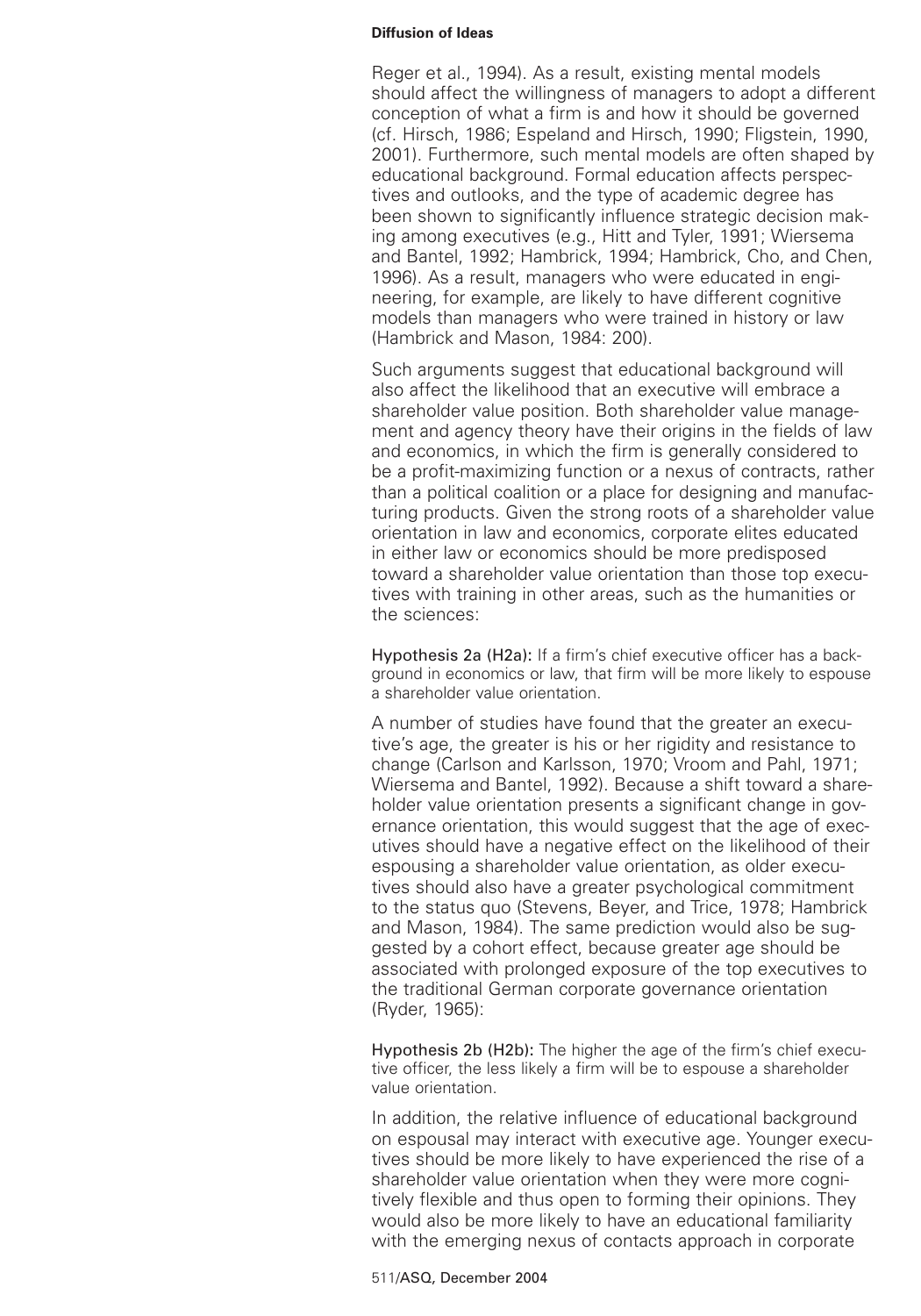governance, while the opposite would be true of older executives. This suggests that the effect of educational background will diminish with increasing age:

Hypothesis 2c (H2c): The relationship between educational background (in economics or law) and a shareholder value orientation espousal is significantly weaker for firms with older chief executive officers.

# Espousal and Implementation

In following the traditional diffusion model, most previous studies have employed a binary dependent variable for adoption/non-adoption, but this approach "does not differentiate between 'superficial' and 'deep' adoption—that is, it reveals nothing about the extent to which the innovation has been employed" (Downs, 1976: 39). More recently, a number of studies have examined whether adoption is in fact decoupled from implementation. For example, Westphal and Zajac (1994, 2001) found that the symbolic adoption of long-term incentive plans and stock repurchase programs is frequently decoupled from their implementation, particularly in firms with powerful chief executive officers.

The concept of decoupling suggests that organizations may engage in actions that seemingly show compliance but actually conceal nonconformity (Oliver, 1991; Elsbach and Sutton, 1992). Consistent with Westphal and Zajac (1994, 2001), we are agnostic as to whether such actions are motivated by either well-intentioned senior managers, who believe the organization is better served by using symbols to placate those influential external constituents that they believe lack the perspective to assess the firm's long-run best course of action, or narrowly self-interested senior managers, simply focused on their own narrow career interests. Yet a closer consideration of the ownership groups and executive characteristics described above suggests that they may have different impacts on the likelihood of a firm's decoupling of a shareholder value orientation espousal from the implementation of commensurate governance practices.

Ownership groups may differ in their incentives and ability to monitor whether management follows through on its stated intentions. In the German context, corporate owners such as banks and other firms should be particularly effective at monitoring because of their long-term relationship with the firm, their frequent representation on the supervisory board, and sufficient resources and knowledge of the managerial process to ensure follow-through. Therefore, if corporate owners themselves espouse a shareholder value orientation, we would expect them to have both the incentives and the resources to ensure subsequent implementation of the commensurate governance practices. In contrast, non-corporate owners such as governments and family owners may have fewer incentives or organizational resources to assure structural changes. While pro-business governments may be more likely to support a move toward a shareholder value orientation, they still have to attend to the interests of several corporate stakeholders, making them less likely to invest the resources required to ensure follow-through. Later-generation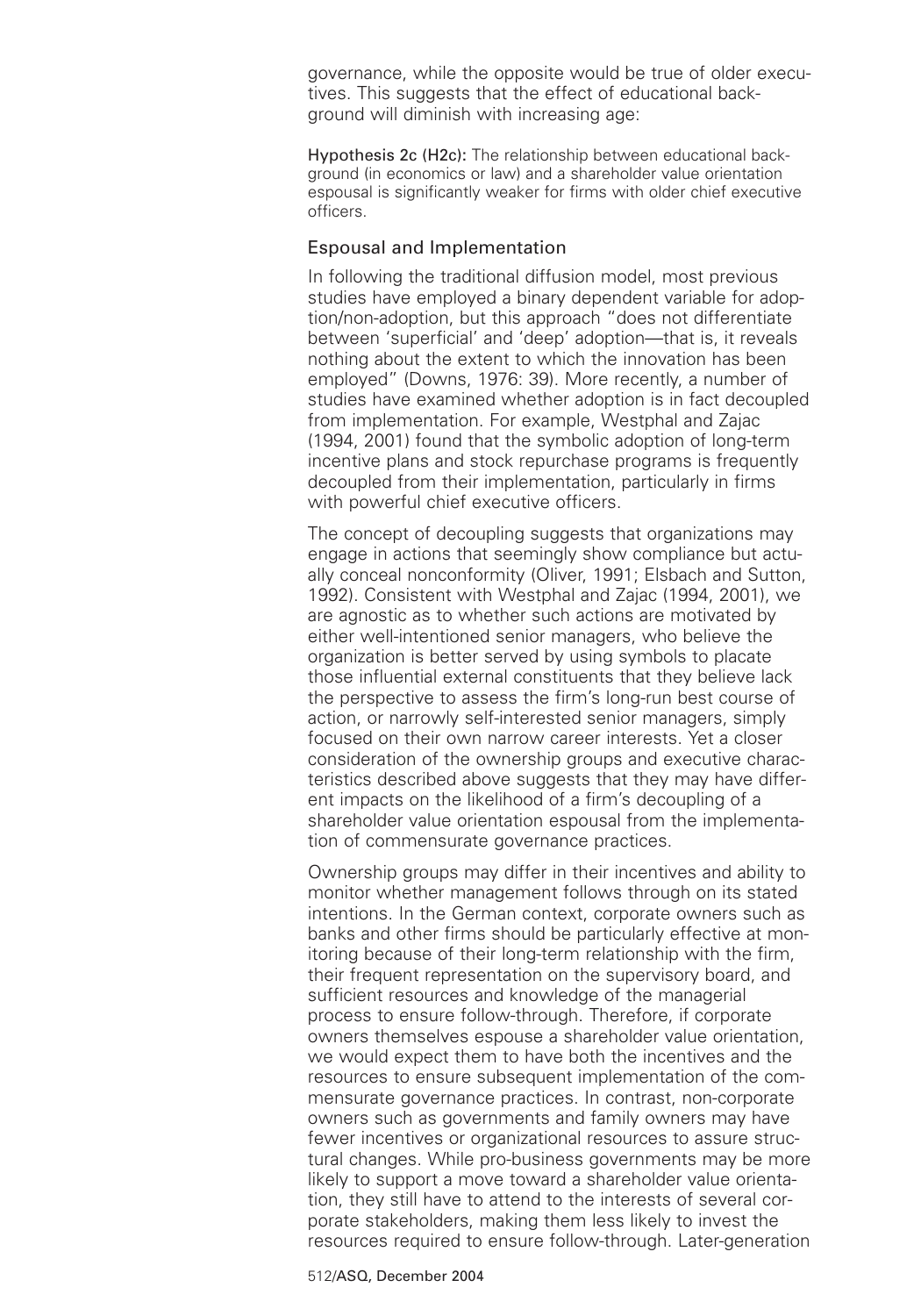family owners may lack the monitoring resources or insight to ensure that a public espousal is accompanied by adoption of governance practices. We therefore expect a differential effect of ownership on implementation:

Hypothesis 3a (H3a): A firm's ownership by espousing corporate owners rather than non-corporate owners will predict implementation.

In contrast, factors relating to managerial predispositions should be consistent predictors of both espousal and implementation. If the normative belief structures of management favor a move to a shareholder value approach, then they should also predict implementation of the commensurate structural changes. Conversely, if older executives are less willing to publicly espouse a shareholder value orientation, they should also be less likely to support the introduction of shareholder-centered governance practices internally. Furthermore, top management will likely have the means to see the introduction of such changes through. These arguments suggest that the factors influencing managerial predispositions should predict both espousal and implementation of a shareholder value approach:

Hypothesis 3b (H3b): Managerial predisposition, as indicated by the CEO's age and educational background, will predict implementation.

# METHODS

The sample for this study comprises the 100 largest publicly traded German companies as measured by both sales and market capitalization in 1990, the year that the German government enacted the first of three Financial Market Promotion Laws aimed at liberalizing financial regulation and promoting the growth of the German stock market.**<sup>3</sup>** Both lists overlap to a large extent, resulting in a sample of 123 companies. Of these, a total of ten companies were excluded: two because they went out of business within a year after the beginning of the observation period, three because they were mere holding shells without actual employees, and six because of missing data. The final sample thus consisted of 112 companies, and these accounted for over 80 percent of the total capitalization of the German stock market in 1990, representing essentially all major players among publicly traded firms in Germany during that year. The observation period begins in 1990 and ends in 2000. This observation window appears appropriate, given that a shareholder value orientation first emerged among German firms in 1992.**<sup>4</sup>**

# Dependent Variables

Our emphasis on shareholder value orientation as a normative governance paradigm suggests the importance of language and symbolism as the vehicles by which an organization communicates its identification, or lack thereof, with that governance approach. For this reason, we focus primarily on a company's public self-presentation to capture whether a company espoused a shareholder value orientation, using data from a content analysis of the companies' annual reports. Two independent coders read these reports and coded for statements indicating the company's espousal of a

# **3**

Of the largest German companies as measured by sales, a substantial percentage of companies are private, in the GmbH (limited liability) form. Such firms are not included in our study because they do not issue publicly traded shares to outside shareholders and thus cannot be expected to adopt a shareholder value orientation, which is based on stock market value. Furthermore, a small number of firms that were publicly traded but were in effect wholly owned subsidiaries of another firm were also not included in the sampling universe because they did not represent independent observations. For example, while RWE-DEA AG was listed on the stock exchange in 1990, another firm, RWE AG, held more than 99 percent of its shares, making RWE-DEA essentially a subsidiary of RWE. Accordingly, RWE-DEA was excluded from the sample, as its management and policies were essentially controlled by the corporate parent.

#### **4**

Given the lagged study design we used, in which independent variables in one year predict adoption in the next calendar year, the fact that there is no adoption in the year 1991 might bias quantitative analyses, decreasing the magnitude of positive effects and increasing that of negative ones. But excluding the first year of observations in our analyses had no effect on our results, and we therefore used data for the whole period from 1990 to 2000.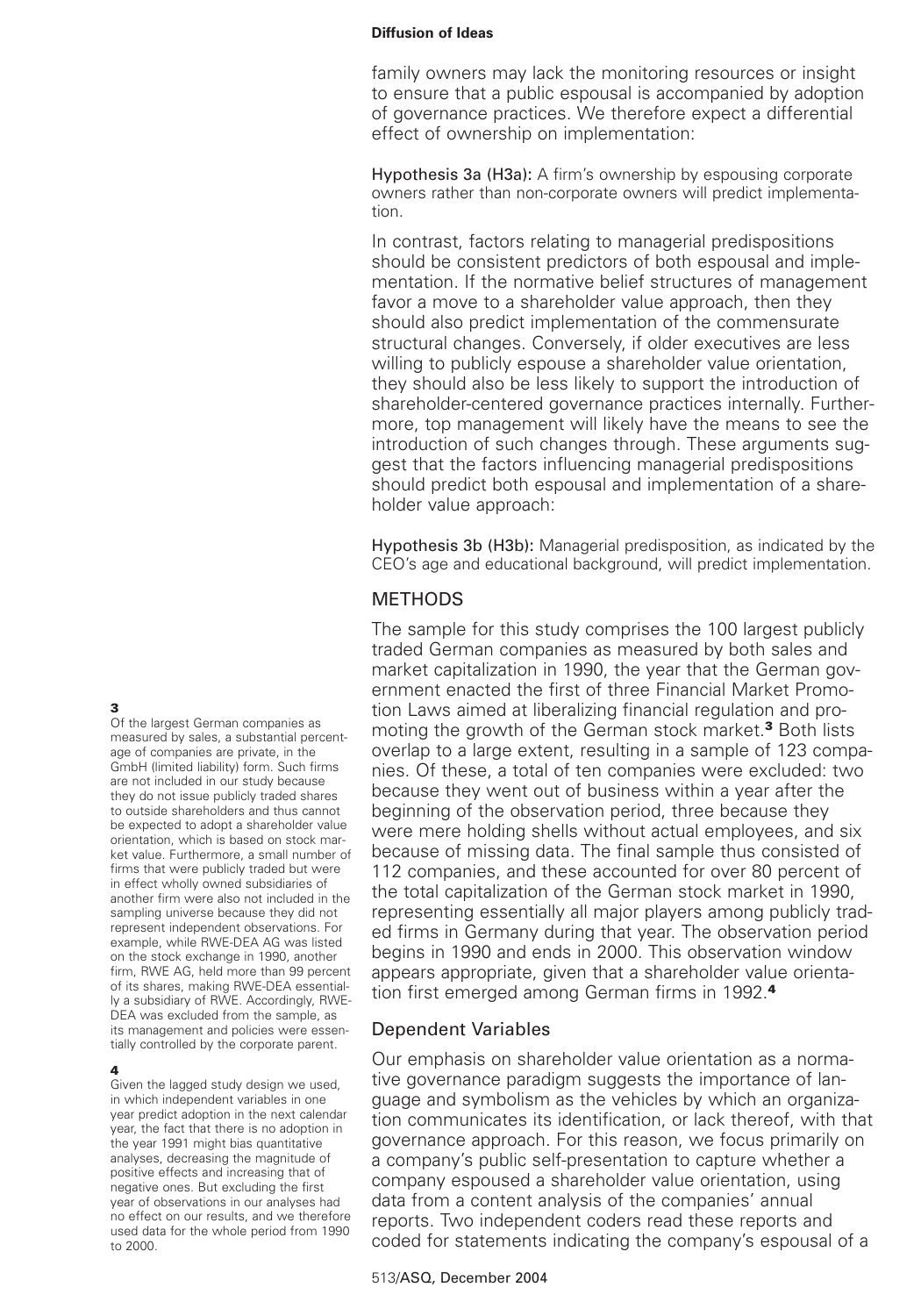shareholder value orientation. Examples of such statements are "... boosting shareholder value is at the centre of the Metallgesellschaft Group's strategies and decisions" (Metallgesellschaft, 1995) or "raising shareholder value will remain our overriding goal" (Thyssen, 1997). Both coders were native speakers of German and were instructed to consider only statements that included either the English term "shareholder value" or its German translation of "increasing firm value" ("Unternehmenswertsteigerung"). The coding scheme thus contained very little ambiguity, and interrater agreement was high, at 0.916.

To measure the implementation of a shareholder value orientation, we collected data on the firms' adoption of three specific governance practices that are considered consistent with that orientation: (a) "value-based" management control systems, (b) stock option plans for management, and (c) internationally accepted accounting standards.**<sup>5</sup>** "Valuebased" management control systems are an important way in which shareholder value management is implemented and are often linked to profitability goals specified by division or activity (Jürgens, Naumann, and Rupp, 2000). A number of different metrics and control systems have been developed, among them Stern Stewart's Economic Value Added, LEK's Shareholder Value Added, and the Boston Consulting Group's Cash Flow Return on Investment (CFROI). Differences between these metrics tend to be small, and all represent a "financialization" of management by explicitly tying performance evaluation to the interests of the shareholder. Adopting these control systems thus presents a credible commitment to shareholder-oriented management, and they are associated with "a quasi-religious element of shareholder fundamentalism" (Froud et al., 2000: 85). Value-based management systems are frequently coupled with stock incentive plans for managers. These programs are generally considered powerful tools for aligning the interests of management with those of the firm's owners and for implementing a shareholder value approach (e.g., Meyers, 1981).

Our third measure of commitment to a shareholder value orientation is the adoption of more transparent accounting standards such as U.S. Generally Accepted Accounting Principles (US-GAAP) or International Accounting Standards (IAS). For years, international analysts have criticized German corporations for not being investor friendly, because German accounting rules easily allow firms to hide large cash reserves or improve the balance sheet. The adoption of international accounting standards reduces the ability of managers to hide their assets and significantly strengthens the position of shareholders.

Implementation of these structural changes was coded both individually (i.e., whether the firm adopted any of these governance practices) and grouped (i.e., as the number of adopted practices). Data on a firm's use of value-based incentive systems and stock option plans for executives were collected from annual reports and were verified by contacting the investor relations or public relations departments of all firms that were still in existence in 2002. Data on accounting standards came from the Worldscope segment of the Global

#### **5**

In the U.S., these governance practices are often supplemented by the separation of the CEO and board chair position as well as the presence of independent directors, both of which are usually considered important governance mechanisms to protect the interests of shareholders (e.g., Pozen, 1994). In Germany, neither of these measures is applicable because the position of CEO and chair of the supervisory board are separated by law and other company officers are also prohibited from sitting on the supervisory board.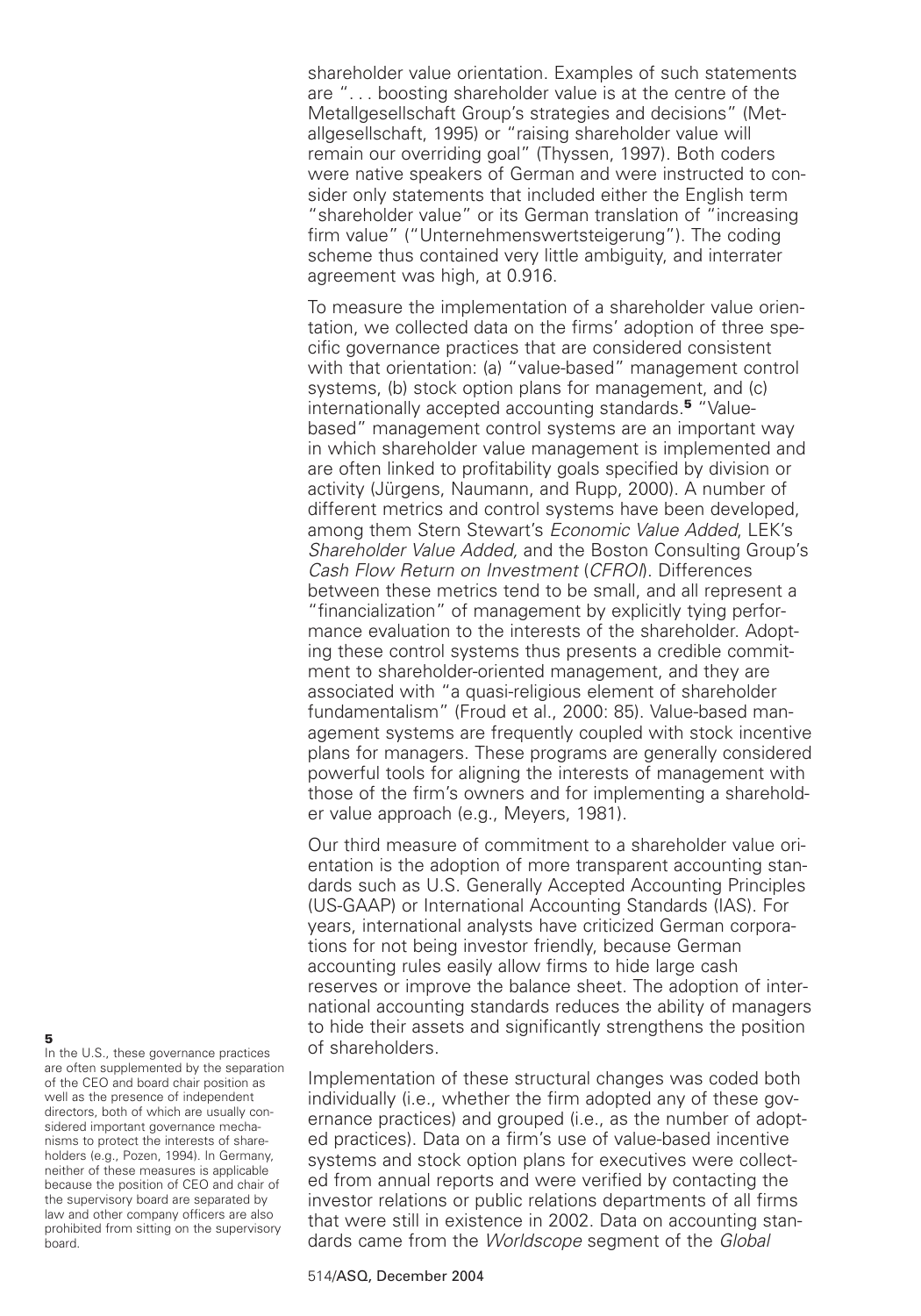Access database maintained by Thomson Financial, and the variable was coded zero if the firm used local standards and one if it used internationally accepted standards (IAS or US-GAAP). If a firm used both a local standard and an international standard, it was classified as using the international standard, because that standard is considered to be more rigorous. These data were cross-checked with information from the firms' annual reports.

# Independent Variables

Annual data on ownership of common equity came from Worldscope and were cross-checked with data from Wer gehört zu Wem?, a register of German firm ownership published triennially by Commerzbank. The data are corrected for super-voting shares to accurately reflect the voting rights of blockholders. Figure 2 presents descriptive information on shareholdings by the major ownership categories over time. German non-financial firms represent the most important ownership category, followed by family owners and domestic banks. The distribution among these ownership categories remains relatively stable over time, as does the overall percentage of shares controlled by these blockholder groups.

To measure the power of the ownership categories of interest (domestic banks, non-financial firms, government entities, and families), we used a categorical measure of ownership level with cutoff points tied to substantively significant levels of stock ownership. In Germany, 5 percent is the level at which owners have to disclose their blockholding and provides minimal minority protection, 25 percent (blocking minority) gives veto powers on a number of governance issues, 50 percent gives majority control, and 75 percent or more gives supermajority powers with extensive rights in



**Figure 2. Percentage of shares held by major ownership groups.**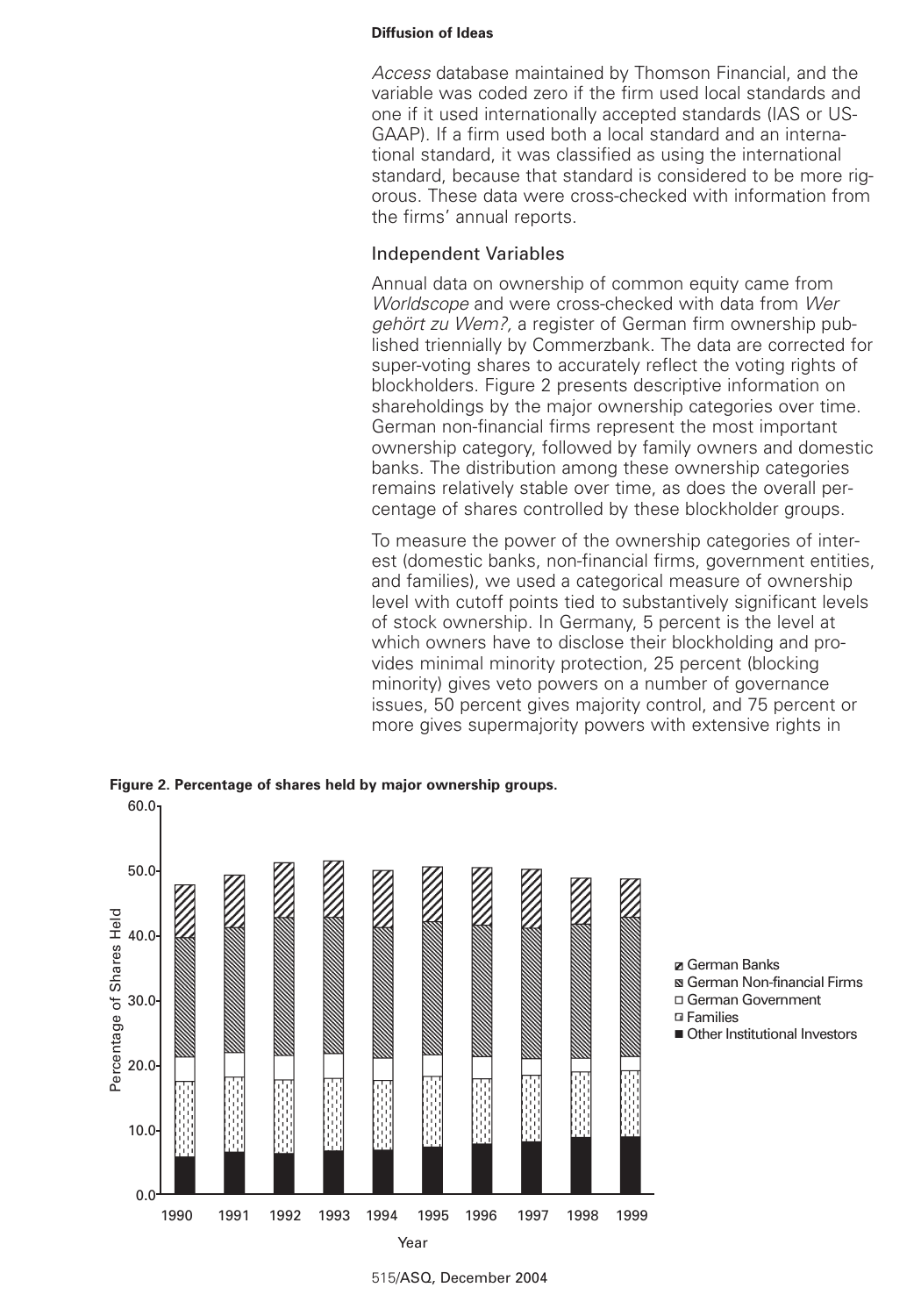terms of control agreements and supervisory board elections.**<sup>6</sup>** The ownership-level variable was coded for each owner group and was set to zero if that owner category controlled less than 5 percent of a firm's voting share, 1 for control over at least 5 percent but less than 25 percent of voting shares, 2 for control over at least 25 percent but less than 50 percent, 3 for control over at least 50 percent but less than 75, and 4 for control over 75 percent or more of voting shares. For each ownership category, we further created two groups of owners (espousing vs. non-espousing, pro-business vs. pro-labor, 1st and 2nd vs. 3rd or later generation) to contrast differences in these groups and verify that effects are not merely due to ownership levels per se.

Information about espousal of corporate owners came from our analysis of annual reports. For our measure of German federal and state governments as pro-business or pro-labor, we collected data on whether these governments were controlled by the German conservative or social-democratic party or party-led coalitions. To determine the effect of family ownership beyond the founder's generation, we collected data on the firm's age and categorized family holdings as being controlled by the founder or the founder's generation if the firm's age was less than 30 years. If the firm was more than 30 years but less than 60 years old, we categorized family holdings as being controlled by the family's second generation. If the firm was more than 60 years old, we categorized family holdings as controlled by the third or later generation.

Information on the CEO's age and educational background came from Leitende Münner und Frauen der deutschen Wirtschaft, a directory of German executives published by Hoppenstedt Verlag, various years. This source was supplemented by information from Bloomberg Professional, Lexis-Nexis, ABI/Inform, and from the firms' annual reports.

# Control Variables

The financial economic view suggests that the growing internationalization of financial markets places increasing pressure on corporations to conform to Anglo-American governance principles (Useem, 1998; Bradley et al., 1999; Coffee, 1999; Hansmann and Kraakman, 2001). When competing in these financial markets, German companies may therefore come under pressure to conform to a shareholder value orientation. Because reliance on the stock market for financing may thus influence the propensity to espouse a shareholder value orientation, we controlled for it using the firm's debt-to-equity ratio corrected for the share of equity held by outsiders. This measure is superior to an uncorrected ratio, such as total debt divided by common equity, because it only focuses on the amount of equity raised externally (cf. La Porta, Lopez-de-Silanes, and Shleifer, 1997). For example, if one single blockholder held 90 percent of a firm's equity and only 10 percent of equity was dispersed, then using common equity of the whole firm would severely overstate the amount of capital that was raised externally. Our corrected measure of external market capitalization was calculated as a firm's market capitalization multiplied by its fraction of widely held shares. Following La Porta, Lopez-de-Silanes, and Shleifer (1997), we

An ordinal measure of ownership is preferable here because it recognizes the importance of control thresholds, but measuring block ownership using a percentage measure led to essentially identical results.

**6**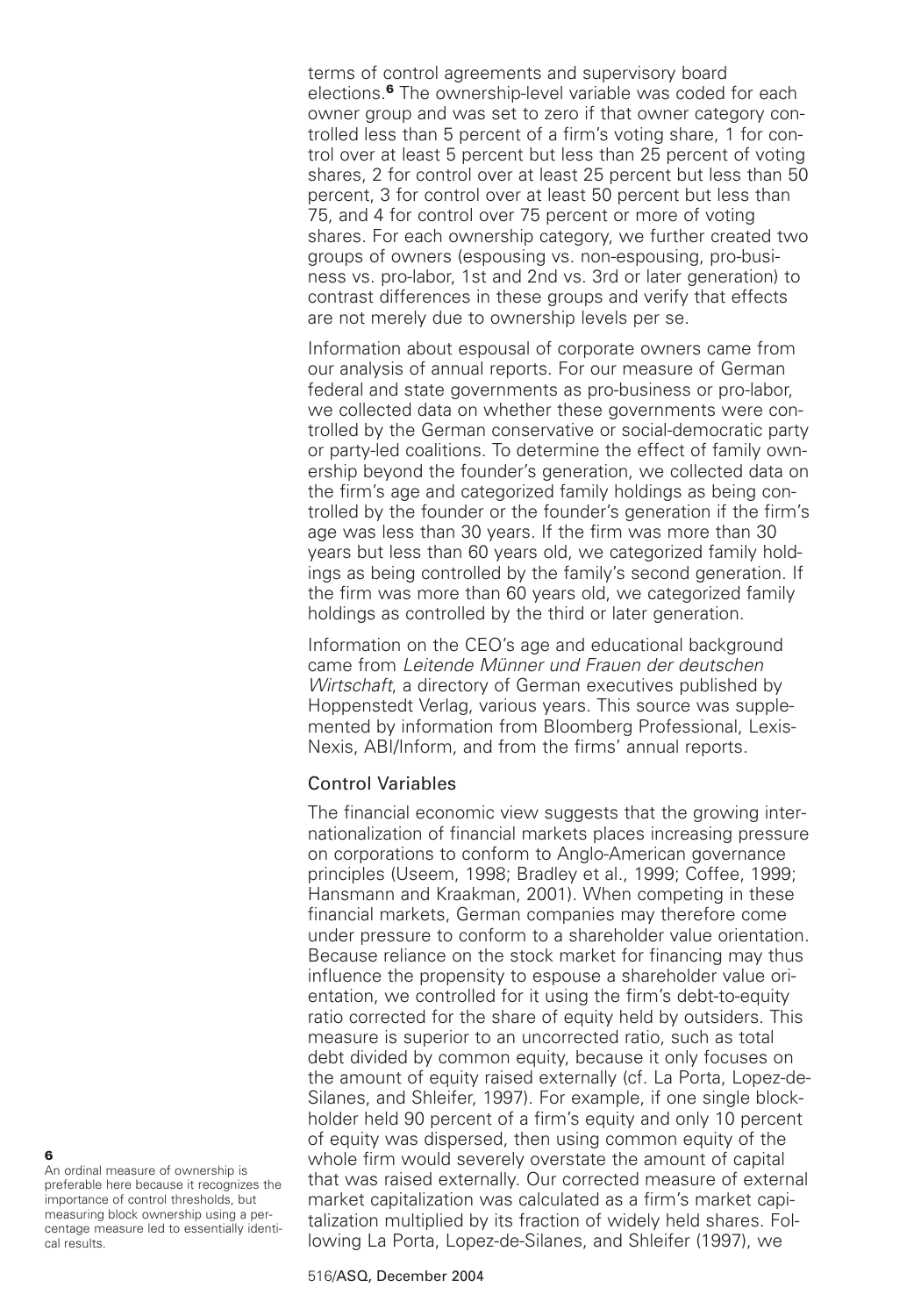conducted additional analyses using two other variables: the ratio of external market capitalization to sales and the ratio of total debt to sales. The results we present here also hold for these two alternative measures.**<sup>7</sup>**

The economic view also suggests that greater exposure to international product markets may encourage a firm to move toward a shareholder value orientation (Hansmann and Kraakman, 2001; Höpner, 2001). Competition in these product markets may bring German firms in direct contact with firms adhering to a shareholder value orientation, thereby providing opportunities to learn about and observe alternative governance models. We therefore controlled for exposure to international product markets using the ratio of foreign sales to total sales. This is a commonly used measure of internationalization (Sullivan, 1994; Reeb, Kwok, and Baek, 1998), and though some studies have also used different ratios (such as foreign assets to total assets or foreign taxes to total taxes), Lee and Kwok (1988) showed that these measures are all positively correlated and essentially all measure the extent of international activities.

Espousal of a shareholder value orientation may also be influenced by a firm's exposure to the market for corporate control. Although this market is less developed in Germany than in the U.S. or U.K. (Franks and Mayer, 1998; Jackson and Höpner, 2001), it is still possible that dispersed ownership may be associated with a greater threat of takeovers and pressures to achieve high share prices, thus creating incentives for adopting a shareholder value orientation (Höpner, 2001). We therefore controlled for ownership concentration using the percentage of total shares that are dispersed.

Apart from the influence of capital, product, and corporate control markets, the diffusion of a shareholder value orientation may also depend on factors relating to the embeddedness of the firm in director networks (Davis, 1991; Haunschild, 1993; Palmer, Jennings, and Zhou, 1993; Davis and Greve, 1997; Haunschild and Beckman, 1998). The role of board interlocks as conduits of information has been well documented (e.g., Davis, 1991; Palmer, Jennings, and Zhou, 1993; Davis and Greve, 1997), and contacts with prior adopters may increase the likelihood of adoption by providing information about the practice and removing ambiguity surrounding its value (Burt, 1987; Davis, 1991). We therefore controlled for both one-step and two-step ties to prior adopters, i.e., direct ties and ties through a common third party (Westphal and Zajac, 2001). Because these measures were skewed, we used their natural log plus one (Davis, 1991).

Apart from having ties to prior adopters, the availability of information about a new practice may also be affected by a firm's centrality in the network of board ties. By having connections to a larger number of firms, more centrally located firms tend to learn about innovations more quickly and adopt them at a higher rate (Burt, 1982; Davis, 1991). We therefore controlled for a firm's centrality in a network of interlocking directorates using Freeman's (1979) measure of degree centrality, which indicates the total number of ties a firm has

**7**

We also examined whether shareholder value orientation adoption was perhaps influenced by a listing of German firms on U.S. exchanges, either as a full listing or in the form of an American depositary receipt (ADR), but only a very small number of the firms in our sample did list in the U.S. during our observation period, and there was no significant relationship.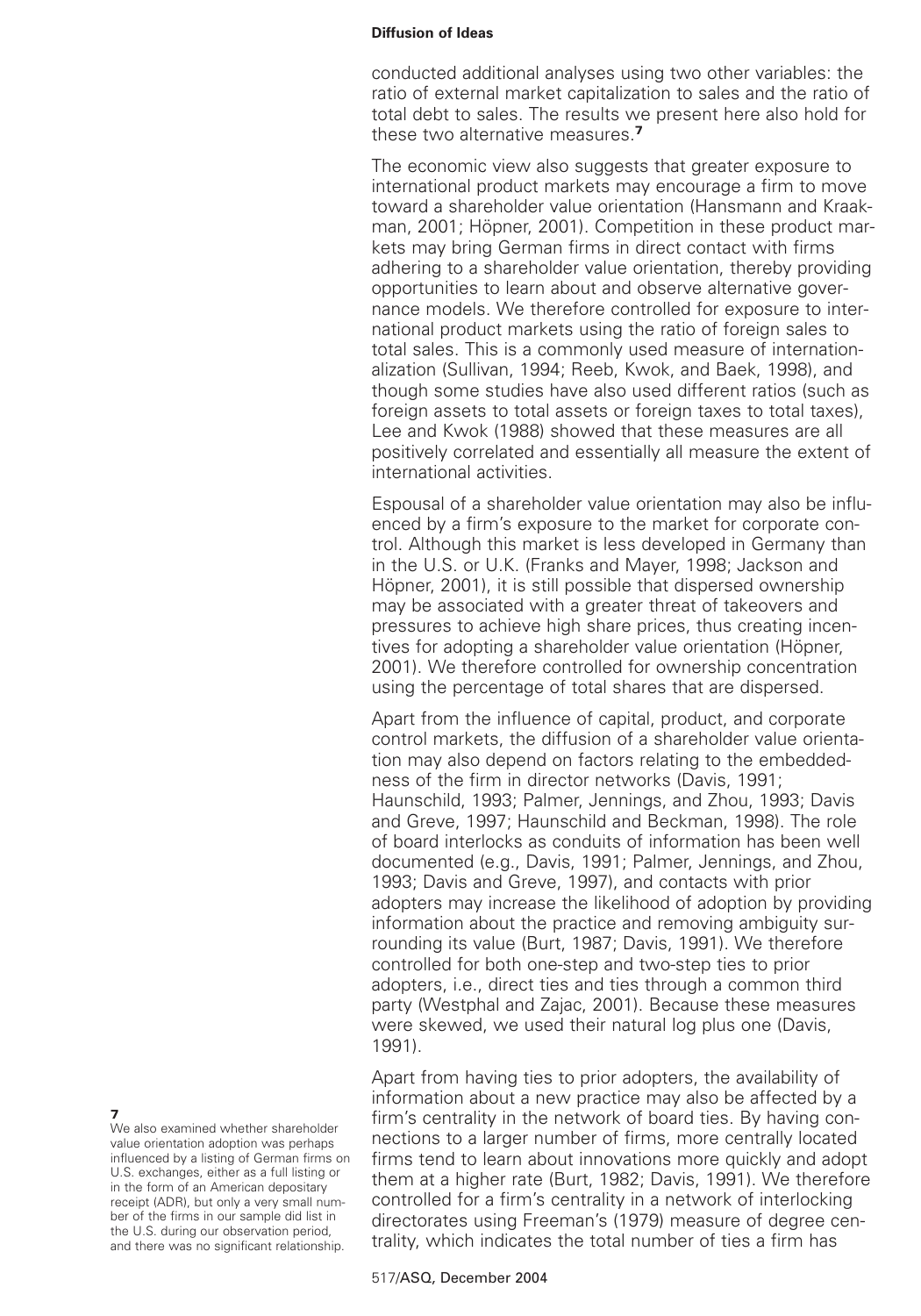with others in the sample.**<sup>8</sup>** All data on board membership were collected from the firms' annual reports and updated annually. Because CEOs and other members of the management board often sit on the supervisory boards of other companies, all members of the management board and supervisory board were included in the analysis.

The presence of institutional investors other than domestic banks may also influence the likelihood of adopting a shareholder value orientation, as ownership by such institutional investors has been linked to the emergence of the shareholder value movement in the U.S. (Useem, 1993, 1998; Hansmann and Kraakman, 2001). We therefore controlled for blockholdings by foreign banks, foreign and domestic insurance firms, and other widely held financial institutions such as investment and pension funds (cf. Gorton and Schmid, 2000).

Union strength may also influence changes in a firm's governance regime. Within the German system of co-determination, unions have traditionally held a strong position vis-à-vis management due to the legal requirement of worker representation on the board of directors and the system of elected worker representatives known as works councils. Furthermore, unions were very vocal in their critique of a shareholder value orientation, which they equated with an "unadulterated capitalism" ("Kapitalismus pur") pursued by corporate "Rambos" (e.g., Der Spiegel, 1997).

Unfortunately, data on union membership at the firm level are not available in Germany (Ebbinghaus and Visser, 2000). Instead, we used unionization of works councilors as an indicator of union strength. Unionization of works councilors is likely to be a good indicator of union strength because the firm's elected worker representatives hold comparatively farreaching rights of information, consultation, and veto. For example, management cannot act on issues of job and bonus rates, overtime, or the introduction of new payment methods without the agreement of the works council (Hübler and Jirjahn, 2003). We measured union strength using the percentage of works council seats captured by union representatives in the firm's corresponding industry. Data on the works council elections held in 1990, 1994, and 1998 come from the Institut der Deutschen Wirtschaft, Cologne.

We controlled for performance using an accounting-based and a market-based measure, namely, total returns and return on assets (ROA) (Westphal and Zajac, 1994). We also controlled for firm size using the log of sales and the log of a firm's year-end market capitalization, and we controlled for diversification using the number of four-digit standard industrial classification (SIC) industries in which a firm operates. To account for industry-specific differences, we included dummy variables for the firms' two-digit SIC codes as reported in the Worldscope database. Data on performance and size were also collected from Worldscope. Finally, we controlled for time effects by including year dummy variables in all analyses. Due to the large number of variables, coefficients for industry and year dummies are not reported in the tables.

**8**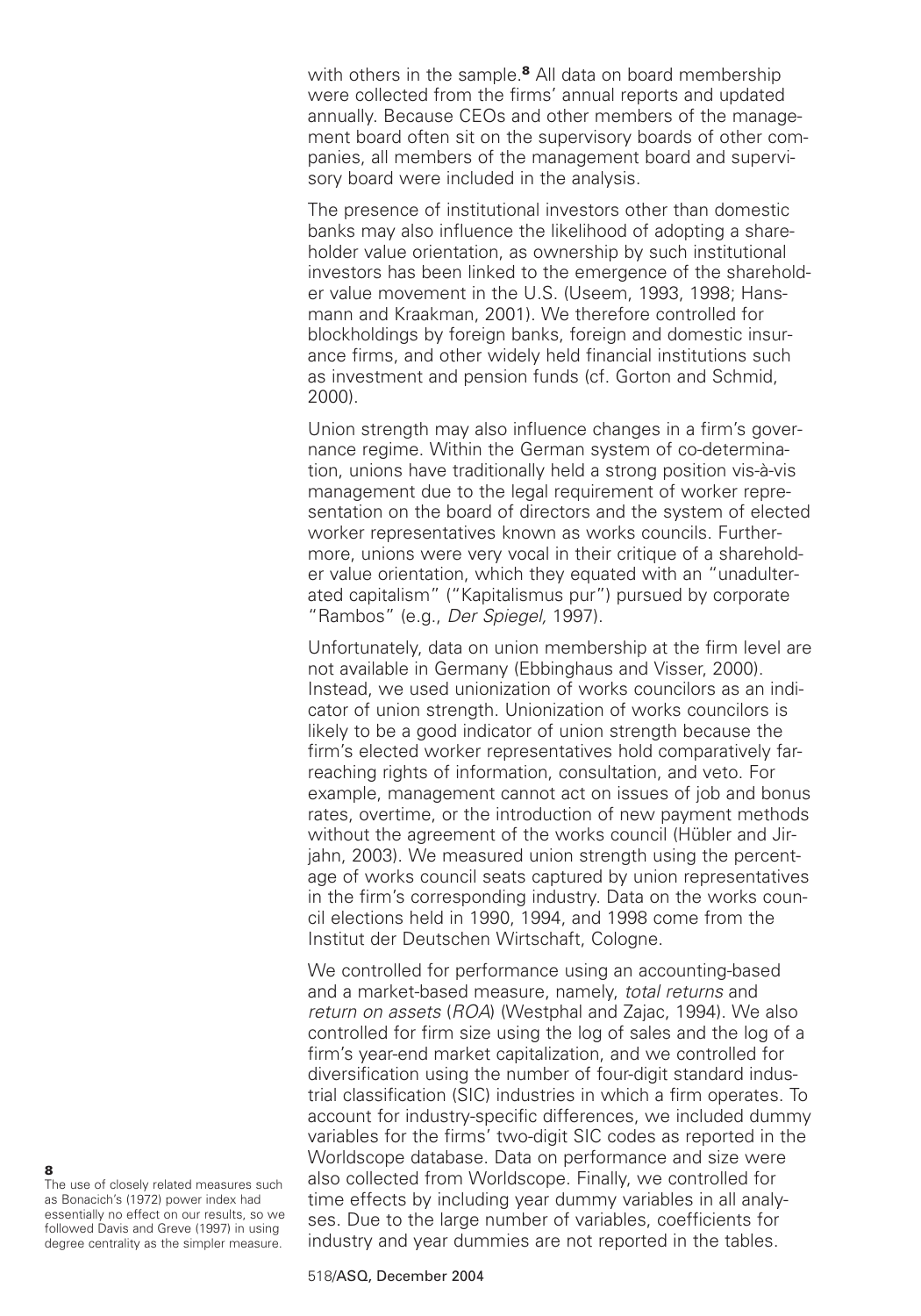# Analysis

We estimated the likelihood of a firm espousing a shareholder value orientation in its annual reports using discrete-time event history analysis (Allison, 1984, 1999). All variables were updated annually except for the quadrennial works council elections, resulting in annual spells with time-varying covariates. Adoption was treated as an absorbing event, i.e., companies were removed from the risk set upon adoption. When analyzing panel data in which many events occur at regular, discrete points in time, pooled cross-sectional logistic regression is the preferred method for event history analysis (Yamaguchi, 1991). The logit link estimates a discrete-time proportional odds model directly analogous to a Cox proportional hazard model but is preferable to that model because it can handle tied events and makes no assumption about the exact timing of an event, presuming only that an event occurred within a given interval (Yamaguchi, 1991; Allison, 1995). Because we had data with repeated observations on firms, we estimated robust standard errors using the Huber/White sandwich estimator (White, 1980). This method allowed us to relax the assumption of independence of observations and yields asymptotically consistent estimates even when errors are heteroscedastic, as is often the case in diffusion processes.

We also examined the relationship between espousal of a shareholder value orientation and changes in governance practices for a reduced set of those firms that did espouse a shareholder value orientation.**<sup>9</sup>** Of course, a firm may adopt one, two, or all of these governance practices. We therefore used two different dependent variables. Our first dependent variable is a binary variable indicating whether a firm adopted any of the three governance practices and was analyzed using a logistic regression model that treats "adopted any governance practice" as an absorbing state. The second dependent variable is an ordinal variable measuring how many practices a firm implemented and was analyzed using a negative binomial regression model that treats "adopted how many structural changes" as a positive count variable.**<sup>10</sup>** Using these two models allows for the possibility of substitution, i.e., with a firm adopting one structural change in lieu of another. Furthermore, the models thus estimate both the presence and extent of such governance practices. Finally, all independent and control variables were lagged by one year in all models, and industry and year dummies were again included in all analyses.

# RESULTS

Descriptive statistics and a correlation matrix for the variables across all periods are presented in table 1, while table 2 shows the results of the event history analyses of shareholder value orientation espousal in annual reports. Model 1 includes only the control variables, while models 2 through 8 add the power and managerial predisposition variables. Model 10 presents the full model with all independent and control variables.

The results indicate support for a model of diffusion that stresses the power and interests of different blockholder

# **9**

We also considered the less likely possibility that firms might implement a governance practice before espousing a shareholder value orientation but found this to be uncommon. No firm implemented a practice related to shareholder value orientation until 1993, three years after the beginning of our observation period. To ensure further the robustness of our results, we conducted separate analyses with governance practice implementation predicting espousal of a shareholder value orientation. These predictors were insignificant, and our other findings were substantially unchanged, suggesting that our approach was appropriate.

#### **10**

Count models are appropriate for the analysis of panel data such as ours (Cameron and Trivedi, 1998), and our results are also essentially stable across different estimation methods (e.g., ordered logit or multinomial logit).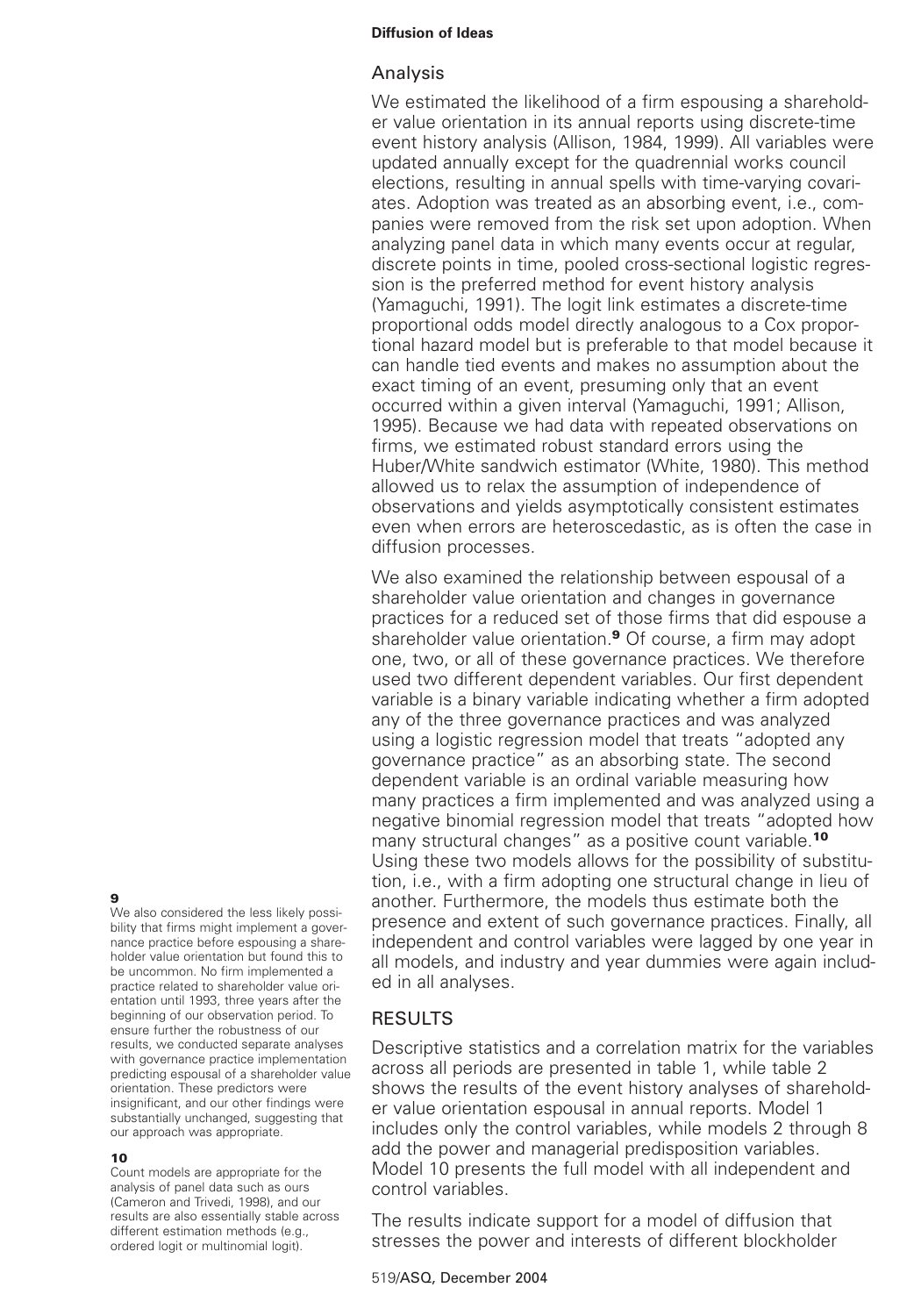## Table 1

| Descriptive Statistics and Pearson Correlation Coefficients (N = 684)                                                                                                                                                                                                                                                                                                                                                                                                  |                                                                                                                           |                                                                                                                                                    |                                                                                                                               |                                                                                                                                                 |                                                                                                                        |                                                                                                                                              |                                                                                                                                                    |                                                                    |                                                                                                                                                                                         |                                                                                                                                                    |
|------------------------------------------------------------------------------------------------------------------------------------------------------------------------------------------------------------------------------------------------------------------------------------------------------------------------------------------------------------------------------------------------------------------------------------------------------------------------|---------------------------------------------------------------------------------------------------------------------------|----------------------------------------------------------------------------------------------------------------------------------------------------|-------------------------------------------------------------------------------------------------------------------------------|-------------------------------------------------------------------------------------------------------------------------------------------------|------------------------------------------------------------------------------------------------------------------------|----------------------------------------------------------------------------------------------------------------------------------------------|----------------------------------------------------------------------------------------------------------------------------------------------------|--------------------------------------------------------------------|-----------------------------------------------------------------------------------------------------------------------------------------------------------------------------------------|----------------------------------------------------------------------------------------------------------------------------------------------------|
| Variable                                                                                                                                                                                                                                                                                                                                                                                                                                                               | Mean                                                                                                                      | S.D.                                                                                                                                               | 1                                                                                                                             | 2                                                                                                                                               | 3                                                                                                                      | 4                                                                                                                                            | 5                                                                                                                                                  | 6                                                                  | 7                                                                                                                                                                                       | 8                                                                                                                                                  |
| 1. SVO espousal<br>2. German bank ownership level                                                                                                                                                                                                                                                                                                                                                                                                                      | 0.09<br>0.01                                                                                                              | 0.28<br>0.09                                                                                                                                       | 0.04                                                                                                                          |                                                                                                                                                 |                                                                                                                        |                                                                                                                                              |                                                                                                                                                    |                                                                    |                                                                                                                                                                                         |                                                                                                                                                    |
| (espousing)<br>3. German bank ownership level<br>(non-espousing)                                                                                                                                                                                                                                                                                                                                                                                                       | 0.47                                                                                                                      | 0.92                                                                                                                                               |                                                                                                                               | $0.00 - 0.01$                                                                                                                                   |                                                                                                                        |                                                                                                                                              |                                                                                                                                                    |                                                                    |                                                                                                                                                                                         |                                                                                                                                                    |
| 4. German firm ownership (espousing)<br>5. German firm ownership<br>(non-espousing)                                                                                                                                                                                                                                                                                                                                                                                    | 0.04<br>0.99                                                                                                              | 0.30<br>3.24                                                                                                                                       | 0.16<br>$-0.16$                                                                                                               | $-0.01 -0.06$                                                                                                                                   | $0.00 -0.05$                                                                                                           | $-0.36$                                                                                                                                      |                                                                                                                                                    |                                                                    |                                                                                                                                                                                         |                                                                                                                                                    |
| 6. German government ownership level<br>(pro-business)                                                                                                                                                                                                                                                                                                                                                                                                                 | 0.08                                                                                                                      | 0.43                                                                                                                                               | 0.06                                                                                                                          | $-0.01 -0.06$                                                                                                                                   |                                                                                                                        | 0.11                                                                                                                                         | $-0.03$                                                                                                                                            |                                                                    |                                                                                                                                                                                         |                                                                                                                                                    |
| 7. German government ownership level<br>(pro-labor)                                                                                                                                                                                                                                                                                                                                                                                                                    | 0.08                                                                                                                      | 0.45                                                                                                                                               |                                                                                                                               | $-0.04$ $-0.01$ $-0.04$                                                                                                                         |                                                                                                                        | 0.07                                                                                                                                         | $-0.05$                                                                                                                                            | $-0.03$                                                            |                                                                                                                                                                                         |                                                                                                                                                    |
| 8. Family ownership level<br>(3rd or later generation)                                                                                                                                                                                                                                                                                                                                                                                                                 | 0.23                                                                                                                      | 0.81                                                                                                                                               | $-0.01$                                                                                                                       |                                                                                                                                                 | $-0.02$ $-0.15$                                                                                                        | $-0.04$ $-0.05$                                                                                                                              |                                                                                                                                                    | $-0.05$ $-0.05$                                                    |                                                                                                                                                                                         |                                                                                                                                                    |
| 9. Family ownership level<br>(1st and 2nd generation)                                                                                                                                                                                                                                                                                                                                                                                                                  | 0.35                                                                                                                      | 0.93                                                                                                                                               | 0.04                                                                                                                          |                                                                                                                                                 | $-0.02$ $-0.11$                                                                                                        |                                                                                                                                              | $-0.02 -0.16$                                                                                                                                      | $-0.07 -0.06$                                                      |                                                                                                                                                                                         | $-0.11$                                                                                                                                            |
| 10. CEO age<br>11. CEO economics or law degree<br>12. Debt/external market capitalization<br>13. Foreign sales/total sales<br>14. Percentage of shares dispersed<br>15. Ties to prior adopters (one-step)<br>16. Ties to prior adopters (two-step)<br>17. Network centrality<br>18. Other institutional investor ownership<br>19. Union strength<br>20. Log of market capitalization<br>21. InSales<br>22. Return on assets<br>23. Total return<br>24. Diversification | 56.64<br>0.58<br>0.11<br>33.09<br>40.23<br>0.80<br>0.07<br>21.23<br>0.34<br>73.63<br>7.43<br>8.20<br>2.92<br>7.85<br>5.69 | 5.91<br>0.49<br>0.75<br>27.20<br>28.97<br>0.95<br>1.18<br>16.26<br>0.75<br>16.31<br>1.13<br>1.30<br>4.41<br>30.92<br>1.86                          | $-0.04$<br>0.12<br>$-0.03$<br>0.14<br>0.15<br>0.29<br>0.08<br>0.09<br>0.10<br>0.01<br>0.14<br>0.15<br>$-0.01$<br>0.04<br>0.06 | 0.02<br>$-0.04$<br>0.00<br>0.01<br>$-0.01$<br>0.06<br>0.02<br>$-0.01$<br>$-0.01$<br>$-0.04$<br>$-0.03 -0.02$<br>0.00<br>$-0.08$ $-0.03$<br>0.03 | 0.00<br>0.14<br>0.40<br>$-0.11$<br>$-0.06$<br>0.10<br>0.03<br>0.21<br>0.06<br>$-0.22$<br>0.05<br>$-0.12 -0.07$<br>0.02 | $-0.05$<br>$-0.02$<br>$-0.02$<br>0.08<br>0.01<br>0.15<br>0.01<br>$-0.07$<br>$-0.05$<br>0.06<br>$-0.07$<br>$-0.04$<br>0.05<br>0.03<br>$-0.01$ | 0.04<br>0.04<br>$-0.04$<br>$-0.20$<br>$-0.19$<br>$-0.09$<br>0.01<br>$-0.05$<br>$-0.08$<br>0.04<br>$-0.09$<br>$-0.17$<br>$-0.02$<br>0.00<br>$-0.12$ | 0.00<br>0.03<br>0.02<br>0.09<br>0.10<br>$-0.05$<br>0.06<br>$-0.05$ | 0.01<br>$-0.05$<br>0.00<br>$-0.02 -0.14$<br>$0.02 -0.03$<br>$0.04 -0.04$<br>$0.02 -0.06$<br>$0.03 -0.08$<br>$0.02 -0.02$<br>$-0.09 -0.01$<br>0.02<br>0.02<br>$-0.05$<br>0.01<br>$-0.04$ | $-0.08$<br>$-0.10$<br>$-0.04$<br>0.15<br>$-0.10$<br>$-0.13$<br>$-0.10$<br>$-0.28$<br>$-0.11$<br>0.16<br>$-0.17$<br>$-0.19$<br>0.21<br>0.00<br>0.01 |
| Variable                                                                                                                                                                                                                                                                                                                                                                                                                                                               |                                                                                                                           | 9                                                                                                                                                  | 10                                                                                                                            | 11                                                                                                                                              | 12                                                                                                                     | 13                                                                                                                                           | 14                                                                                                                                                 | 15                                                                 |                                                                                                                                                                                         |                                                                                                                                                    |
| 10. CEO age<br>11. CEO economics or law degree<br>12. Debt/external market capitalization<br>13. Foreign sales/total sales<br>14. Percentage of shares dispersed<br>15. Ties to prior adopters (one-step)<br>16. Ties to prior adopters (two-step)<br>17. Network centrality<br>18. Other institutional investor ownership<br>19. Union strength<br>20. Log of market capitalization<br>21. InSales<br>22. Return on assets<br>23. Total return<br>24. Diversification |                                                                                                                           | $-0.03$<br>$-0.05$<br>$-0.04$<br>0.20<br>$-0.04$<br>$-0.07$<br>0.06<br>$-0.13$<br>$-0.13$<br>0.03<br>$-0.10$<br>$-0.02$<br>0.09<br>$-0.04$<br>0.10 | $-0.10$<br>$-0.05$<br>$-0.11$<br>0.00<br>0.00<br>$-0.04$<br>0.18<br>0.05<br>0.23<br>0.09<br>0.11<br>0.02<br>0.00              | 0.05<br>0.00<br>0.11<br>0.04<br>0.07<br>0.18<br>0.14<br>$-0.10 -0.06$<br>0.04<br>0.02<br>0.00<br>0.01                                           | $-0.14$<br>$-0.14$<br>0.00<br>0.03<br>0.04<br>$-0.03$<br>$-0.29$<br>$-0.03$<br>$-0.02$<br>$0.00 - 0.08$<br>$-0.22$     | 0.10<br>0.03<br>0.15<br>$-0.05$<br>0.41<br>0.09<br>0.24<br>$0.00 -0.02 -0.04$<br>0.30                                                        | 0.09<br>$-0.02$<br>0.37<br>$-0.02$<br>$-0.02$<br>0.31<br>0.51<br>$0.05 -0.06 -0.06$<br>0.30                                                        | 0.00<br>0.33<br>0.16<br>$-0.01$<br>0.26<br>0.20<br>0.14<br>0.06    |                                                                                                                                                                                         |                                                                                                                                                    |
| Variable                                                                                                                                                                                                                                                                                                                                                                                                                                                               |                                                                                                                           | 16                                                                                                                                                 | 17                                                                                                                            | 18                                                                                                                                              | 19                                                                                                                     | 20                                                                                                                                           | 21                                                                                                                                                 | 22                                                                 | 23                                                                                                                                                                                      |                                                                                                                                                    |
| 19. Network centrality<br>20. Other institutional investor ownership<br>21. Union strength<br>22. Log of market capitalization<br>23. InSales<br>24. Return on assets<br>25. Total return<br>26. Diversification                                                                                                                                                                                                                                                       |                                                                                                                           | 0.07<br>$-0.04$<br>0.03<br>0.09<br>0.06<br>$-0.08$<br>0.07<br>0.05                                                                                 | 0.28<br>0.68<br>0.62<br>0.05<br>0.24                                                                                          | $-0.12 -0.46$<br>0.22<br>0.15<br>$-0.08$ $-0.10$<br>0.04<br>0.07                                                                                | $-0.18$<br>$-0.10$<br>0.14<br>$-0.02$<br>0.14                                                                          | 0.73<br>0.21<br>0.26                                                                                                                         | $0.06 -0.13$<br>0.02<br>0.38                                                                                                                       | 0.15                                                               | $0.06 -0.01$                                                                                                                                                                            |                                                                                                                                                    |

groups. H1a predicted that blockholding by German banks that have themselves espoused a shareholder value orientation would increase the likelihood of a firm espousing a shareholder value orientation. Models 2, 6, and 9 all show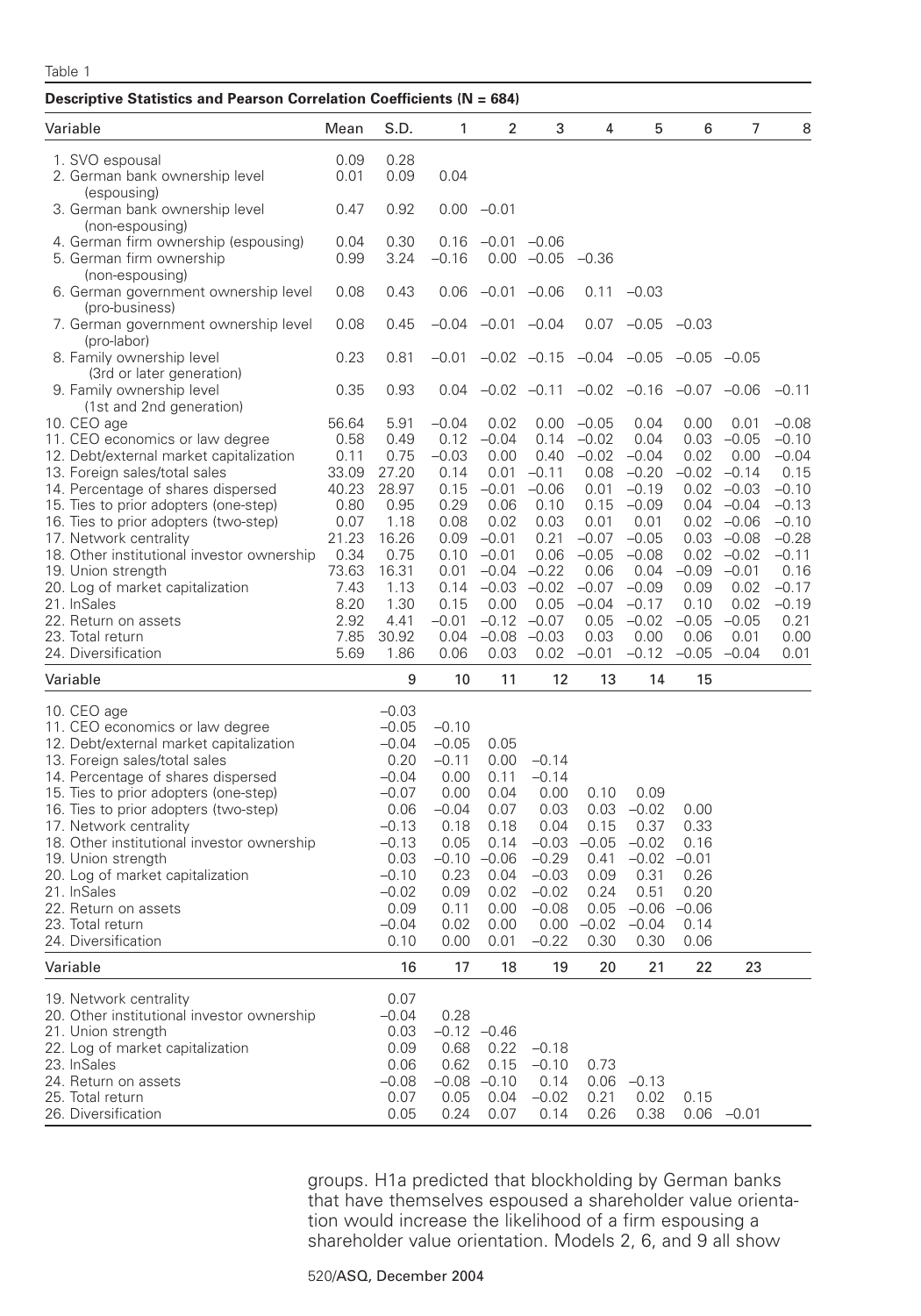|--|--|

| Discrete-Time Event History Models Predicting Announcement of a Shareholder Value Orientation (N = 684)*                                                                                                                                                                                                                                                                                                                                |                          |                                                                                                                                                      |                                                 |                                               |                                  |                                                                                                                                                                                      |                             |                                                                |                                                                                                                                                                                               |
|-----------------------------------------------------------------------------------------------------------------------------------------------------------------------------------------------------------------------------------------------------------------------------------------------------------------------------------------------------------------------------------------------------------------------------------------|--------------------------|------------------------------------------------------------------------------------------------------------------------------------------------------|-------------------------------------------------|-----------------------------------------------|----------------------------------|--------------------------------------------------------------------------------------------------------------------------------------------------------------------------------------|-----------------------------|----------------------------------------------------------------|-----------------------------------------------------------------------------------------------------------------------------------------------------------------------------------------------|
| Independent variable                                                                                                                                                                                                                                                                                                                                                                                                                    |                          | Model 1 Model 2 Model 3 Model 4 Model 5 Model 6 Model 7 Model 8 Model 9                                                                              |                                                 |                                               |                                  |                                                                                                                                                                                      |                             |                                                                |                                                                                                                                                                                               |
| German bank ownership level<br>(espousing)<br>German bank ownership level<br>(non-espousing)<br>German firm ownership<br>(espousing)<br>German firm ownership<br>(non-espousing)<br>German government ownership level<br>(pro-business)<br>German government ownership level<br>(pro-labor)<br>Family ownership level<br>(3rd or later generation)<br>Family ownership level<br>(1st and 2nd generation)<br>CEO economics or law degree |                          | $1.546$ <sup>*</sup><br>(.750)<br>$-.318$<br>(.262)                                                                                                  | $.795^{\bullet}$<br>(.458)<br>$-.006$<br>(.037) | $.698^\bullet$<br>(.425)<br>$-.152$<br>(.443) | .360<br>(.231)<br>.259<br>(.276) | $2.126$ <sup>**</sup><br>(.725)<br>$-.115$<br>(.310)<br>1.076<br>(.435)<br>.019<br>(.032)<br>$.833$ <sup>**</sup><br>(.359)<br>$-.195$<br>(.519)<br>.413<br>(.278)<br>.290<br>(.314) |                             | $1.827$ <sup>**</sup> 10.458 <sup>**</sup> 10.483 <sup>*</sup> | $2.265$ <sup>**</sup><br>(.838)<br>$-.219$<br>(.275)<br>$1.058^{\circ}$<br>(.541)<br>.007<br>(.037)<br>$.753$ <sup>*</sup><br>(.443)<br>$-.134$<br>(.530)<br>.383<br>(.334)<br>.198<br>(.312) |
| CEO age<br>CEO economics or law degree                                                                                                                                                                                                                                                                                                                                                                                                  |                          |                                                                                                                                                      |                                                 |                                               |                                  |                                                                                                                                                                                      | (.658)<br>$-.014$<br>(.035) | (4.388)<br>.083<br>(.066)<br>$-.154^{\circ}$                   | (4.882)<br>.086<br>(.079)<br>$-.153$ <sup>*</sup>                                                                                                                                             |
| $\times$ CEO age<br>Debt/external market capitalization                                                                                                                                                                                                                                                                                                                                                                                 | $-.281$                  | $-.094$                                                                                                                                              | $-.276$                                         | $-.386$                                       | $-.221$                          | $-.259$                                                                                                                                                                              | $-.453$                     | (.076)<br>$-.445$                                              | (.085)<br>$-.325$                                                                                                                                                                             |
| Foreign sales/total sales                                                                                                                                                                                                                                                                                                                                                                                                               | (.258)<br>.010<br>(.009) | (.282)<br>.010<br>(.009)                                                                                                                             | (.260)<br>.005<br>(.010)                        | (.349)<br>.006<br>(.009)                      | (.267)<br>.007<br>(.008)         | (.371)<br>$-.005$<br>(.009)                                                                                                                                                          | (.256)<br>.012<br>(.010)    | (.258)<br>.009<br>(.009)                                       | (.320)<br>$-.003$<br>(.010)                                                                                                                                                                   |
| Percentage of shares dispersed                                                                                                                                                                                                                                                                                                                                                                                                          | .015<br>(.010)           | .014<br>(.010)                                                                                                                                       | .013<br>(.011)                                  | .017<br>(.010)                                | .019<br>(.012)                   | .020<br>(.013)                                                                                                                                                                       | .009<br>(.011)              | .012<br>(.011)                                                 | .014<br>(.014)                                                                                                                                                                                |
| Ties to prior adopters (one-step)                                                                                                                                                                                                                                                                                                                                                                                                       | .468<br>(.381)           | .492<br>(.399)                                                                                                                                       | .350<br>(.395)                                  | .383<br>(.381)                                | .551<br>(.416)                   | .325<br>(.455)                                                                                                                                                                       | .152<br>(.402)              | .024<br>(.469)                                                 | $-.152$<br>(.531)                                                                                                                                                                             |
| Ties to prior adopters (two-step)                                                                                                                                                                                                                                                                                                                                                                                                       | .372<br>(.238)           | .353<br>(.230)                                                                                                                                       | .338<br>(.250)                                  | .386<br>(.241)                                | .381<br>(.276)                   | .368<br>(.297)                                                                                                                                                                       | .211<br>(.244)              | .201<br>(.240)                                                 | .113<br>(.301)                                                                                                                                                                                |
| Network centrality                                                                                                                                                                                                                                                                                                                                                                                                                      | $-.020$<br>(.025)        | $-.017$<br>(.025)                                                                                                                                    | $-.011$<br>(.027)                               | $-.010$<br>(.026)                             | $-.021$<br>(.025)                | .002<br>(.028)                                                                                                                                                                       | $-.017$<br>(.026)           | $-.015$<br>(.028)                                              | .007<br>(.029)                                                                                                                                                                                |
| Other institutional investor<br>ownership                                                                                                                                                                                                                                                                                                                                                                                               | .143<br>(.314)<br>.066   | .107<br>(.321)                                                                                                                                       | .113<br>(.333)<br>.068                          | .124<br>(.319)<br>.067                        | .322<br>(.346)                   | .261<br>(.410)<br>.077                                                                                                                                                               | .011<br>(.304)<br>.049      | $-.038$<br>(.321)                                              | .048<br>(.431)                                                                                                                                                                                |
| Union strength<br>Log of market capitalization                                                                                                                                                                                                                                                                                                                                                                                          | (.039)<br>.172           | .070<br>(.043)<br>.162                                                                                                                               | (.040)<br>.265                                  | (.040)<br>.249                                | .065<br>(.039)<br>.137           | (.042)<br>.373                                                                                                                                                                       | (.037)<br>.250              | .054<br>(.039)<br>.232                                         | .063<br>(.043)<br>.441                                                                                                                                                                        |
| Log of sales                                                                                                                                                                                                                                                                                                                                                                                                                            | (.354)<br>.310           | (.339)<br>.315                                                                                                                                       | (.382)<br>.243                                  | (.349)<br>.150                                | (.367)<br>.359                   | (.387)<br>.077                                                                                                                                                                       | (.337)<br>.399              | (.359)<br>.431                                                 | (.406)<br>.182                                                                                                                                                                                |
| Return on assets                                                                                                                                                                                                                                                                                                                                                                                                                        | (.466)<br>.005           | (.476)<br>.010                                                                                                                                       | (.475)<br>.000                                  | (.481)<br>.003                                | (.511)<br>$-.004$                | (.554)<br>$-.008$                                                                                                                                                                    | (.440)<br>$-.002$           | (.470)<br>.003                                                 | (.620)<br>$-.004$                                                                                                                                                                             |
| Total return                                                                                                                                                                                                                                                                                                                                                                                                                            | (.028)<br>$-.003$        | (.028)<br>$-.002$                                                                                                                                    | (.030)<br>$-.003$                               | (.029)<br>$-.004$                             | (.029)<br>$-.002$                | (.030)<br>$-.005$                                                                                                                                                                    | (.031)<br>$-.003$           | (.036)<br>$-.004$                                              | (.042)<br>$-.006$                                                                                                                                                                             |
| Diversification                                                                                                                                                                                                                                                                                                                                                                                                                         | (.006)<br>.019<br>(.180) | (.006)<br>.040<br>(.177)                                                                                                                             | (.006)<br>.033                                  | (.006)<br>.007                                | (.006)<br>.003                   | (.006)<br>.019                                                                                                                                                                       | (.006)<br>.108              | (.006)<br>.118                                                 | (.006)<br>.140                                                                                                                                                                                |
| Constant                                                                                                                                                                                                                                                                                                                                                                                                                                | (4.574)                  | $-15.894$ *** $-16.510$ *** $-16.512$ *** $-15.438$ *** $-15.926$ *** $-17.434$ *** $-17.607$ *** $-24.027$ *** $-25.720$ ***<br>$(4.798)$ $(4.601)$ | (.200)                                          | (.188)                                        | (.175)                           | (.217)<br>$(4.664)$ $(4.609)$ $(4.839)$ $(5.272)$                                                                                                                                    | (.193)                      | (.205)<br>$(7.238)$ $(7.993)$                                  | (.256)                                                                                                                                                                                        |
| Chi-square<br>D.f.                                                                                                                                                                                                                                                                                                                                                                                                                      | 226.32<br>33             | 233.03 266.68<br>35                                                                                                                                  | 35                                              | 245.88<br>35                                  | 35                               | 257.47 316.08 244.41<br>41                                                                                                                                                           | 35                          | 260.74<br>36                                                   | 322.83<br>44                                                                                                                                                                                  |
| $\bullet$ p $\prime$ 05, $\bullet\bullet$ p $\prime$ 01, $\bullet\bullet$ p $\prime$ 001. Cignificance tests are and toiled for directional by pathogen and two toiled for control.                                                                                                                                                                                                                                                     |                          |                                                                                                                                                      |                                                 |                                               |                                  |                                                                                                                                                                                      |                             |                                                                |                                                                                                                                                                                               |

 $p \le 0.05$ ; ••  $p \le 0.01$ ; •••  $p \le 0.001$ . Significance tests are one-tailed for directional hypotheses and two-tailed for control variables.

**\*** Robust standard errors are in parentheses. All models also control for industry and year (dummy variables).

evidence supporting this hypothesis. Conversely, we find no support for a positive effect of non-espousing German bank ownership, indicating that the exercise of power here depends on the combination of ownership with acceptance of a shareholder value framework. To further assess the identity of these banks, we conducted additional analyses (not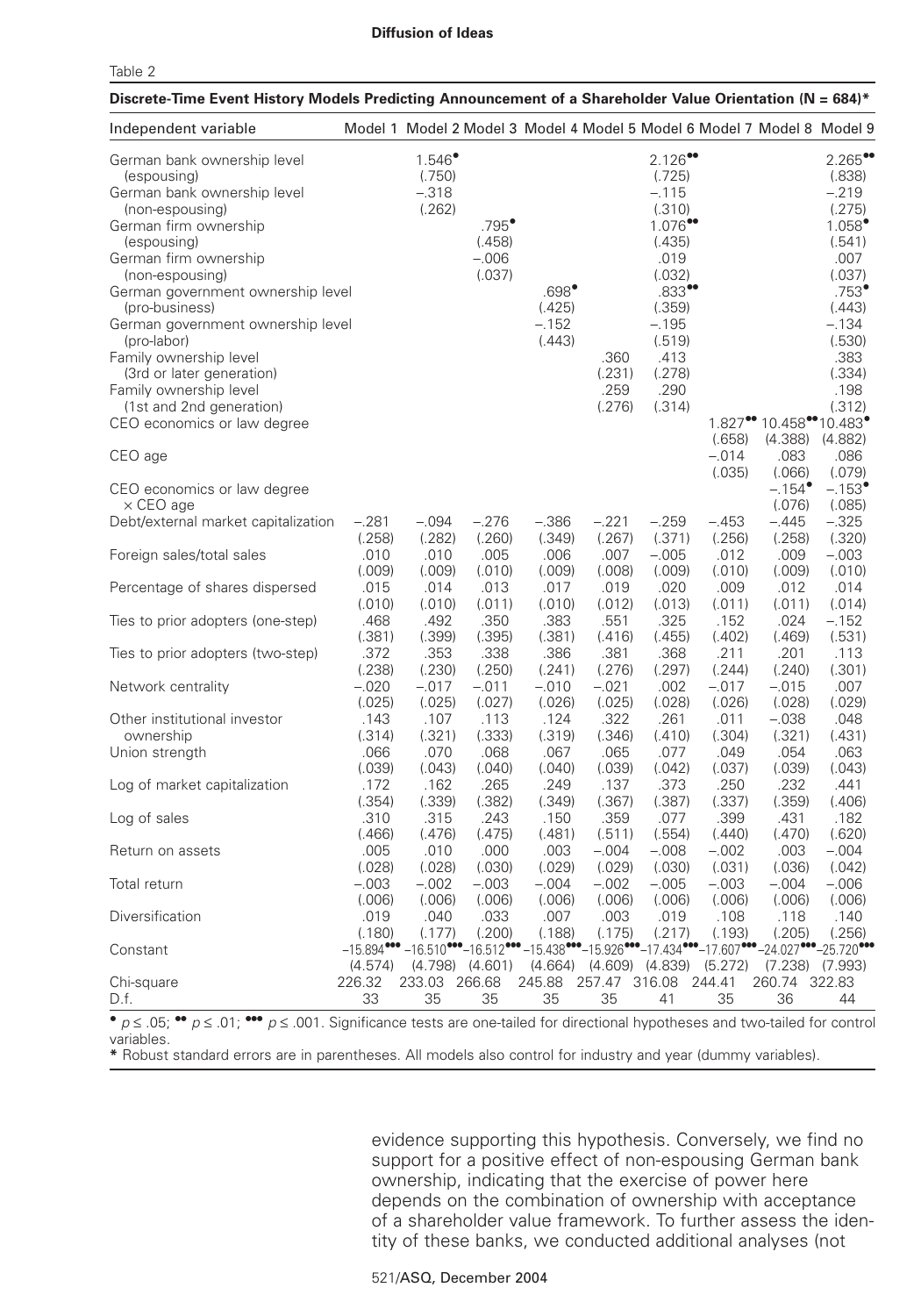reported here) in which we divided German bank holdings into those controlled by the Big Three (Deutsche Bank, Commerzbank, and Dresdner Bank) and those controlled by all other banks. These analyses showed that the positive effect predicted in H1a is almost entirely driven by the Big Three, pointing to the importance of these biggest German banks in affecting the decision of portfolio firms to themselves announce a change to shareholder-oriented governance. Given that these are the leading banks in Germany, it is not surprising that their espousal of a shareholder value orientation typically preceded espousal by other banks. Thus, although other espousing banks also had shareholdings, the firms in which they had holdings often had already adopted a shareholder value orientation and were thus dropped from the analysis.

H1b predicted that blockholding by domestic non-financial firms that had themselves espoused a shareholder value orientation would likewise have a positive effect on shareholder value orientation adoption. We again find support for this hypothesis, with the same pattern of significance as for banks. As shown in the models, firm ownership is a significant predictor of shareholder value espousal only if the parent firm itself advocated shareholder value management, pointing again to the heterogeneity of interests within this owner category.**<sup>11</sup>**

Regarding the two groups of non-corporate actors, we find support for hypothesis H1c, which proposed a positive effect for ownership by pro-business federal and state governments. H1d, which predicted that ownership by families beyond the founder's generation would affect adoption of a shareholder value orientation, was not supported. Though the coefficient for family ownership of the third and later generation is in the predicted direction, it is only marginally significant in models 5 and 6 and not significant in the fully specified model 9.

Results for the managerial demographics variables also offer support for a diffusion model that emphasizes the role of key corporate elites and their preferences. H2a, which posited a positive effect of a CEO's educational background in economics and law on shareholder value orientation adoption, was supported, as shown in models 7 through 9. Although the results do not show a significant main effect for CEO age as proposed in H3b, we do observe a significant interaction effect for CEO educational background and age. These findings indicate that being governed by a younger CEO with a background in economics or law makes German firms significantly more likely to espouse a shareholder value orientation.

The results for the control variables show no support for the argument that it is primarily market pressures that move German firms to adopt a shareholder value approach. Neither reliance on the stock market for firm financing nor exposure to international product markets is a significant predictor of shareholder value orientation espousal. There is also little evidence that the market for corporate control or blockholdings by other institutional investors significantly affect the decision

#### **11**

Regarding the question of whether a firm's shareholder value orientation espousal might influence which institutions elect to own stock in that firm, it appears unlikely that such reciprocal causality should affect our findings. First, equity ownership structures, and particularly large blockholdings, have been remarkably stable in Germany throughout the 1990s (e.g., Kogut and Walker, 2001; Jackson, Höpner, and Kurdelbusch, 2004; Fohlin, 2005). Second, reverse causality is less of a concern because our models are lagged, so ownership in one year predicts espousal in the following year.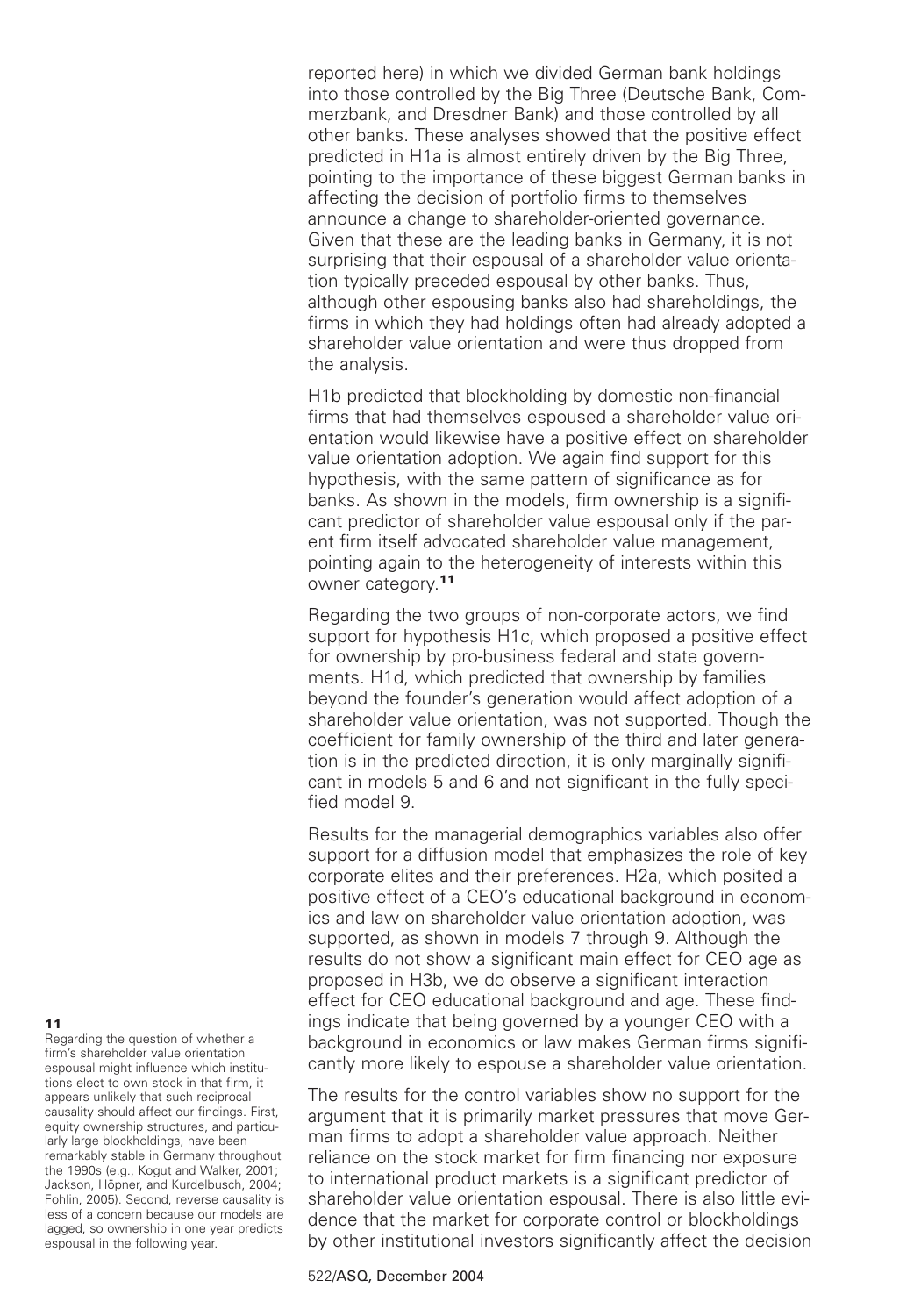of German firms to espouse a shareholder value orientation.**<sup>12</sup>**

Contrary to previous findings on the role of interorganizational contagion, our results also offer little support for the effect of network ties in facilitating the diffusion of a shareholder-centered governance model. A greater number of one-step or two-step ties to prior adopters did not increase a firm's likelihood of espousing a shareholder value orientation. Similarly, our models show no evidence that a firm's centrality in the corporate interlock network affects its likelihood of espousing a shareholder value orientation. These results indicate that the mere availability of information about a governance model is apparently not sufficient to facilitate its diffusion.

# Decoupling of Espousal and Implementation

Figure 3 shows the implementation of governance practices commensurate with a shareholder value orientation. The data indicate that implementation is far from complete, with a significant number of firms apparently decoupling espousal and structural changes by implementing either fewer or none of the three governance practices. Table 3 shows descriptive statistics and correlations for the reduced set of espousing firms, while tables 4 and 5 report results for the logistic and negative binomial regression analyses of governance practice implementation.

Our results indicate partial support for H3a, which posited that shareholdings by espousing corporate owners would predict both adoption and implementation. In both tables, shareholdings by German banks that espouse a shareholder value orientation are a significant predictor of practice implementation across all models. Shareholdings by espousing non-financial firms are only significant in the fully specified

We conducted supplementary analyses to further assess the role of German insurance firms, and specifically that of Allianz, the largest German insurer, but we did not find an effect for insurance firms.

70 **Figure 3. Shareholder value management espousal and implementation among the 100 largest German firms.**



523/ASQ, December 2004

# **12**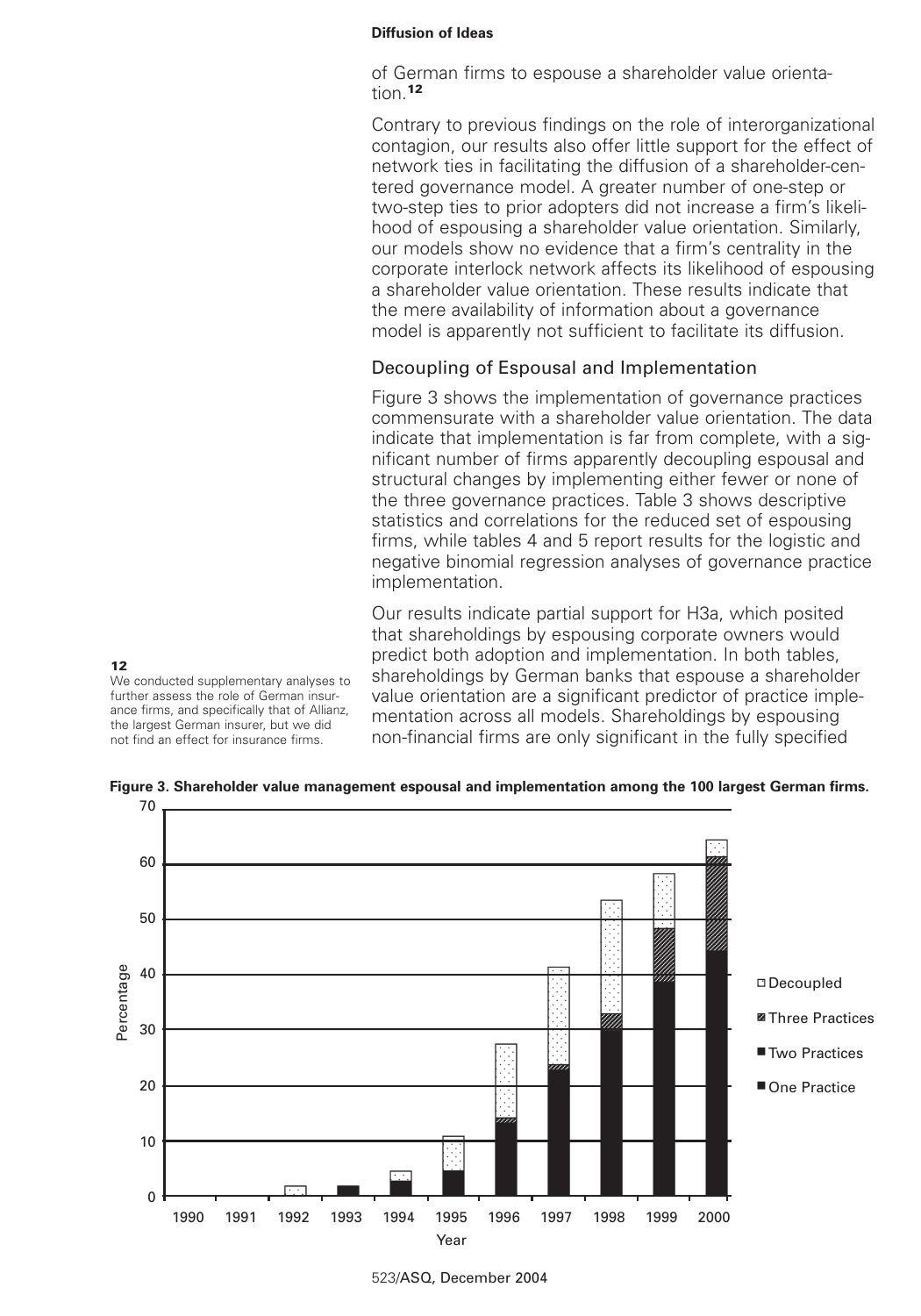| Descriptive Statistics and Pearson Correlation Coefficients (N = 249)                                                                                                                                                                                                                                                                                                                                                                                                  |                                                                                                                            |                                                                                                                                        |                                                                                                                            |                                                                                                                                                                                                 |                                                                                                                               |                                                                                                                                              |                                                                                                                                                              |                                                                                                                                                          |                                                                                                                                                       |                                                                                                                                              |
|------------------------------------------------------------------------------------------------------------------------------------------------------------------------------------------------------------------------------------------------------------------------------------------------------------------------------------------------------------------------------------------------------------------------------------------------------------------------|----------------------------------------------------------------------------------------------------------------------------|----------------------------------------------------------------------------------------------------------------------------------------|----------------------------------------------------------------------------------------------------------------------------|-------------------------------------------------------------------------------------------------------------------------------------------------------------------------------------------------|-------------------------------------------------------------------------------------------------------------------------------|----------------------------------------------------------------------------------------------------------------------------------------------|--------------------------------------------------------------------------------------------------------------------------------------------------------------|----------------------------------------------------------------------------------------------------------------------------------------------------------|-------------------------------------------------------------------------------------------------------------------------------------------------------|----------------------------------------------------------------------------------------------------------------------------------------------|
| Variable                                                                                                                                                                                                                                                                                                                                                                                                                                                               | Mean                                                                                                                       | S.D.                                                                                                                                   | 1                                                                                                                          | 2                                                                                                                                                                                               | 3                                                                                                                             | 4                                                                                                                                            | 5                                                                                                                                                            | 6                                                                                                                                                        | 7                                                                                                                                                     | 8                                                                                                                                            |
| 1. Value-based accounting practices<br>2. Stock option plans<br>3. IAS or US-GAAP accounting standard<br>4. German bank ownership level                                                                                                                                                                                                                                                                                                                                | 0.32<br>0.27<br>0.26<br>0.21                                                                                               | 0.47<br>0.45<br>0.44<br>0.54                                                                                                           | 0.32<br>0.36<br>0.07                                                                                                       | 0.46<br>0.21                                                                                                                                                                                    | 0.11                                                                                                                          |                                                                                                                                              |                                                                                                                                                              |                                                                                                                                                          |                                                                                                                                                       |                                                                                                                                              |
| (espousing)<br>5. German bank ownership level                                                                                                                                                                                                                                                                                                                                                                                                                          | 0.22                                                                                                                       | 0.58                                                                                                                                   | $-0.05$                                                                                                                    |                                                                                                                                                                                                 | $-0.05 -0.12$                                                                                                                 | 0.04                                                                                                                                         |                                                                                                                                                              |                                                                                                                                                          |                                                                                                                                                       |                                                                                                                                              |
| (non-espousing)<br>6. German firm ownership (espousing)<br>7. German firm ownership<br>(non-espousing)                                                                                                                                                                                                                                                                                                                                                                 | 0.22<br>0.51                                                                                                               | 0.64<br>1.00                                                                                                                           | $-0.06$                                                                                                                    |                                                                                                                                                                                                 | $-0.04$ $-0.13$<br>$-0.27$ $-0.16$ $-0.17$                                                                                    | $-0.08$<br>$-0.14$                                                                                                                           | $-0.11$<br>$-0.02$                                                                                                                                           | 0.12                                                                                                                                                     |                                                                                                                                                       |                                                                                                                                              |
| 8. German government ownership level<br>(pro-business)                                                                                                                                                                                                                                                                                                                                                                                                                 | 0.14                                                                                                                       | 0.56                                                                                                                                   |                                                                                                                            | $-0.16$ $-0.09$ $-0.12$                                                                                                                                                                         |                                                                                                                               | 0.02                                                                                                                                         | 0.10                                                                                                                                                         |                                                                                                                                                          | $0.06 -0.01$                                                                                                                                          |                                                                                                                                              |
| 9. German government ownership level<br>(pro-labor)                                                                                                                                                                                                                                                                                                                                                                                                                    | 0.03                                                                                                                       | 0.18                                                                                                                                   | $-0.03$                                                                                                                    |                                                                                                                                                                                                 | $0.04 -0.11$                                                                                                                  | $-0.03$                                                                                                                                      | 0.09                                                                                                                                                         |                                                                                                                                                          | $-0.06 -0.09$                                                                                                                                         | $-0.05$                                                                                                                                      |
| 10. Family ownership level<br>(3rd or later generation)                                                                                                                                                                                                                                                                                                                                                                                                                | 0.41                                                                                                                       | 0.96                                                                                                                                   | 0.02                                                                                                                       | $-0.10$                                                                                                                                                                                         |                                                                                                                               | $0.04 -0.04$                                                                                                                                 | $-0.10$ $-0.08$ $-0.16$                                                                                                                                      |                                                                                                                                                          |                                                                                                                                                       | $-0.11$                                                                                                                                      |
| 11. Family ownership level<br>(1st and 2nd generation)                                                                                                                                                                                                                                                                                                                                                                                                                 | 0.27                                                                                                                       | 0.81                                                                                                                                   | $-0.14$                                                                                                                    |                                                                                                                                                                                                 | $0.02 -0.06 -0.13 -0.13 -0.11 -0.14$                                                                                          |                                                                                                                                              |                                                                                                                                                              |                                                                                                                                                          |                                                                                                                                                       | $-0.09$                                                                                                                                      |
| 12. CEO economics or law degree<br>13. CEO age<br>14. Debt/external market capitalization<br>15. Foreign sales/total sales<br>16. Percentage of shares dispersed<br>17. Ties to prior adopters (one-step)<br>18. Ties to prior adopters (two-step)<br>19. Network centrality<br>20. Other institutional investor ownership<br>21. Union strength<br>22. Log of market capitalization<br>23. InSales<br>24. Return on assets<br>25. Total return<br>26. Diversification | 0.63<br>56.71<br>0.06<br>44.88<br>55.99<br>1.97<br>5.03<br>24.36<br>0.62<br>70.86<br>8.21<br>8.89<br>3.88<br>18.23<br>5.96 | 0.48<br>5.87<br>0.25<br>26.10<br>26.09<br>1.10<br>1.67<br>18.66<br>0.82<br>19.90<br>1.63<br>1.28<br>4.19<br>37.12<br>2.05              | 0.30<br>0.14<br>$-0.11$<br>0.21<br>0.37<br>0.43<br>$-0.22$<br>0.42<br>0.11<br>0.14<br>0.44<br>0.49<br>0.00<br>0.06<br>0.21 | 0.05<br>0.10<br>$-0.08$<br>0.24<br>0.22<br>0.41<br>$-0.26$<br>0.14<br>0.07<br>0.05<br>0.31<br>0.27<br>0.12<br>0.09<br>0.09                                                                      | 0.20<br>0.20<br>0.04<br>0.11<br>0.18<br>0.42<br>$-0.29$<br>0.23<br>0.23<br>$-0.09$<br>0.41<br>0.34<br>0.11<br>$-0.02$<br>0.16 | $-0.09$<br>$-0.03$<br>$-0.04$<br>0.09<br>$-0.08$<br>0.22<br>$-0.13$<br>0.13<br>0.15<br>$-0.17$<br>0.04<br>0.08<br>$-0.16$<br>$-0.04$<br>0.15 | 0.00 <sub>1</sub><br>$-0.08$<br>0.07<br>$-0.13$<br>$-0.17$<br>0.05<br>$-0.01$<br>0.05<br>0.02<br>$-0.09$<br>$-0.13$<br>$-0.04$<br>$-0.22$<br>$-0.07$<br>0.03 | $-0.04$<br>$-0.14$<br>$-0.04$<br>$-0.09$<br>$-0.24$<br>0.08<br>$-0.05$<br>$-0.09$<br>$-0.20$<br>0.06<br>$-0.16$<br>$-0.23$<br>$-0.02$<br>$-0.09$<br>0.10 | 0.06<br>$-0.03$<br>$-0.08$<br>$-0.22$<br>$-0.44$<br>$-0.19$<br>0.27<br>$-0.19$<br>$-0.28$<br>0.14<br>$-0.29$<br>$-0.26$<br>$-0.01$<br>$-0.06$<br>0.04 | 0.08<br>$-0.03$<br>0.38<br>$-0.30$<br>$-0.17$<br>0.03<br>0.00<br>0.03<br>$-0.05$<br>$-0.21$<br>0.07<br>0.06<br>$-0.13$<br>$-0.02$<br>$-0.07$ |
| Variable                                                                                                                                                                                                                                                                                                                                                                                                                                                               |                                                                                                                            | 9                                                                                                                                      | 10                                                                                                                         | 11                                                                                                                                                                                              | 12                                                                                                                            | 13                                                                                                                                           | 14                                                                                                                                                           | 15                                                                                                                                                       |                                                                                                                                                       |                                                                                                                                              |
| 10. Family ownership level                                                                                                                                                                                                                                                                                                                                                                                                                                             |                                                                                                                            | $-0.08$                                                                                                                                |                                                                                                                            |                                                                                                                                                                                                 |                                                                                                                               |                                                                                                                                              |                                                                                                                                                              |                                                                                                                                                          |                                                                                                                                                       |                                                                                                                                              |
| (3rd or later generation)<br>11. Family ownership level<br>(1st and 2nd generation)                                                                                                                                                                                                                                                                                                                                                                                    |                                                                                                                            | $-0.06$                                                                                                                                | $-0.14$                                                                                                                    |                                                                                                                                                                                                 |                                                                                                                               |                                                                                                                                              |                                                                                                                                                              |                                                                                                                                                          |                                                                                                                                                       |                                                                                                                                              |
| 12. CEO economics or law degree<br>13. CEO age<br>14. Debt/external market capitalization<br>15. Foreign sales/total sales<br>16. Percentage of shares dispersed<br>17. Ties to prior adopters (one-step)<br>18. Ties to prior adopters (two-step)<br>19. Network centrality<br>20. Other institutional investor ownership<br>21. Union strength<br>22. Log of market capitalization<br>23. InSales<br>24. Return on assets<br>25. Total return<br>26. Diversification |                                                                                                                            | $-0.05$<br>0.01<br>0.01<br>$-0.07$<br>0.10<br>0.16<br>$-0.10$<br>0.07<br>$-0.06$<br>0.02<br>0.08<br>0.15<br>$-0.07$<br>0.01<br>$-0.02$ | 0.31<br>0.10<br>$-0.27 -0.36$<br>0.14<br>0.11<br>$-0.08$                                                                   | $-0.13 -0.21$<br>$-0.03 -0.24$<br>$-0.08 - 0.06$<br>0.16<br>$-0.22 -0.13$<br>$-0.25 -0.34$<br>0.03<br>$-0.09 -0.20$<br>0.20<br>$-0.18 - 0.16$<br>$-0.14 -0.33$<br>0.52<br>0.16<br>$-0.22 -0.02$ | 0.13<br>0.01<br>$-0.13$<br>0.08<br>0.22<br>0.25<br>0.20<br>0.01<br>0.23<br>0.24<br>$-0.12$<br>$-0.01$<br>0.10                 | 0.12<br>$-0.19$<br>0.08<br>0.22<br>$0.05 -0.02 -0.07 -0.04$<br>0.27<br>$-0.30$<br>0.39<br>$-0.01$<br>0.03                                    | $-0.20$<br>$-0.18$<br>0.03<br>$0.16 -0.07 -0.08$<br>$-0.36$<br>0.00<br>$0.27 -0.01$<br>$-0.18$<br>$-0.05$<br>$0.09 - 0.11$                                   | 0.25<br>0.04<br>$0.27 -0.14$<br>0.48<br>0.00<br>$-0.06$<br>0.34<br>0.06<br>0.03                                                                          |                                                                                                                                                       |                                                                                                                                              |
| Variable                                                                                                                                                                                                                                                                                                                                                                                                                                                               | 16                                                                                                                         | 17                                                                                                                                     | 18                                                                                                                         | 19                                                                                                                                                                                              | 20                                                                                                                            | 21                                                                                                                                           | 22                                                                                                                                                           | 23                                                                                                                                                       | 24                                                                                                                                                    | 25                                                                                                                                           |
| 17. Ties to prior adopters (one-step)<br>18. Ties to prior adopters (two-step)<br>19. Network centrality<br>20. Other institutional investor ownership<br>21. Union strength<br>22. Log of market capitalization<br>23. InSales<br>24. Return on assets<br>25. Total return<br>26. Diversification                                                                                                                                                                     | 0.35<br>$-0.21$<br>0.46<br>$-0.07$<br>0.11<br>0.42<br>0.48<br>$-0.05$<br>0.10<br>0.06                                      | $-0.54$<br>0.60<br>0.23<br>$-0.12$<br>0.53<br>0.53<br>$-0.21$<br>0.06<br>0.31                                                          | $-0.25$<br>$-0.13$<br>$-0.20$<br>$-0.23$<br>0.00<br>$-0.13$                                                                | 0.18<br>$0.12 -0.15$<br>0.65<br>0.75<br>$0.09 - 0.24$<br>0.05<br>0.27                                                                                                                           | $-0.59$<br>0.28<br>0.28<br>$-0.25$<br>0.05<br>0.05                                                                            | $-0.24$<br>$-0.20$<br>0.43<br>0.00<br>0.12                                                                                                   | 0.84<br>0.35<br>0.16                                                                                                                                         | $0.13 - 0.13$<br>0.15<br>0.19                                                                                                                            | 0.28                                                                                                                                                  | $0.01 - 0.01$                                                                                                                                |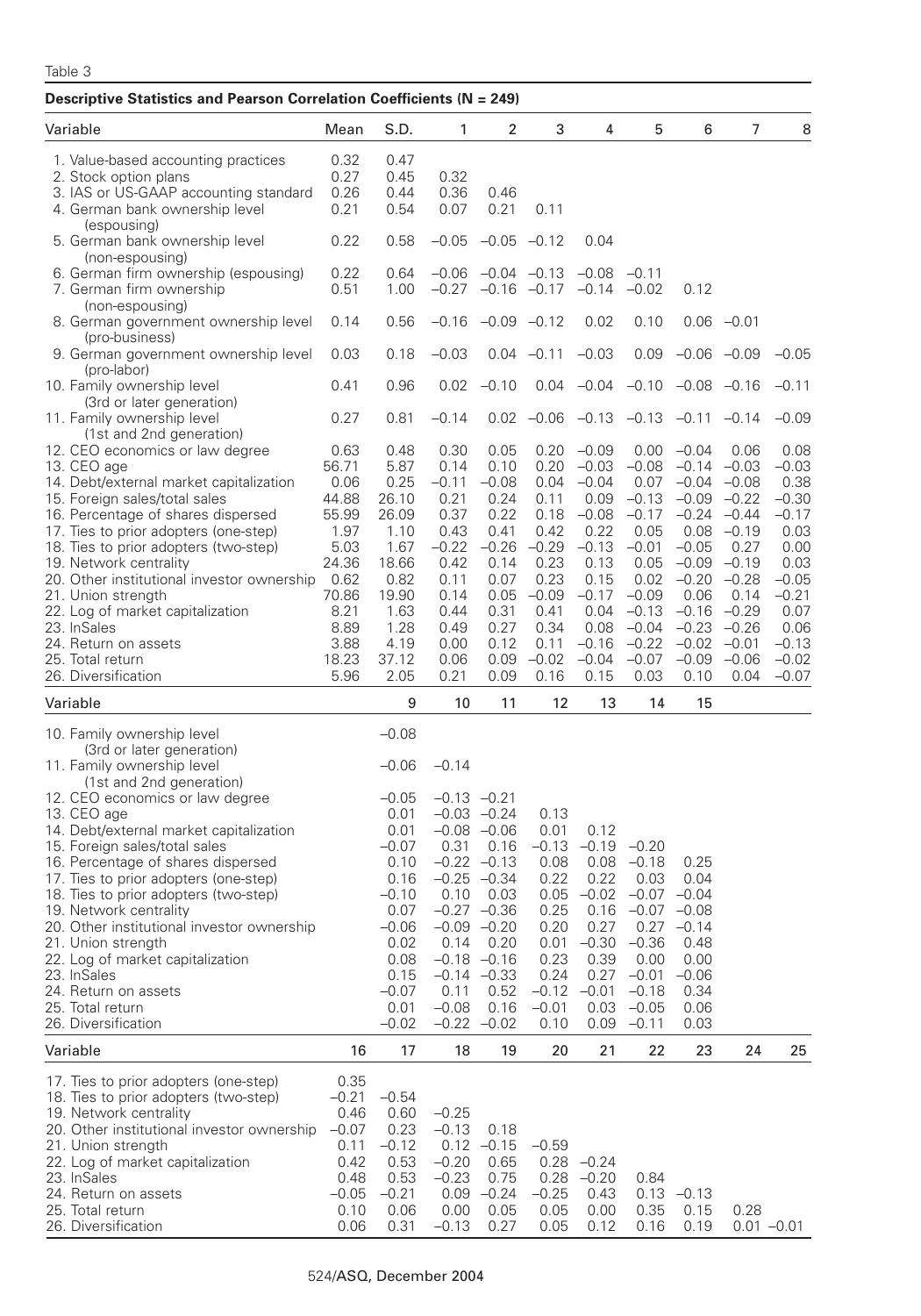|--|--|--|

### **Logistic Regression Models Predicting Implementation of Any Governance Practice (N = 170)\***

| Independent variable                                                                                                                                                                                                                                                                                                                                                                                                                                                              |                             |                                             | Model 1 Model 2 Model 3 Model 4 Model 5 Model 6 Model 7 Model 8 Model 9                  |                                            |                                             |                                                                                                                                                                                      |                                   |                                                                |                                                                                                                                                                                                                                                                         |
|-----------------------------------------------------------------------------------------------------------------------------------------------------------------------------------------------------------------------------------------------------------------------------------------------------------------------------------------------------------------------------------------------------------------------------------------------------------------------------------|-----------------------------|---------------------------------------------|------------------------------------------------------------------------------------------|--------------------------------------------|---------------------------------------------|--------------------------------------------------------------------------------------------------------------------------------------------------------------------------------------|-----------------------------------|----------------------------------------------------------------|-------------------------------------------------------------------------------------------------------------------------------------------------------------------------------------------------------------------------------------------------------------------------|
| German bank ownership level<br>(espousing)<br>German bank ownership level<br>(non-espousing)<br>German firm ownership<br>(espousing)<br>German firm ownership<br>(non-espousing)<br>German government ownership level<br>(pro-business)<br>German government ownership level<br>(pro-labor)<br>Family ownership level<br>(3rd or later generation)<br>Family ownership level<br>(1st and 2nd generation)<br>CEO economics or law degree<br>CEO age<br>CEO economics or law degree |                             | $1.180^{\circ}$<br>(.578)<br>.057<br>(.360) | .148<br>(.424)<br>$-.392$<br>(.324)                                                      | $-1.641$<br>(1.144)<br>$-1.287$<br>(1.264) | .166<br>(.298)<br>$-.738$<br>(.882)         | $1.503^{\circ}$<br>(.718)<br>.278<br>(.469)<br>.064<br>(.543)<br>$-.593$<br>(.477)<br>$-2.833$ <sup>*</sup><br>(1.347)<br>$-2.018$<br>(1.306)<br>.222<br>(.430)<br>$-.889$<br>(.908) | 1.695<br>(.813)<br>.092<br>(.055) | 4.822***<br>(1.340)<br>.124<br>(.066)<br>$-.069$ <sup>**</sup> | $2.274^{\circ}$<br>(1.323)<br>.567<br>(.780)<br>.455<br>(.517)<br>$-.515$<br>(.421)<br>$-2.593$<br>(1.492)<br>$-1.587$<br>(1.498)<br>.738<br>(.626)<br>$-1.763$ <sup>*</sup><br>(.816)<br>7.797<br>(3.076)<br>.206<br>(.107)<br>$-.111$ <sup><math>\bullet</math></sup> |
| $\times$ CEO age<br>Debt/external market capitalization                                                                                                                                                                                                                                                                                                                                                                                                                           | $-14.969$<br>(10.244)       | $-17.441 - 16.315$                          | $(9.548)$ $(10.674)$                                                                     | $-8.817 -11.831$                           | $(11.843)$ $(10.680)$ $(12.489)$ $(14.034)$ |                                                                                                                                                                                      | $-4.477 -26.427$                  | (.025)<br>$-24.703 - 14.440$<br>$(12.780)$ $(13.440)$          | (.054)                                                                                                                                                                                                                                                                  |
| Foreign sales/total sales                                                                                                                                                                                                                                                                                                                                                                                                                                                         | .021<br>(.014)              | .017<br>(.016)                              | .019<br>(.015)                                                                           | .025<br>(.016)                             | .021<br>(.013)                              | .016<br>(.017)                                                                                                                                                                       | $.040^{\bullet}$<br>(.017)        | $.037$ <sup><math>\bullet</math></sup><br>(.017)               | .032<br>(.020)                                                                                                                                                                                                                                                          |
| Percentage of shares dispersed                                                                                                                                                                                                                                                                                                                                                                                                                                                    | .003<br>(.016)              | .005<br>(.017)                              | $-.004$<br>(.018)                                                                        | .001<br>(.017)                             | .006<br>(.016)                              | $-.007$<br>(.025)                                                                                                                                                                    | .005<br>(.015)                    | $-.001$<br>(.017)                                              | .006<br>(.022)                                                                                                                                                                                                                                                          |
| Ties to prior adopters (one-step)                                                                                                                                                                                                                                                                                                                                                                                                                                                 | .268<br>(.604)              | .293<br>(.584)                              | .264<br>(.645)                                                                           | .500<br>(.665)                             | $-.152$<br>(.724)                           | .301<br>(.742)                                                                                                                                                                       | $-.284$<br>(.655)                 | $-.075$<br>(.757)                                              | $-.043$<br>(.951)                                                                                                                                                                                                                                                       |
| Ties to prior adopters (two-step)                                                                                                                                                                                                                                                                                                                                                                                                                                                 | .352<br>(.369)              | .314<br>(.398)                              | .430<br>(.385)                                                                           | .294<br>(.358)                             | .169<br>(.405)                              | .120<br>(.459)                                                                                                                                                                       | .334<br>(.366)                    | .449<br>(.409)                                                 | .279<br>(.592)                                                                                                                                                                                                                                                          |
| Network centrality                                                                                                                                                                                                                                                                                                                                                                                                                                                                | $-.021$<br>(.033)           | -.021<br>(.033)                             | $-.018$<br>(.033)                                                                        | $-.031$<br>(.036)                          | $-.013$<br>(.034)                           | $-.028$<br>(.038)                                                                                                                                                                    | $-.013$<br>(.035)                 | $-.026$<br>(.037)                                              | $-.042$<br>(.046)                                                                                                                                                                                                                                                       |
| Other institutional investor ownership                                                                                                                                                                                                                                                                                                                                                                                                                                            | .742<br>(.539)              | .984<br>(.622)                              | .632<br>(.565)                                                                           | .443<br>(.563)                             | .871<br>(.537)                              | .444<br>(.679)                                                                                                                                                                       | .486<br>(.528)                    | .612<br>(.541)                                                 | .659<br>(.644)                                                                                                                                                                                                                                                          |
| Union strength                                                                                                                                                                                                                                                                                                                                                                                                                                                                    | .057<br>(.061)              | .079<br>(.065)                              | .062<br>(.058)                                                                           | .056<br>(.067)                             | .063<br>(.055)                              | .095<br>(.065)                                                                                                                                                                       | .029<br>(.071)                    | .034<br>(.067)                                                 | .083<br>(.086)                                                                                                                                                                                                                                                          |
| Log of market capitalization                                                                                                                                                                                                                                                                                                                                                                                                                                                      | .908                        | .795                                        | .921                                                                                     | .727                                       | 1.065                                       | .736                                                                                                                                                                                 | .776<br>(.634)                    | 1.088                                                          | 1.347                                                                                                                                                                                                                                                                   |
| Log of sales                                                                                                                                                                                                                                                                                                                                                                                                                                                                      | (.663)<br>.797              | (.722)<br>.873                              | (.662)<br>.805                                                                           | (.648)<br>1.046                            | (.762)<br>.622                              | (.804)<br>1.102                                                                                                                                                                      | $1.114$ <sup>*</sup>              | (.666)<br>1.031                                                | (.841)<br>1.133                                                                                                                                                                                                                                                         |
| Return on assets                                                                                                                                                                                                                                                                                                                                                                                                                                                                  | (.553)<br>$-.046$<br>(.093) | (.650)<br>$-.008$                           | (.567)<br>$-.057$<br>(.092)                                                              | (.594)<br>$-.010$<br>(.091)                | (.541)<br>$-.005$<br>(.095)                 | (.869)<br>.107<br>(.106)                                                                                                                                                             | (.568)<br>$-.051$<br>(.086)       | (.586)<br>$-.115$<br>(.098)                                    | (.840)<br>.116<br>(.146)                                                                                                                                                                                                                                                |
| Total return                                                                                                                                                                                                                                                                                                                                                                                                                                                                      | $-.005$<br>(.009)           | (.106)<br>$-.005$<br>(.008)                 | $-.005$<br>(.009)                                                                        | $-.004$<br>(.009)                          | $-.004$<br>(.009)                           | $-.002$<br>(.009)                                                                                                                                                                    | $-.008$<br>(.010)                 | $-.004$                                                        | .001<br>(.010)                                                                                                                                                                                                                                                          |
| Diversification                                                                                                                                                                                                                                                                                                                                                                                                                                                                   | .072                        | .015                                        | .089                                                                                     | .157                                       | .099                                        | .233                                                                                                                                                                                 | .068                              | (.012)<br>$-.009$                                              | .123                                                                                                                                                                                                                                                                    |
| Constant                                                                                                                                                                                                                                                                                                                                                                                                                                                                          | (.143)                      | (.170)                                      | (.156)<br>$-21.369$ *** $-22.502$ *** $-21.625$ *** $-23.049$ *** $-21.715$ ** $-26.468$ | (.154)                                     | (.157)                                      | (.199)                                                                                                                                                                               | (.133)<br>$-28.341$               | (.159)<br>$-30.544$                                            | (.249)<br>$^{\circ}$ –44.885 $^{\circ}$                                                                                                                                                                                                                                 |
| Chi-square<br>D.f.<br>0 n < 05.00<br>n < 01.000<br>n < 001                                                                                                                                                                                                                                                                                                                                                                                                                        | (5.713)<br>84.93<br>27      | $(5.823)$ <sup>00</sup><br>101.82<br>29     | $(5.693)$ <sup>00</sup><br>96.60<br>29                                                   | $(6.601)$ <sup>00</sup><br>96.07<br>29     | $(5.596)$ <sup>00</sup><br>91.11<br>29      | $(7.928)$ <sup>oo</sup><br>150.60<br>35                                                                                                                                              | (8.445)<br>104.27<br>29           | 104.66<br>30                                                   | $(8.863)$ <sup>00</sup> $(17.111)$ <sup>00</sup><br>284.71<br>38<br>Significance tests are ano tailed for directional hypotheses and two tailed for central                                                                                                             |

 $p \le 0$ ,  $p \le 01$ ;  $p \le 001$ . Significance tests are one-tailed for directional hypotheses and two-tailed for control variables.

**\*** Robust standard errors are in parentheses. All models also control for industry and year (dummy variables).

model of table 5, however, indicating that such shareholdings only predict the extent of practice implementation. Shareholdings by the two non-corporate ownership groups are not significant predictors of practice implementation, a finding that corresponds to our assumption that such owners would have either less incentive or less ability to ensure implemen-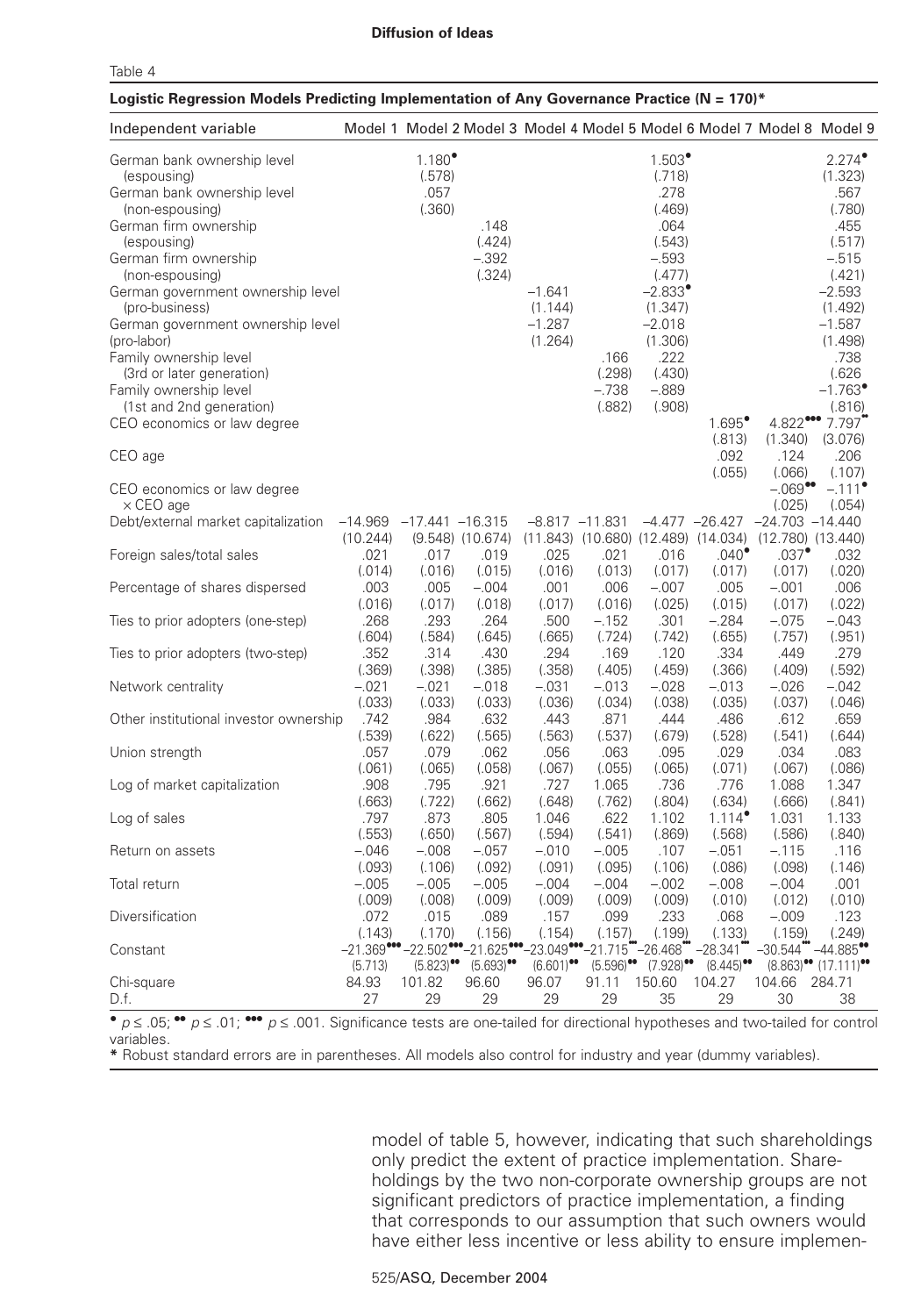# Table 5

| *Negative Binomial Regressions Models Predicting Number of Implemented Governance Practices (N = 248)                                                                                                                                                                                                                                                                                                                                                                                              |                   |                                                                         |                                                                       |                                        |                                  |                                                                                                                                                                       |                                                                                                                       |                                                                   |                                                                                                                                                                                                                                         |
|----------------------------------------------------------------------------------------------------------------------------------------------------------------------------------------------------------------------------------------------------------------------------------------------------------------------------------------------------------------------------------------------------------------------------------------------------------------------------------------------------|-------------------|-------------------------------------------------------------------------|-----------------------------------------------------------------------|----------------------------------------|----------------------------------|-----------------------------------------------------------------------------------------------------------------------------------------------------------------------|-----------------------------------------------------------------------------------------------------------------------|-------------------------------------------------------------------|-----------------------------------------------------------------------------------------------------------------------------------------------------------------------------------------------------------------------------------------|
| Independent variable                                                                                                                                                                                                                                                                                                                                                                                                                                                                               |                   | Model 1 Model 2 Model 3 Model 4 Model 5 Model 6 Model 7 Model 8 Model 9 |                                                                       |                                        |                                  |                                                                                                                                                                       |                                                                                                                       |                                                                   |                                                                                                                                                                                                                                         |
| German bank ownership level<br>(espousing)<br>German bank ownership level<br>(non-espousing)<br>German firm ownership (espousing)<br>German firm ownership<br>(non-espousing)<br>German government ownership level<br>(pro-business)<br>German government ownership level<br>(pro-labor)<br>Family ownership level<br>(3rd or later generation)<br>Family ownership level<br>(1st and 2nd generation)<br>CEO economics or law degree<br>CEO age<br>CEO economics or law degree<br>$\times$ CEO age |                   | $.288^{\bullet}$<br>(.126)<br>.049<br>(.148)                            | .081<br>(.140)<br>$-.235$<br>(.132)                                   | $-.580$<br>(.423)<br>$-.957$<br>(.847) | .147<br>(.110)<br>.197<br>(.200) | $.383$ <sup>00</sup><br>(.144)<br>.214<br>(.171)<br>.270<br>(.201)<br>$-.077$<br>(.172)<br>$-.668$<br>(.417)<br>$-.827$<br>(.764)<br>.182<br>(.130)<br>.268<br>(.229) | $.463$ <sup>00</sup><br>(.199)<br>.030<br>(.020)                                                                      | $.560^{\bullet}$<br>(.283)<br>.030<br>(.020)<br>$-.002$<br>(.006) | $.465$ <sup>**</sup><br>(.157)<br>.209<br>(.169)<br>.352<br>(.193)<br>$-.133$<br>(.179)<br>$-.664$<br>(.387)<br>$-.599$<br>(.723)<br>.155<br>(.136)<br>.281<br>(.201)<br>1.013<br>(.365)<br>.030<br>(.018)<br>$-.010^{\circ}$<br>(.006) |
| Debt/external market capitalization                                                                                                                                                                                                                                                                                                                                                                                                                                                                | $-.308$           | $-.296$                                                                 | -.389                                                                 | $-.080$                                | $-.284$                          | $-.017$                                                                                                                                                               | $-.416$                                                                                                               | $-.404$                                                           | $-.115$                                                                                                                                                                                                                                 |
|                                                                                                                                                                                                                                                                                                                                                                                                                                                                                                    | (.327)            | (.341)                                                                  | (.358)                                                                | (.243)                                 | (.310)                           | (.208)                                                                                                                                                                | (.284)                                                                                                                | (.293)                                                            | (.223)                                                                                                                                                                                                                                  |
| Foreign sales/total sales                                                                                                                                                                                                                                                                                                                                                                                                                                                                          | $.009^{\bullet}$  | .007                                                                    | .008                                                                  | .007                                   | .007                             | .002                                                                                                                                                                  | $.012$ <sup><math>\bullet</math></sup>                                                                                | .012                                                              | .004                                                                                                                                                                                                                                    |
|                                                                                                                                                                                                                                                                                                                                                                                                                                                                                                    | (.005)            | (.005)                                                                  | (.004)                                                                | (.005)                                 | (.005)                           | (.005)                                                                                                                                                                | (.005)                                                                                                                | (.005)                                                            | (.005)                                                                                                                                                                                                                                  |
| Percentage of shares dispersed                                                                                                                                                                                                                                                                                                                                                                                                                                                                     | $-.003$           | $-.001$                                                                 | $-.006$                                                               | $-.004$                                | $-.001$                          | .001                                                                                                                                                                  | $-.004$                                                                                                               | $-.005$                                                           | $-.001$                                                                                                                                                                                                                                 |
|                                                                                                                                                                                                                                                                                                                                                                                                                                                                                                    | (.006)            | (.006)                                                                  | (.006)                                                                | (.005)                                 | (.006)                           | (.007)                                                                                                                                                                | (.006)                                                                                                                | (.006)                                                            | (.007)                                                                                                                                                                                                                                  |
| Ties to prior adopters (one-step)                                                                                                                                                                                                                                                                                                                                                                                                                                                                  | .331              | .234                                                                    | .381                                                                  | .416                                   | .466                             | .411                                                                                                                                                                  | .169                                                                                                                  | .173                                                              | .233                                                                                                                                                                                                                                    |
|                                                                                                                                                                                                                                                                                                                                                                                                                                                                                                    | (.219)            | (.229)                                                                  | (.219)                                                                | (.230)                                 | (.242)                           | (.238)                                                                                                                                                                | (.247)                                                                                                                | (.250)                                                            | (.289)                                                                                                                                                                                                                                  |
| Ties to prior adopters (two-step)                                                                                                                                                                                                                                                                                                                                                                                                                                                                  | .210              | .218                                                                    | .248                                                                  | .224                                   | .240                             | .266                                                                                                                                                                  | .155                                                                                                                  | .154                                                              | .208                                                                                                                                                                                                                                    |
|                                                                                                                                                                                                                                                                                                                                                                                                                                                                                                    | (.207)            | (.207)                                                                  | (.211)                                                                | (.208)                                 | (.205)                           | (.212)                                                                                                                                                                | (.190)                                                                                                                | (.188)                                                            | (.188)                                                                                                                                                                                                                                  |
| Network centrality                                                                                                                                                                                                                                                                                                                                                                                                                                                                                 | .007              | .009                                                                    | .007                                                                  | .003                                   | .005                             | .003                                                                                                                                                                  | .015                                                                                                                  | .015                                                              | .011                                                                                                                                                                                                                                    |
|                                                                                                                                                                                                                                                                                                                                                                                                                                                                                                    | (.010)            | (.010)                                                                  | (.010)                                                                | (.010)                                 | (.010)                           | (.010)                                                                                                                                                                | (.011)                                                                                                                | (.012)                                                            | (.012)                                                                                                                                                                                                                                  |
| Other institutional investor                                                                                                                                                                                                                                                                                                                                                                                                                                                                       | .141              | .177                                                                    | .117                                                                  | .017                                   | .213                             | .170                                                                                                                                                                  | .133                                                                                                                  | .127                                                              | .151                                                                                                                                                                                                                                    |
| ownership                                                                                                                                                                                                                                                                                                                                                                                                                                                                                          | (.185)            | (.206)                                                                  | (.180)                                                                | (.169)                                 | (.160)                           | (.213)                                                                                                                                                                | (.160)                                                                                                                | (.164)                                                            | (.214)                                                                                                                                                                                                                                  |
| Union strength                                                                                                                                                                                                                                                                                                                                                                                                                                                                                     | .014              | .017                                                                    | .014                                                                  | .016                                   | .016                             | .020                                                                                                                                                                  | .009                                                                                                                  | .009                                                              | .014                                                                                                                                                                                                                                    |
|                                                                                                                                                                                                                                                                                                                                                                                                                                                                                                    | (.015)            | (.013)                                                                  | (.014)                                                                | (.015)                                 | (.015)                           | (.013)                                                                                                                                                                | (.015)                                                                                                                | (.016)                                                            | (.013)                                                                                                                                                                                                                                  |
| Log of market capitalization                                                                                                                                                                                                                                                                                                                                                                                                                                                                       | .199              | .200                                                                    | .181                                                                  | .166                                   | .172                             | .146                                                                                                                                                                  | .162                                                                                                                  | .167                                                              | .106                                                                                                                                                                                                                                    |
|                                                                                                                                                                                                                                                                                                                                                                                                                                                                                                    | (.134)            | (.134)                                                                  | (.138)                                                                | (.129)                                 | (.143)                           | (.138)                                                                                                                                                                | (.127)                                                                                                                | (.123)                                                            | (.125)                                                                                                                                                                                                                                  |
| Log of sales                                                                                                                                                                                                                                                                                                                                                                                                                                                                                       | .157              | .191                                                                    | .177                                                                  | .229                                   | .171                             | $.304^{\bullet}$                                                                                                                                                      | .160                                                                                                                  | .163                                                              | $.361$ <sup>*</sup>                                                                                                                                                                                                                     |
| Return on assets                                                                                                                                                                                                                                                                                                                                                                                                                                                                                   | (.152)            | (.159)                                                                  | (.151)                                                                | (.144)                                 | (.149)                           | (.149)                                                                                                                                                                | (.140)                                                                                                                | (.144)                                                            | (.149)                                                                                                                                                                                                                                  |
|                                                                                                                                                                                                                                                                                                                                                                                                                                                                                                    | .022              | .024                                                                    | .021                                                                  | .026                                   | .014                             | .021                                                                                                                                                                  | .034                                                                                                                  | .033                                                              | .031                                                                                                                                                                                                                                    |
|                                                                                                                                                                                                                                                                                                                                                                                                                                                                                                    | (.028)            | (.027)                                                                  | (.028)                                                                | (.029)                                 | (.031)                           | (.030)                                                                                                                                                                | (.027)                                                                                                                | (.026)                                                            | (.027)                                                                                                                                                                                                                                  |
| Total return                                                                                                                                                                                                                                                                                                                                                                                                                                                                                       | $-.002$           | $-.001$                                                                 | $-.001$                                                               | $-.002$                                | $-.002$                          | $-.001$                                                                                                                                                               | $-.001$                                                                                                               | $-.001$                                                           | $-.000$                                                                                                                                                                                                                                 |
|                                                                                                                                                                                                                                                                                                                                                                                                                                                                                                    | (.002)            | (.002)                                                                  | (.002)                                                                | (.002)                                 | (.002)                           | (.002)                                                                                                                                                                | (.002)                                                                                                                | (.002)                                                            | (.001)                                                                                                                                                                                                                                  |
| Diversification                                                                                                                                                                                                                                                                                                                                                                                                                                                                                    | .013              | .001                                                                    | .008                                                                  | .012                                   | .014                             | $-.001$                                                                                                                                                               | .006                                                                                                                  | .004                                                              | $-.025$                                                                                                                                                                                                                                 |
| Constant                                                                                                                                                                                                                                                                                                                                                                                                                                                                                           | (.056)<br>(1.367) | (.057)<br>$-6.906$ <sup>eco</sup> $-7.432$                              | (.057)<br>$-6.568$<br>$(1.316)$ <sup>oo</sup> $(1.390)$ <sup>oo</sup> | (.049)<br>$-7.137$                     | (.054)<br>$-7.008$               | (.047)<br>$-8.326$                                                                                                                                                    | (.048)<br>$-8.337$<br>$(1.368)$ <sup>oo</sup> $(1.356)$ <sup>oo</sup> $(1.451)$ <sup>oo</sup> $(2.081)$ <sup>oo</sup> | (.050)<br>$-8.377$                                                | (.044)<br>$-9.877$<br>$(2.058)$ <sup>oo</sup> $(2.091)$ <sup>oo</sup>                                                                                                                                                                   |
| Chi-square<br>D.f.                                                                                                                                                                                                                                                                                                                                                                                                                                                                                 | 319.22<br>27      | 406.55 355.51<br>29                                                     | 29                                                                    | 267.85<br>29                           | 331.38 561.00<br>29              | 35                                                                                                                                                                    | 360.80<br>29                                                                                                          | 364.31 1013.99<br>30                                              | 38                                                                                                                                                                                                                                      |
| $p \le .05;$<br>$p \le .01;$ ***<br>$p \leq 0.001$ . Significance tests are one-tailed for directional hypotheses and two-tailed for control                                                                                                                                                                                                                                                                                                                                                       |                   |                                                                         |                                                                       |                                        |                                  |                                                                                                                                                                       |                                                                                                                       |                                                                   |                                                                                                                                                                                                                                         |

variables.

**\*** Robust standard errors are in parentheses. All models also control for industry and year (dummy variables).

tation. In fact, we do observe a negative, significant coefficient for first- and second-generation family ownership in the fully specified model of table 4, indicating that the presence of such family owners tends to significantly limit the extent of practice implementation, a finding that is consistent with our predicted negative stance of such owners toward a shareholder value orientation.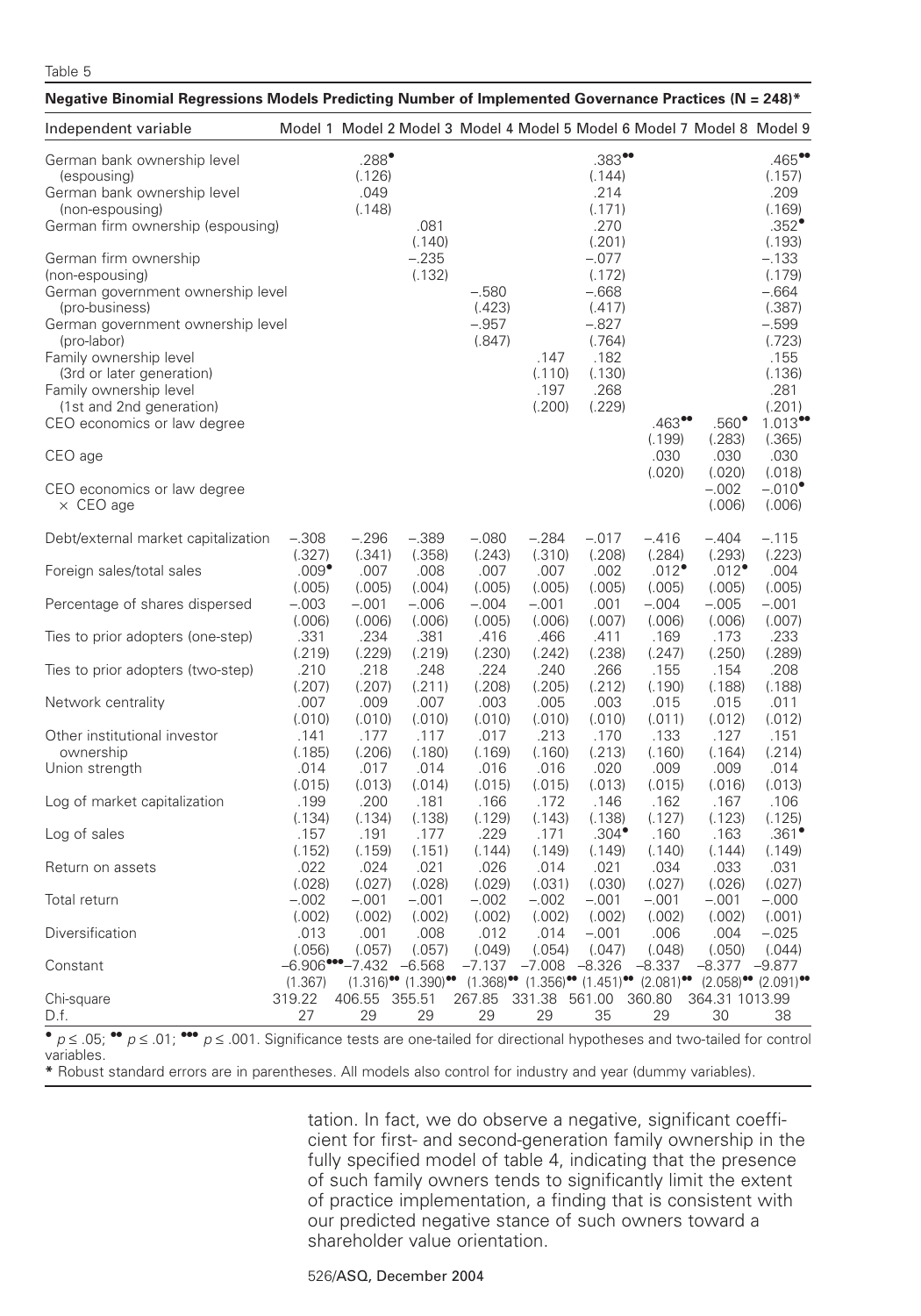The results also support the assumption that managerial predispositions predict both espousal and implementation (H3b). Having a CEO with a background in economics or law increases both the likelihood and the extent of implementing governance practices consistent with a shareholder value approach. Although we find no independent main effect for CEO age, the models for both the presence and the extent of practice implementation again show a significant interaction between age and having a degree in economics or law. These findings suggest that a positive predisposition of top executives increases the likelihood that espousal of a shareholder-centered governance model will in fact be accompanied by commensurate changes in governance practices.

# **DISCUSSION**

How and why do governance models diffuse into new institutional contexts in which alternative interpretations and contestation are not only possible but are very likely? Our study has sought to address this issue theoretically and empirically in the context of the spread of a shareholder value orientation in contemporary Germany. While prior research on the diffusion of shareholder value management has primarily focused on economic processes, we offered an alternative approach that highlighted how identifiable political and sociocultural elements can affect the diffusion process. Our findings showed that a greater understanding of the specific path of shareholder value orientation diffusion in Germany can be achieved through the use of a sociopolitical framework that considers the varied interests and power of owners as well as the predisposition of powerful senior executives. Even when controlling for economic pressures or social networks effects, we found that the adoption and implementation of such models critically depend on the constellations of power and interests in potential adopters and that these interests also changed over time. Our findings extend prior work that has emphasized the role of sociopolitical factors in affecting the diffusion of practices (e.g., Palmer et al., 1987; Espeland and Hirsch, 1990; Palmer, Jennings, and Zhou, 1993), suggesting that an approach that combines such sociopolitical factors with other elements offers a more detailed, more complete, and ultimately more correct picture of the spread of corporate governance models. Though a focus on impersonal forces such as market pressures has contributed to our understanding of practice diffusion, our study highlights that the shift from one governance model to another may ultimately depend on the interests and power of actors that make decisions in organizations (cf. Fligstein, 2001; Guillén, 2001). These arguments recognize that organizations are also political arenas in which different actors are engaged in contests over the goals and rules of governance of the corporation, pointing to the importance of coercive rather than merely mimetic processes (cf. Mizruchi and Fein, 1999).

Our study also contributes to a contingency theory of ownership (Kang and Sørensen, 1998) by showing that the influence of owners may vary both across ownership categories and also within such categories. Financial economists generally assume homogeneity of shareholder interests and limit their analyses to the effects of ownership concentration, but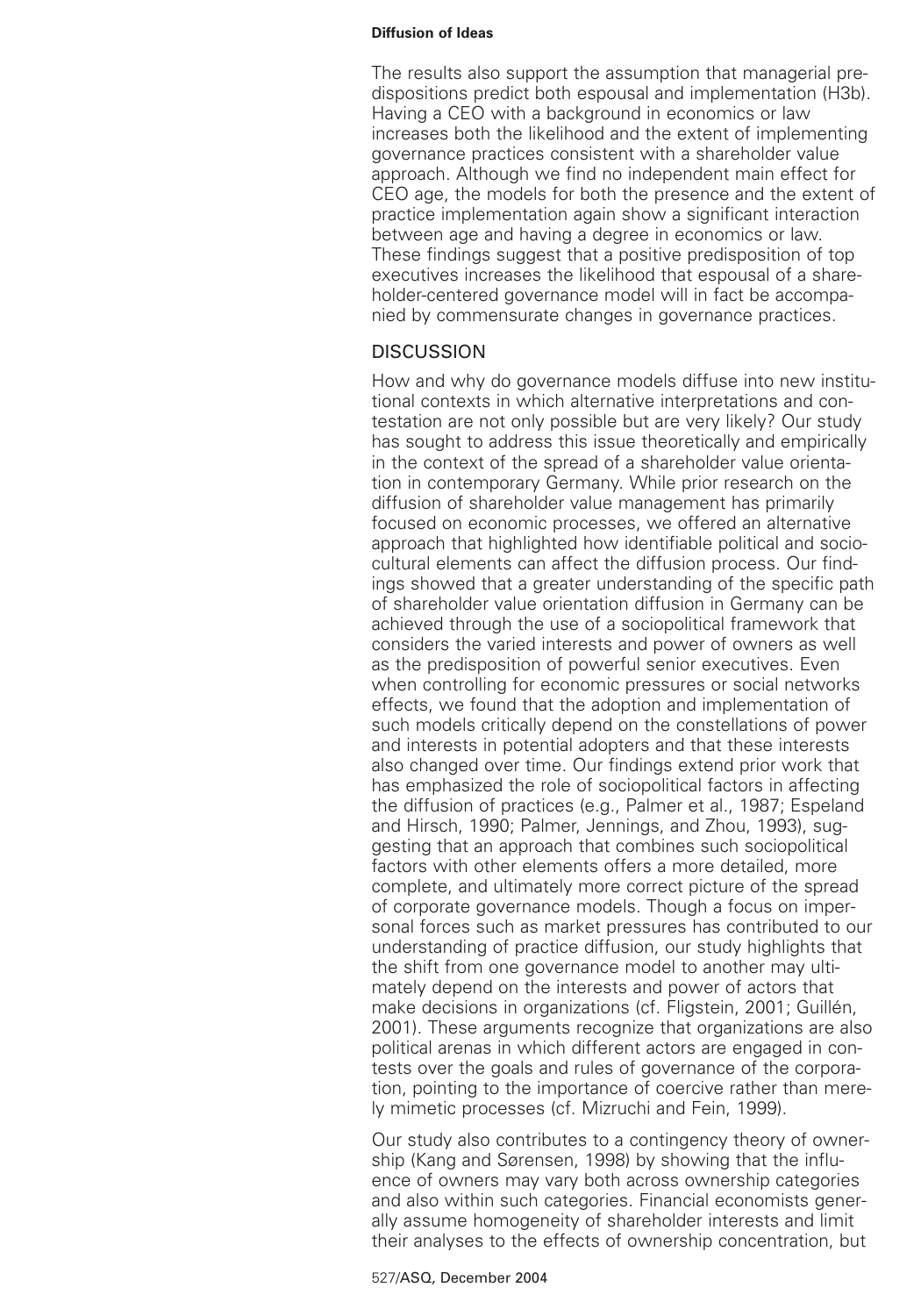results of the considerable empirical research on the effects of ownership concentration have been inconclusive (Demsetz and Lehn, 1985; Kang and Sørensen, 1998). Our theoretical perspective on diffusion as well as our empirical results provide further evidence that ownership concentration may not sufficiently capture the constellations of diverging interests among and within ownership categories. By teasing apart ownership effects in our data, we found considerable support for owner interests that are context dependent and change over time. These findings contribute to the literature on the diffusion of practices as well as the growing literature that examines sociocultural and behavioral factors in corporate governance relations (e.g., Bühner et al., 1998; Ahmadjian and Robinson, 2001; Westphal and Zajac, 2001; Davis and Useem, 2002; Zajac and Westphal, 2004).

Our findings have a number of specific implications. First, we documented the important and evolving role played by domestic banks in the diffusion of a shareholder value orientation in German companies. Given the central role of domestic banks in the German system of corporate finance, this shift could have important consequences. Specifically, in their role as the providers of "patient capital" that do not demand immediate market returns, German universal banks have historically been characterized as more efficient than Anglo-American banks (e.g., Francke and Hudson, 1984). The close ties between German banks and firms have been viewed as allowing the banks to overcome information asymmetries, resulting in an efficient system of monitoring and replacing firm managers. In support of this view, Gorton and Schmid (2000) found that during the 1970s and 1980s, a German firm's performance improved to the extent that domestic banks held equity in the firm and were able to influence firm strategy. But the monitoring role of German banks is to some extent predicated on their adherence to the traditional model of "patient capital." If German banks no longer follow this model but instead become active proponents of a shareholder value orientation among those firms in which they have investments, this could plausibly reduce their ability to establish and maintain the close ties and trust relationships that have traditionally defined German corporate finance. If this happens, the former system of monitoring may have to be replaced with another governance system in which the stock market plays a more central role, such as the threat of takeovers in a market for corporate control.

In this study, we have focused on the antecedents of adoption and implementation of a shareholder-oriented governance model. Future research could extend this focus by examining the consequences of an emerging governance regime for different stakeholder groups. For example, does the adoption of a shareholder value orientation in Germany really lead to greater returns for stockholders (Fiss and Zajac, 2005)? If so, are these greater returns achieved primarily at the expense of other stakeholder groups, such as debt holders and employees, or does this change in governance lead to increased corporate performance, resulting in greater benefits for all corporate stakeholders? Answers to these questions would provide valuable insights into the current debate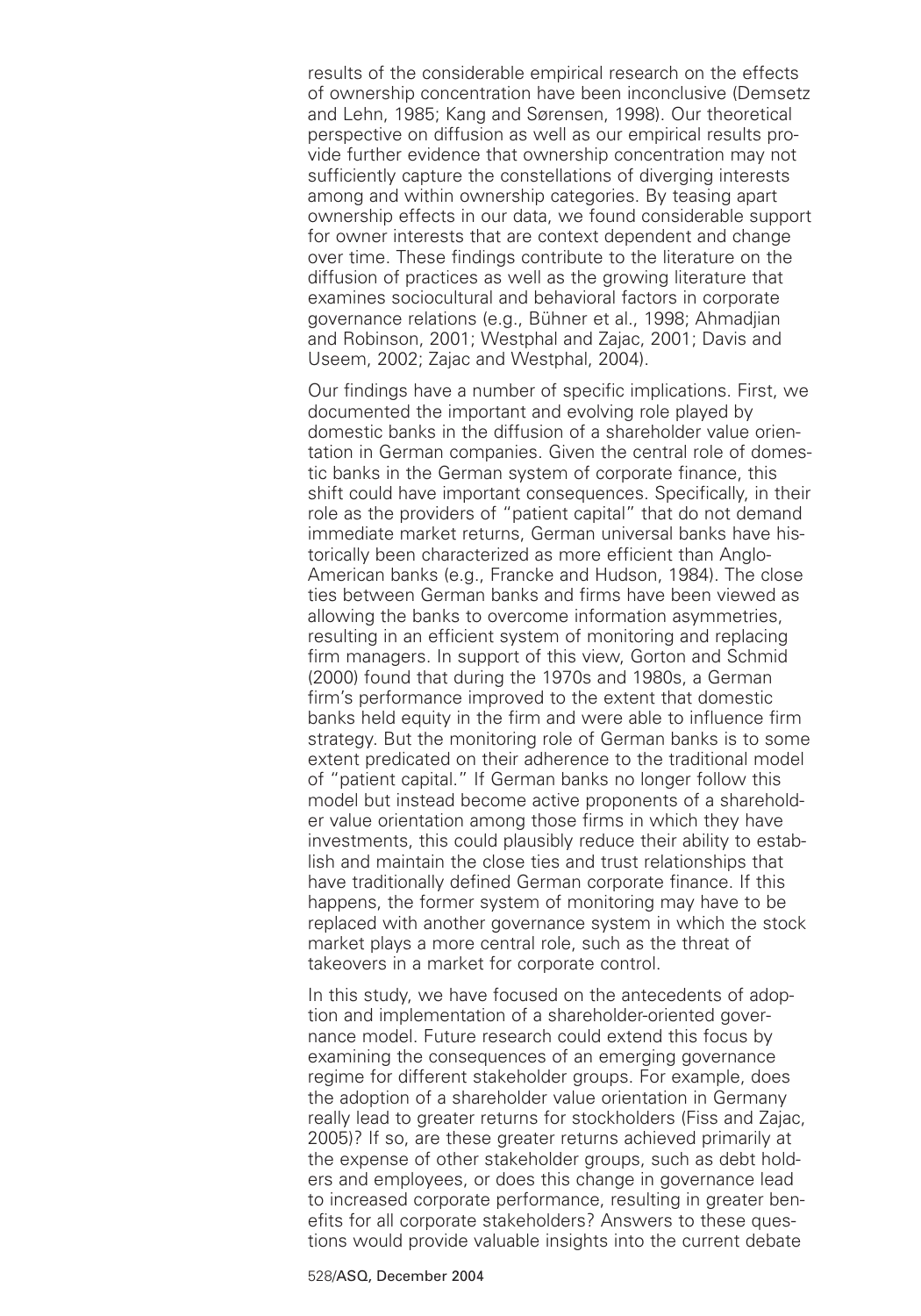over the merits of different governance systems (e.g., Branson, 2001; Hall and Soskice, 2001; Hansmann and Kraakman, 2001).

In terms of the broader implications, our study offers important insights for the current debate on the convergence of national governance models and systems. Within this debate, arguments about the diffusion of a shareholder value model have remained largely untested empirically. As a result, scholars have called for more attention to the processes by which convergence may occur (e.g., Branson, 2001; Khanna, Kogan, and Palepu, 2002). Our study provides evidence on one of those processes by examining in depth how context affects the diffusion of a shareholder-oriented governance model. Such a grounded understanding of diffusion processes provides a better foundation for studying convergence processes at a more aggregate level. While financial economists and legal scholars have suggested growing convergence mainly due to market forces, our study suggests that other factors may be at least as important in explaining the diffusion of governance models across national borders. In light of our findings, the convergence in governance models or its absence can be conceptualized as a process of belief conversion working through two mechanisms. The first mechanism is ownership power, in which firms that have adopted a different governance regime in turn advocate and demand a move toward this model through their holdings in other firms, leading to diffusion along the lines of ownership and power relationships rather than along board ties or exposure to homogenous market forces. Such arguments highlight the importance of local orders in which diffusing ideas are filtered through local political and power constellations (cf. Vitols, 2002). The second mechanism emphasizes how the preferences of powerful individual senior managers, as reflected in their background characteristics, drive firms to pursue strategic change. Future research could begin to examine in greater detail how broader shifting institutional logics regarding the appropriate conceptualization of the public corporation (Zajac and Westphal, 2004) activate these mechanisms, for example, through new political discourse, changing media coverage, or revised textbook discussions in business schools.

Our research also carries implications for the question of whether we will be witnessing convergence, persistence of national differences, or perhaps some intermediate form of adjustment in national governance systems. German firms are increasingly adopting characteristics of the Anglo-Saxon governance system, but a sizable number of them apparently resist this trend. Other political characteristics of the German corporate governance system, such as the system of codetermination, appear to be firmly entrenched, with few signs of weakening. Furthermore, the recent series of corporate scandals in the United States has not helped the spread of the Anglo-Saxon governance model, but rather, these problems have provided ammunition to those opposing a move toward a more shareholder-oriented regime in Germany (Chicago Tribune, 2002). When diffusion occurs over contested terrain, a backlash may also be more likely to occur, sug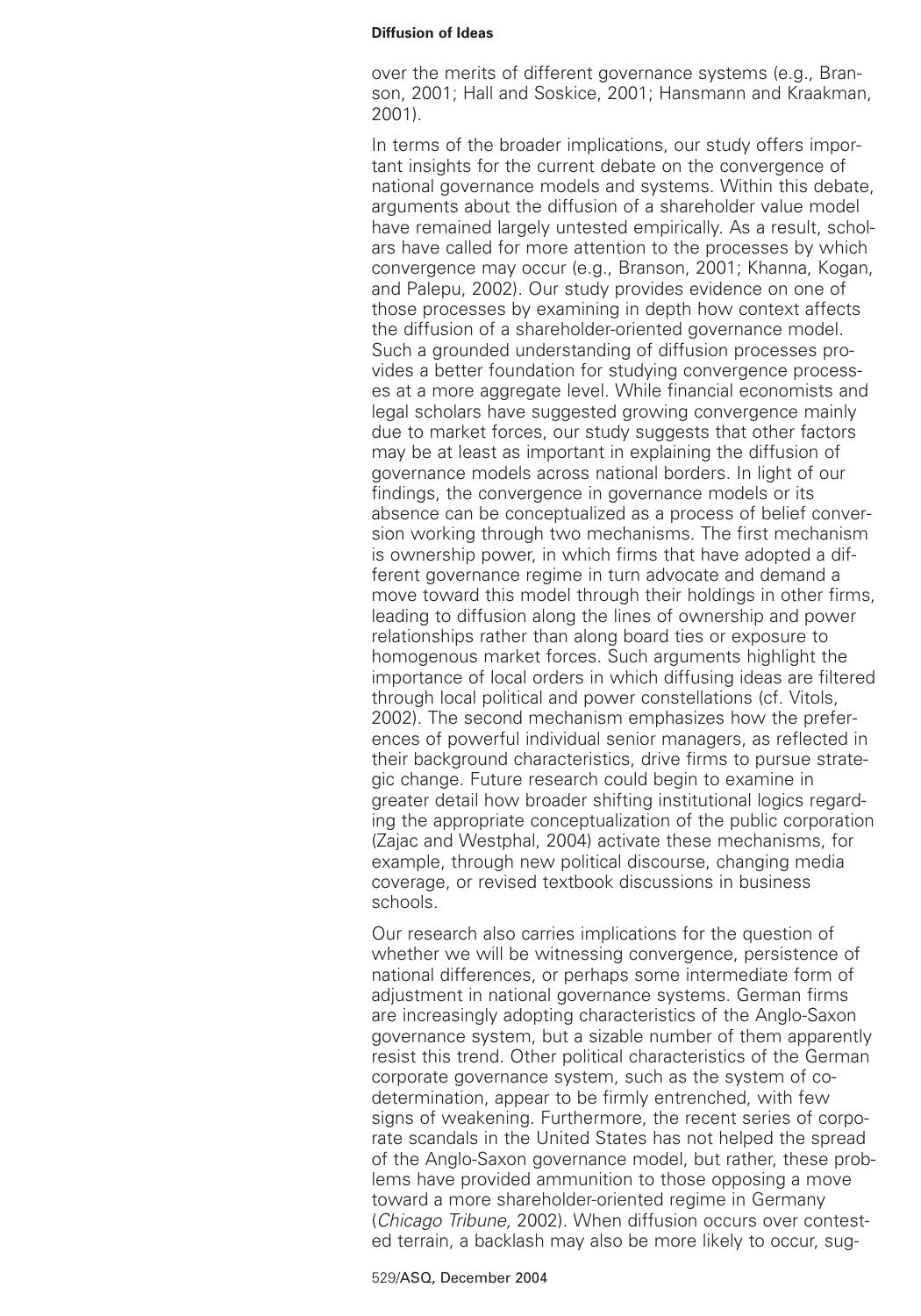gesting the distinct possibility of a shareholder value backlash among German firms in the future. We believe our theoretical perspective on diffusion, with its emphasis on sociopolitical factors, would also be well-suited to understanding when and why such a backlash would occur.

Our research examines an ongoing process whose outcome is still not fully known, and conclusions about the ultimate extent of convergence on a shareholder-centered governance model in Germany have to remain preliminary. Nevertheless, our findings also point to an active process of symbolic management in convergence, in which surface compliance is substituted for deep compliance (Zajac and Westphal, 2004). The picture that emerges is one of a mixture of "shallow" and "deep" convergence and intracountry variation rather than a binary convergence/non-convergence distinction measured at the country level. The significant non-adoption of a shareholder value orientation among German firms redirects our attention to questions of implementation and enforcement, and future research may further investigate whether over the longer term, powerful owners or other stakeholders will force firms to match appearance and actions or whether firms' growing sophistication with the use of normatively appropriate language and appearance will suffice in appeasing stakeholder groups.

### **REFERENCES**

#### Abrahamson, E.

1991 "Managerial fads and fashions: The diffusion and rejection of innovations." Academy of Management Review, 16: 586-612.

# Ahmadjian, C., and P. Robinson

2001 "Safety in numbers: Downsizing and the deinstitutionalization of permanent employment in Japan." Administrative Science Quarterly, 46: 622–654.

#### Allison, P. D.

- 1984 Event History Analysis: Regression for Longitudinal Event Data. Beverly Hills, CA: Sage.
- 1995 Survival Analysis Using the SAS System: A Practical Guide. Cary, NC: SAS Institute.
- 1999 Logistic Regression Using the SAS System: Theory and Applications. Cary, NC: SAS Institute.

# Anderson, R. C., and D. M. Reeb

2002 "Founding-family ownership, corporate diversification, and firm leverage." Working paper, Kogod School of Business, American University.

### Atkinson, L., and J. Galaskiewicz

1998 "Stock ownership and company contributions to charity." Administrative Science Quarterly, 33: 82–100.

### Bagwell, L. S.

- 1991 "Shareholder heterogeneity: Evidence and implications." American Economic Review, 81: 218–221.
- 1992 "Dutch auction repurchases: An analysis of shareholder heterogeneity." Journal of Finance, 47: 71–105.

#### Barr, P. S., J. L. Stimpert, and A. S. Huff

- 
- 1992 "Cognitive change, strategic action, and organizational renewal." Strategic Management Journal, 13: 15–36.

#### Bartunek, J. B.

1984 "Changing interpretive schemes and organizational restructuring: The example of a religious order." Administrative Science Quarterly, 29: 355–372.

# Baums, T., and C. Fraune

1995 "Institutionelle Anleger und Publikumsgesellschaft." Die Aktiengesellschaft, 40: 97–112.

#### Becker, G.

1974 "A theory of social interactions." Journal of Political Economy, 82: 1063–1093.

### Belliveau, M. A., C. A. O'Reilly III, and J. B. Wade

1996 "Social capital at the top: The effects of social similarity and status on CEO compensation." Academy of Management Journal, 39: 1568–1593.

## Black, S. W., and M. Moersch

1998 Competition and Convergence in Financial Markets: The German and Anglo-American Models. New York: Elsevier Science.

#### Bonacich, P.

1972 "Factoring and weighting approaches to status scores and clique identification." Journal of Mathematical Sociology, 2: 113–120.

#### Boyd, B., W. O. Carroll, and M. Howard

1996 "International governance research: A review and agenda for future research." Advances in International Comparative Management, 11: 191–215.

#### Bradley, M., C. A. Schipani, A. K. Sundaram, and J. P. Walsh

1999 "The purposes and accountability of the corporation in contemporary society: Corporate governance at a crossroads." Law and Contemporary Problems, 62: 9–86.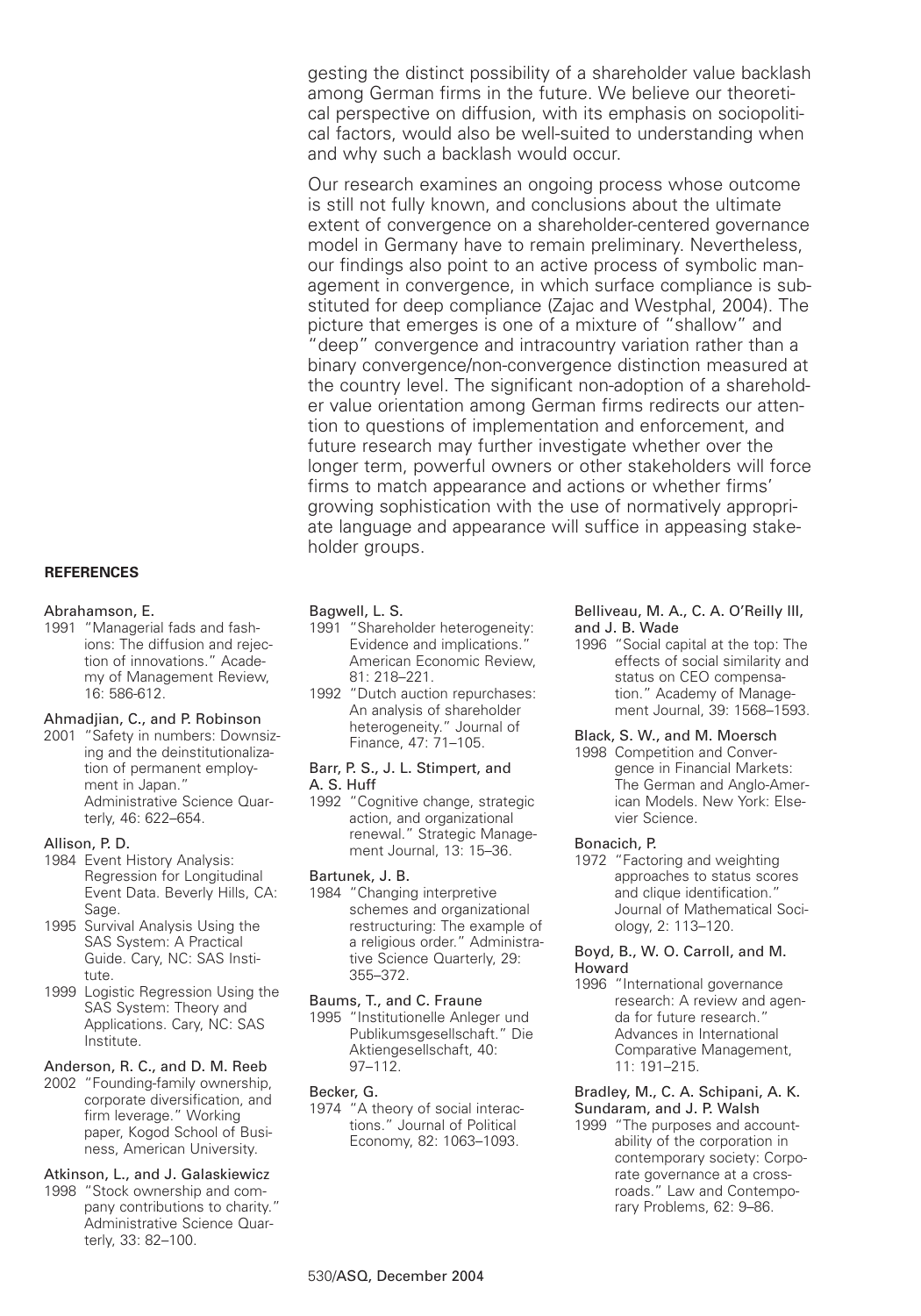#### Branson, D. M.

2001 "The very uncertain prospect of 'global' convergence in corporate governance." Cornell International Law Journal, 34: 321–362.

#### Bühner, R., A. Rasheed, J. Rosenstein, and T. Yoshikawa

1998 "Research on corporate governance: A comparison of Germany, Japan, and the United States." Advances in International Comparative Management, 12: 121–155.

# Burt, R. S.

1987 "Social contagion and innovation: Cohesion versus structural equivalence." American Journal of Sociology, 92: 1287–1335.

# Cameron, A., and P. K. Trivedi

1998 Regression Analysis of Count Data. Econometric Society Monograph No. 30. Cambridge: Cambridge University Press.

# Carlson, R., and K. Karlsson

1970 "Age, cohorts, and the generation of generations." American Sociological Review, 35: 710–718.

### Casson, M.

1999 "The economics of the family firm." Scandinavian Economic History Review, 47: 10–23.

# Chew, D. H.

1997 Studies in International Corporate Finance and Governance: A Comparison of the U.S., Japan, and Europe. New York: Oxford University Press.

#### Chicago Tribune

2002 "Europe to U.S.: Try our ethics." July 10: 19.

# Coffee, J. C., Jr.

1999 "The future as history: The prospects for global convergence in corporate governance and its implications." Northwestern University Law Review, 93: 641–707.

# Cyert, R. M., and J. G. March

1963 A Behavioral Theory of the Firm. Englewood Cliffs, NJ: Prentice-Hall.

# Daft, R., and K. E. Weick

1984 "Toward a model of organizations as interpretation systems." Academy of Management Review, 9: 284–296.

#### Davis, G. F.

1991 "Agents without principles? The spread of the poison pill through the intercorporate network." Administrative Science Quarterly, 36: 583–613.

# Davis, G. F., and H. R. Greve

1997 "Corporate elite networks and governance changes in the 1980s." American Journal of Sociology, 103: 1–37.

### Davis, G. F., and S. K. Stout

1992 "Organization theory and the market for corporate control: A dynamic analysis of the characteristics of large takeover targets, 1980–1990. Administrative Science Quarterly, 37: 605–633.

# Davis, G. F., and T. A. Thompson

1994 "A social movement perspective on corporate control." Administrative Science Quarterly, 39: 141–173.

# Davis, G. F., and M. Useem

2002 "Top management, company directors, and corporate control." In A. Pettigrew, H. Thomas, and R. Whittington (eds.), Handbook of Strategy and Management: 233–259. London: Sage.

# Demsetz, H., and K. Lehn

1985 "The structure of corporate ownership: Causes and consequences." Journal of Political Economy, 93: 1155–1177.

### Dore, R. P.

2000 Stock Market Capitalism, Welfare Capitalism: Japan and Germany Versus the Anglo-Saxons. Oxford: Oxford University Press.

# Downs, G. W.

1976 Bureaucracy, Innovation, and Public Policy. Lexington, MA: Lexington Books.

# Ebbinghaus, B., and J. Visser

2000 The Societies of Europe: Trade Unions in Western Europe since 1945. New York: Grove.

# Eberwein, W., and J. Tholen

1993 Euro-Manager or Splendid Isolation? International Management—An Anglo-German Comparison. Berlin and New York: de Gruyter.

#### Edwards, J. S. S., and K. Fischer 1994 Banks, Finance and Investment in Germany. Cambridge: Cambridge University Press.

# Elsbach, K. D., and R. I. Sutton

1992 "Acquiring organizational legitimacy through illegitimate actions: A marriage of institutional and impression management theories." Academy of Management Journal, 35: 699–738.

### Espeland, W. N., and P. M. Hirsch

1990 "Ownership changes, accounting practice and the redefinition of the corporation." Accounting, Organizations, and Society, 15: 77–96.

### Finkelstein, S., and D. C. Hambrick

1990 "Top-management-team tenure and organizational outcomes: The moderating role of managerial discretion." Administrative Science Quarterly, 35: 484–503.

### Fiss, P. C., and E. J. Zajac

2005 "The symbolic management of corporate strategy: Framing, decoupling, and strategic change." Working paper, School of Business, Queen's University.

### Fligstein, N.

### 1990 The Transformation of Corporate Control. Cambridge, MA: Harvard University Press.

2001 The Architecture of Markets: An Economic Sociology of Twenty-First-Century Capitalist Societies. Princeton, NJ: Princeton University Press.

### Fohlin, C.

2005 "The history of corporate ownership and control in Germany." In R. Morck (ed.), The History of Corporate Governance: Family Business Groups and Professional Managers. Chicago: NBER and University of Chicago Press (forthcoming).

#### Francke, H., and M. Hudson

1984 Banking and Finance in West Germany. New York: St Martin's Press.

#### Franks, J., and C. Mayer

1998 "Bank control, takeover and corporate governance in Germany." Journal of Banking and Finance, 22: 1385–1403.

#### Freeman, L. C.

1979 "Centrality in communication networks: Conceptual clarification." Social Networks, 2: 119–141.

# Froud, J., C. Haslam, S. Johal, and K. Williams

2000 "Shareholder value and financialization: Consultancy promises, management moves." Economy and Society, 29: 80–110.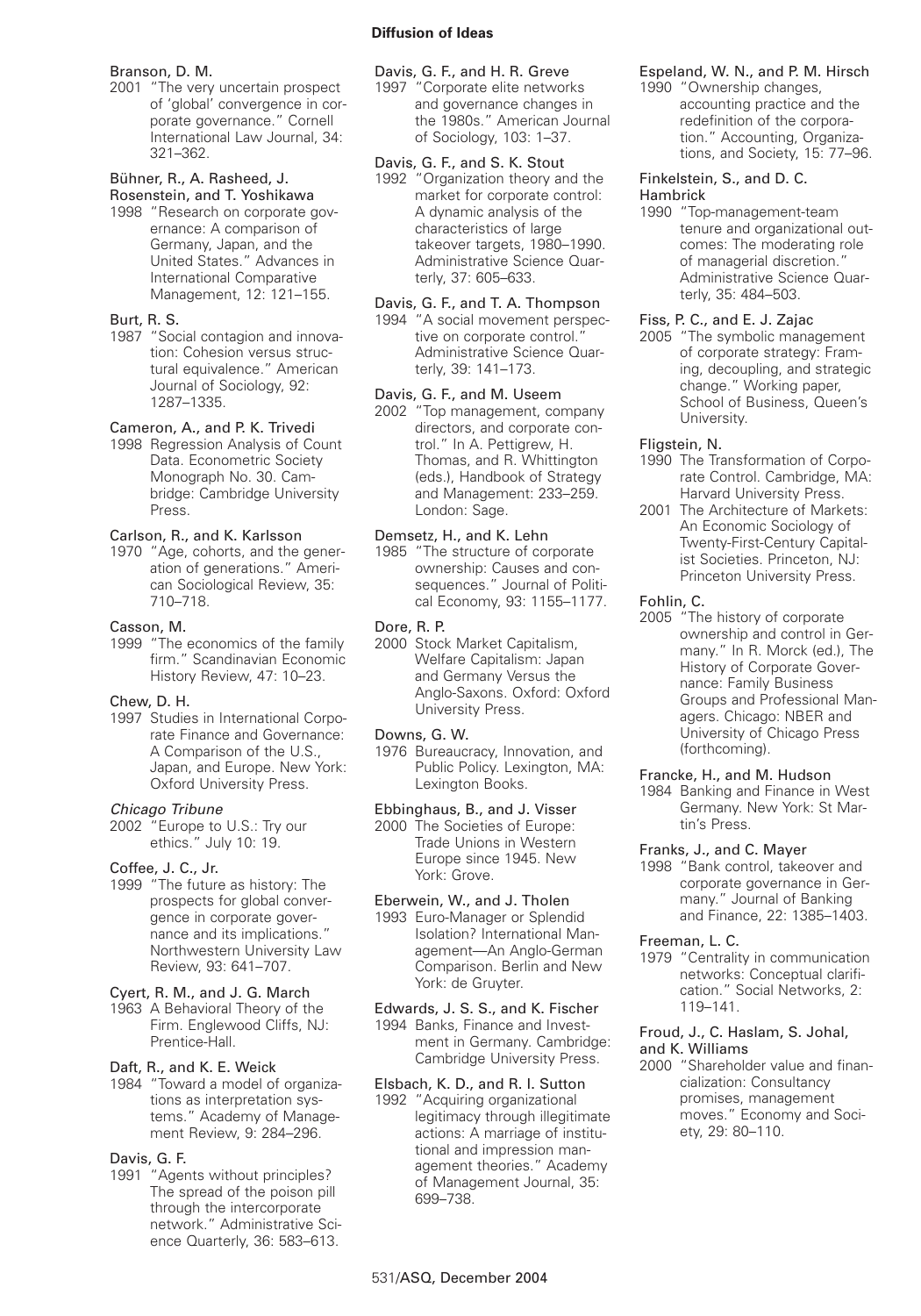### Gersick, K. E., J. A. Davis, M. McCollom Hampton, and I. Lansberg

1997 Generation to Generation: Life Cycles of the Family Business. Boston: Harvard Business School Press.

# Gorton, G., and F. A. Schmid

2000 "Universal banking and the performance of German firms." Journal of Financial Economics, 58: 29–80.

# Guillén, M. F.

- 2000 "Corporate governance and globalization: Is there convergence across countries?" Advances in International Comparative Management, 13: 175–204.
- 2001 The Limits of Convergence: Globalization and Organizational Change in Argentina, South Korea, and Spain. Princeton, NJ: Princeton University Press.

# Hall, P. A., and D. Soskice

2001 Varieties of Capitalism. Oxford: Oxford University Press.

# Hambrick, D. C.

1994 "Top management groups: A conceptual integration and reconsideration of the 'team' label." In B. M. Staw and L. L. Cummings (eds.), Research in Organizational Behavior, 16: 171–214. Greenwich, CT: JAI Press.

#### Hambrick, D. C., T. S. Cho, and M. Chen

1996 "The influence of top management team heterogeneity on firms' competitive moves." Administrative Science Quarterly, 41: 659–684.

# Hambrick, D. C., and P. A. Mason

1984 "Upper echelons: The organization as a reflection of its top managers." Academy of Management Review, 9: 193–206.

# Handelsblatt

- 1997a"Meinung und Analyse." December 4: 2.
- 1997b"Innere Geschäftsordnung gefordert. IG Metall kritisiert Konzept der Koalition zur Aktienrechtsreform." February 7: 4.

# Hansmann, H., and R. Kraakman

2001 "The end of history for corporate law." Georgetown Law Journal, 89: 439–468.

# Haunschild, P.

1993 "Interorganizational imitation: The impact of interlocks on corporate acquisition activity." Administrative Science Quarterly, 38: 564–592.

# Haunschild, P., and C. M. Beckman

1998 "When do interlocks matter? Alternate sources of information and interlock influence." Administrative Science Quarterly, 43: 815–844.

# Herrigel, G.

1996 Industrial Constructions: The Sources of German Industrial Power. Cambridge: Cambridge University Press.

# Hirsch, P. M.

1986 "From ambushes to golden parachutes: Corporate takeovers as an instance of cultural framing and institutional integration." American Journal of Sociology, 91: 800–837.

# Hitt, M., and B. Tyler

1991 "Strategic decision models: Integrating different perspectives." Strategic Management Journal, 12: 327–352.

## Höpner, M.

- 2001 "Corporate governance in transition: Ten empirical findings on shareholder value and industrial relations in Germany." Max Planck Institute for the Study of Societies Working Paper No. 05/2001.
- 2003 "European corporate governance reform and the German party paradox." Max Planck Institute for the Study of Societies Discussion Paper No. 2003-04.

# Hübler, O., and U. Jirjahn

2003 "Works councils and collective bargaining in Germany: The impact on productivity and wages." Scottish Journal of Political Economy, 50: 471–491.

### Jackson, G., and M. Höpner

2001 "An emerging market for corporate control? The Mannesmann takeover and German corporate governance." Max Planck Institute for the Study of Societies, Discussion Paper No. 01/4.

# Jackson, G., M. Höpner, and A. Kurdelbusch

2004 "Corporate governance and employees in Germany: Changing linkages, complementarities, and tensions." RIETI Discussion Paper No. 04-E-008.

# Jensen, M., and E. J. Zajac

2004 "Corporate elites and corporate strategy: How demographic preferences and structural position shape the scope of the firm." Strategic Management Journal, 25: 507–524.

### Jürgens, U., K. Naumann, and J. Rupp

2000 "Shareholder value in an adverse environment: The German case." Economy and Society, 29: 54–79.

# Kang, D. L.

1998 "The 'Buddenbrooks effect': The generational effects of family ownership on resource allocation decisions and performance in public corporations." Working paper 99-029, Harvard Business School.

## Kang, D. L., and A. B. Sørensen

1999 "Ownership organization and firm performance." Annual Review of Sociology, 25: 121–144.

# Katzenstein, P.

1987 Policy and Politics in West Germany: The Growth of a Semi-Sovereign State. Philadelphia: Temple University Press.

# Kempf, U.

1985 German Bond Markets. London: Euromoney Publications.

#### Khanna, T., J. Kogan, and K. Palepu

2002 "Globalization and similarities in corporate governance: A cross-country analysis." Working paper, Harvard Business School.

# Khanna, T., and K. Palepu

2001 "Product and labor market globalization and convergence of corporate governance: Evidence from Infosys and the Indian software industry." Working paper, Harvard Business School.

# Kogut, B., and G. Walker

2001 "The small world of Germany and the durability of national networks." American Sociological Review, 66: 317–335.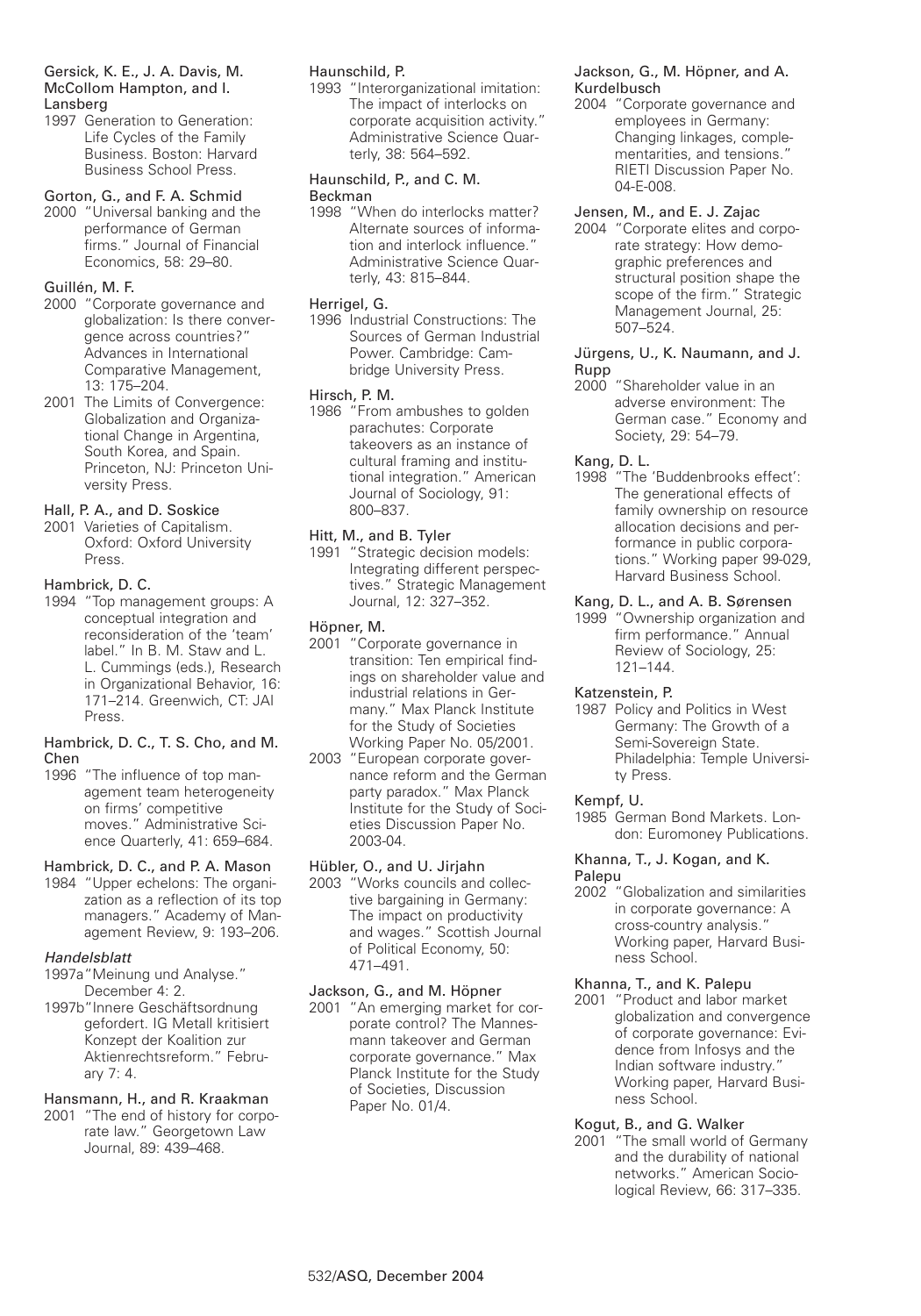#### Lansberg, I.

1999 Succeeding Generations: Realizing the Dream of Families in Business. Boston: Harvard Business School Press.

#### La Porta, R., F. Lopez-de-Silanes, and A. Shleifer

- 1997 "Legal determinants of external finance." Journal of Finance, 52: 1131–1150.
- 1999 "Corporate ownership around the world." Journal of Finance, 54: 471–517.

#### Lawrence, P. A.

1980 Managers and Management in West Germany. New York: St. Martin's Press.

# Lee, K. C., and C. C. Y. Kwok

1988 "Multinational corporations vs. domestic corporations: International environmental factors and determinants of capital structure." Journal of International Business Studies, 19: 195–217.

# Manager Magazin

1991 "Trends und Signale: Shareholder value." January 5: 186–202.

#### **Metallgesellschaft**

1995 Geschäftsbericht (Annual Report). Frankfurt a.M.: Metallgesellschaft.

#### Meyers, K. A.

1981 "Why companies lose their best people—And what to do about it." Business Horizons, 24 (2): 42–45.

### Mizruchi, M., and L. C. Fein

1999 "The social construction of organizational knowledge: A study of the uses of coercive, mimetic, and normative isomorphism." Administrative Science Quarterly, 40: 653–683.

### Neubauer, F., and A. G. Lank

1998 The Family Business: Its Governance for Sustainability. London: Macmillan.

### Ocasio, W., and H. Kim

1999 "The circulation of corporate control: Selection of functional backgrounds of new CEOs in large U.S. manufacturing firms, 1981–1992." Administrative Science Quarterly, 44: 532–562.

#### Oliver, C.

1991 "Strategic responses to institutional processes." Academy of Management Review, 16: 145–179.

### Palmer, D. A., and B. Barber

2001 "Challengers, elites, and owning families: A social class theory of corporate acquisitions in the 1960s." Administrative Science Quarterly, 46: 87–120.

### Palmer, D. A., B. Barber, X. Zhou, and Y. Soysal

1995 "The friendly and predatory acquisitions of large U.S. corporations in the 1960s: The other contested terrain." American Sociological Review, 60: 469–499.

#### Palmer, D. A., R. Friedland, P. Devereaux Jennings, and M. E. Powers

1987 "The economics and politics of structure: The multidivisional form and the large U.S. corporation." Administrative Science Quarterly, 32: 25–48.

#### Palmer, D. A., P. D. Jennings and X. Zhou

1993 "Late adoption of the multidivisional form by large U.S. corporations: Institutional, political and economic accounts." Administrative Science Quarterly, 38: 100–131.

#### Pozen, R.

1994 "Institutional investors: The reluctant activists." Harvard Business Review, January–February: 140–149.

### Ravasi, D., and A. Zattoni

2001 "Ownership structure and the strategic decision process: A comparative study." SDA Bocconi, Research Division Working Paper No. 01-46.

#### Reeb, D. M., C. C. Y. Kwok, and H. Young Baek

1998 "Systematic risk of the multinational corporation." Journal of International Business Studies, 29: 263–279.

#### Reger, R. K., L. T. Gustafson, S. M. Demaire, and J. V. Mullane

1994 "Reframing the organization: Why implementing total quality is easier said than done." Academy of Management Review, 19: 565–584.

### Roe, M. J.

2000 "Political foundations for separating ownership from corporate control." Stanford Law Review, 53: 539–606.

# Rubach, M. J., and T. C. Sebora

1998 "Comparative corporate governance: Competitive implication of an emerging convergence." Journal of World Business, 33: 167–184.

#### Ryder, N. B.

1965 "The cohort as a concept in the study of social change." American Sociological Review, 30: 843–861.

# Salin, E.

1952 "Origins of modern business enterprise: European entrepreneurship." Journal of Economic History, 12: 366–377.

#### Schmidt, R. H., A. Hackethal, and M. Tyrell

2001 Angleichung der Finanzsysteme in Europa: Hauptergebnisse des DFG-Projektes. Frankfurt a. M.: Center for Financial Studies.

# Schröder, U., and A. Schrader

1998 "The changing role of banks and corporate governance in Germany: Evolution toward the market." In S. W. Black (ed.), Competition and Convergence in Financial Markets: The German and Anglo-American Models: 17–34. New York: Elsevier Science.

#### Schwenk, C. R.

1988 "The cognitive perspective on strategic decision making." Journal of Management Studies, 25: 41–55.

#### Shepherd, W. G.

1989 "Public enterprise: Criteria and cases." In H. W. de Jong (ed.), The Structure of European Industry: 355–388. Dordrecht: Kluwer Academic.

#### Shleifer, A., and R. Vishny

- 1994 "Politicians and firms." Quarterly Journal of Economics, 94: 955–1025.
- 1997 "A survey of corporate governance." Journal of Finance, 52: 737–783.

#### Spiegel, Der

- 1996a"Lafontaine und Schroeder im Kommunalwahlkampf." September 9: 64–66.
- 1996b"Auf schwankendem Grund: Joschka Fischer über seine Lebenskrise, den Machtwechsel und die Chancen für Rot-Grün." February 2: 44–49.
- 1997 "Horror und Erfolg." March 17: 92–105.

#### Stevens, J. M., J. M. Beyer, and H. M. Trice

1978 "Assessing personal, role, and organizational predictors of managerial commitment." Academy of Management Journal, 21: 380–396.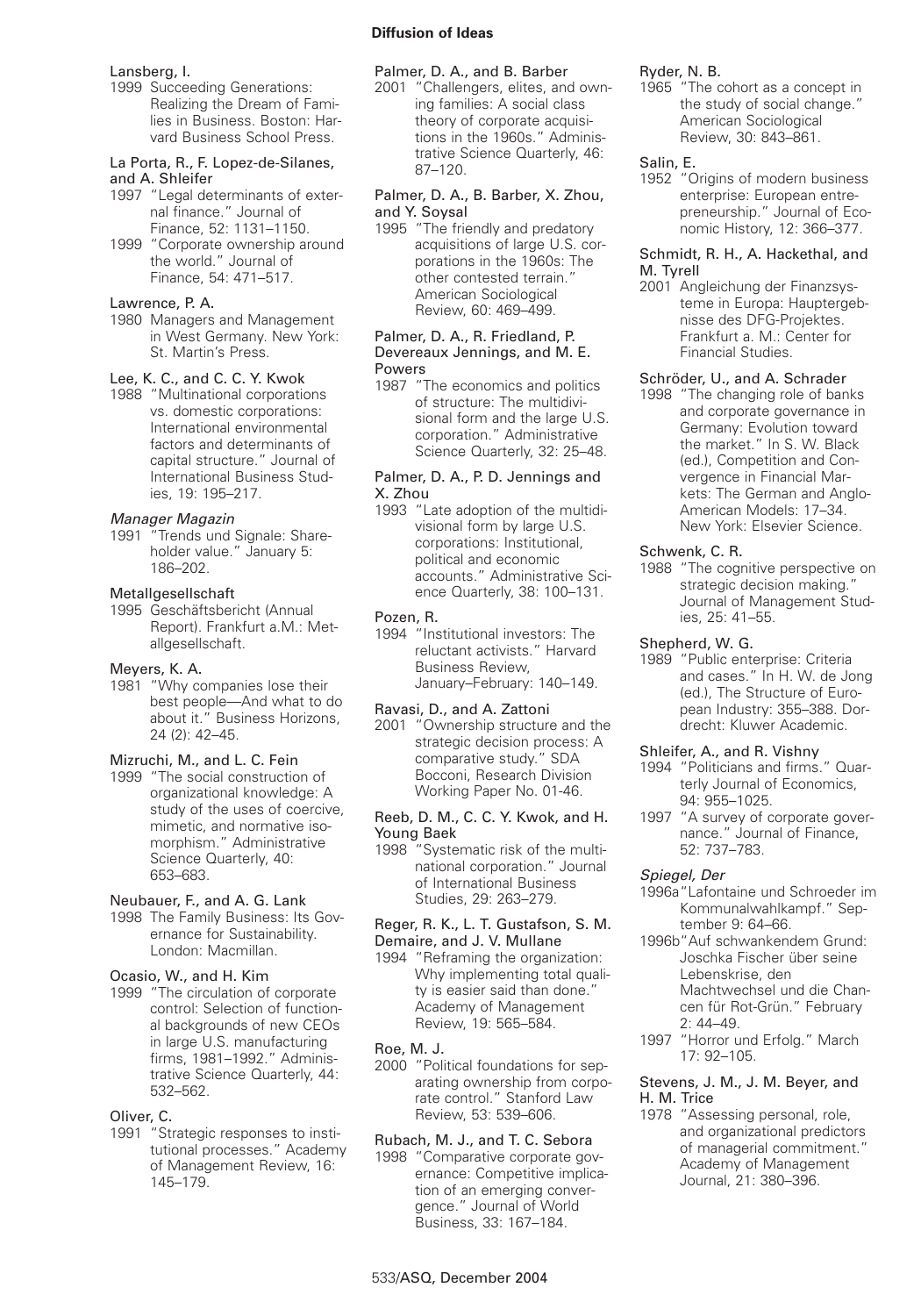# Strang, D., and S. Soule

1998 "Diffusion in organizations and social movements: From hybrid corn to poison pills." Annual Review of Sociology, 24: 265–290.

# Sullivan, D.

1994 "Measuring the degree of internationalization of a firm." Journal of International Business Studies, 25: 493–513.

# Teece, D.

1980 "The diffusion of an administrative innovation." Management Science, 26: 464–470.

### Thyssen

1997 Geschäftsbericht (Annual Report). Düsseldorf: Thyssen.

# Useem, M.

- 1993 Executive Defense: Shareholder Power and Corporate Reorganization. Cambridge, MA: Harvard University Press.
- 1996 Investor Capitalism: How Money Managers Are Changing the Face of Corporate America. New York: Basic Books.
- 1998 "Corporate leadership in a globalizing equity market." Academy of Management Executive, 12 (4): 43–59.

# Vitols, S.

- 2002 "Shareholder value, management culture and production regimes in the transformation of the German chemical-pharmaceutical industry." Competition and Change, 6: 309–325.
- 2003 "Negotiated shareholder value: The German version of an Anglo-American practice." WZB Markets and Political Economy Working Paper No. SP II 2003-25.

# Vroom, V., and B. Pahl

1971 "Relationship between age and risk-taking among managers." Journal of Applied Psychology, 55: 399–405.

# Ward, J. L.

2004 Perpetuating the Family Business: 50 Lessons Learned from Long-lasting, Successful Families in Business. New York: Palgrave Macmillan.

#### Westphal, J., R. Gulati, and S. M. Shortell

1997 "Customization or conformity? An institutional and network perspective on the content and consequences of TQM adoption." Administrative Science Quarterly, 42: 366–394.

# Westphal, J. D., and E. J. Zajac

1994 "Substance and symbolism in CEOs' long-term incentive plans." Administrative Science Quarterly, 39: 367–390.

2001 "Decoupling policy from practice: The case of stock repurchase programs." Administrative Science Quarterly, 46: 202–228.

## White, H.

1980 "A heteroskedasticity-consistent covariance matrix estimator and a direct test for heteroskedasticity." Econometrica, 48: 817–830.

# Whittington, R., and M. Mayer

- 2000 The European Corporation. Oxford: Oxford University Press.
- Wiersema, M. F., and K. A. Bantel 1992 "Top management team demography and corporate strategic change." Academy of Management Journal, 35: 91–121.

# Yamaguchi, K.

1991 Event History Analysis. Newbury Park, CA: Sage.

### Zajac, E. J., and J. D. Westphal

2004 "The social construction of market value: Institutionalization and learning perspectives on stock market reactions." American Sociological Review, 69: 433–457.

# Zucker, L. G.

1983 "Organizations as institutions." In S. Bacharach (ed.), Research in the Sociology of Organizations, 2: 1–47. Greenwich, CT: JAI Press.